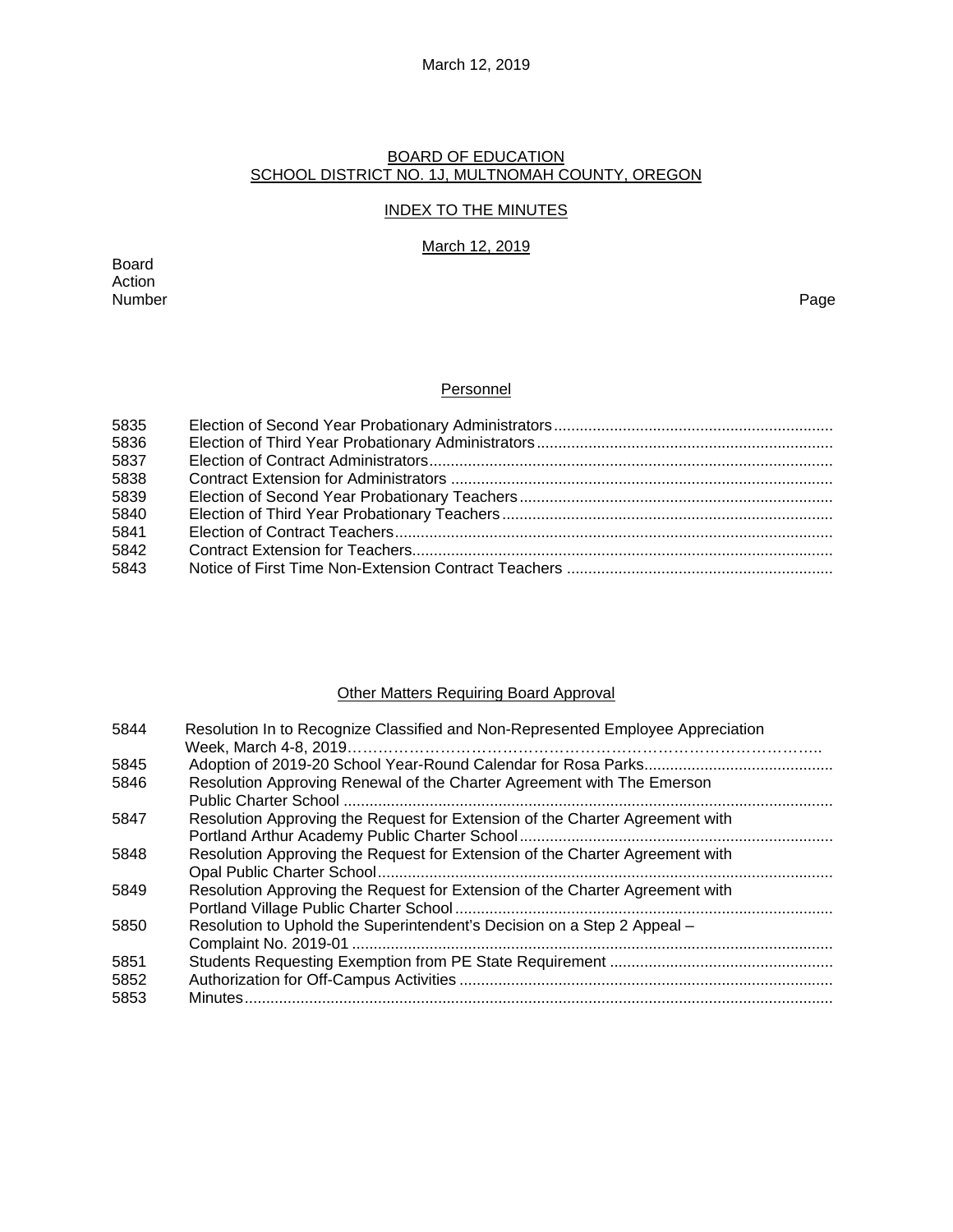# **Personnel**

# Resolutions 5835 through 5843

Director Anthony moved and Director Kohnstamm seconded the motion to adopt the above referenced numbers. The motion was put to a voice vote and passed unanimously (7-yes, 0-no), with Student Representative Paesler voting yes, unofficial.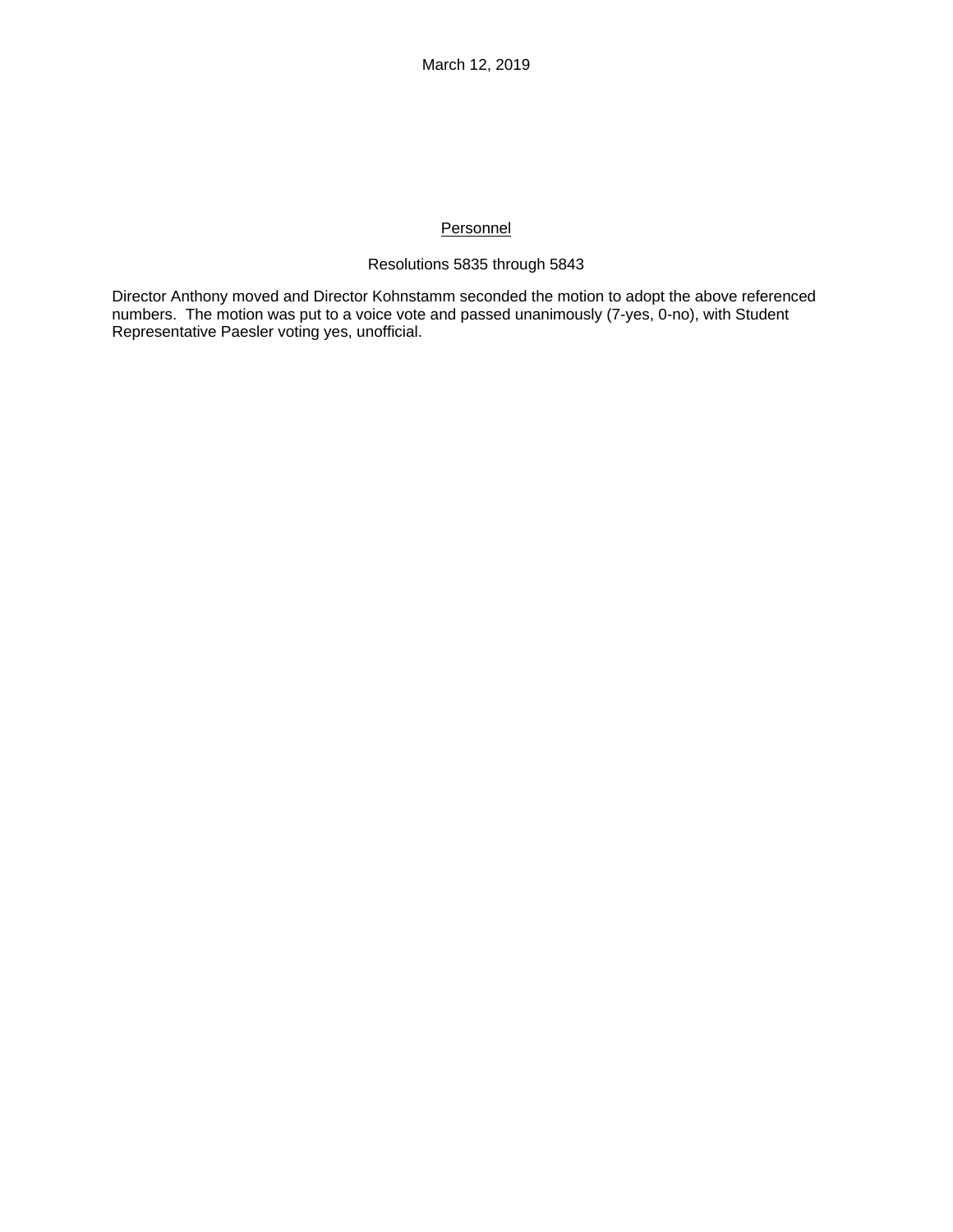# Election of Second Year Probationary Administrators

# **RECITAL**

On the advice of the Chief Human Resources Officer, the Superintendent recommends the following persons serving in administrative positions are elected as Second Year Probationary Administrators.

# **RESOLUTION**

The Board of Education accepts the Superintendent's recommendation and by this resolution hereby elects as Second Year Probationary Administrators for the 2019-2020 school year the following persons, according to the employment terms and conditions set out in the standard District contract.

| Last            | <b>First</b> |
|-----------------|--------------|
| Allen           | Lauraine     |
| Arnold          | Tonya        |
| <b>Brayson</b>  | Kristen      |
| <b>Bryant</b>   | Anjene       |
| <b>Burns</b>    | Scott        |
| Bustamante-     |              |
| <b>Jenkins</b>  | Angela       |
| <b>Butler</b>   | Natasha      |
| Cogan           | Daniel       |
| Cruz            | Angelica     |
| Curley          | Patricia     |
| Davis           | Robbie       |
| Erdman          | Jeffrey      |
| Fish            | Sarah        |
| Gianotti        | Maria        |
| Green-Mitchell  | Aaron        |
| Hawking         | Lisa         |
| Howard          | Kristina     |
| Kappes-Levine   | Nicole       |
| Lo              | Jeremy       |
| Mateja          | Alayna       |
| <b>McCarter</b> | Megan        |
| McGee           | James        |
| Melvin          | John         |
| Mitacek         | Joseph       |
| Mize            | Kristeen     |
| Montelongo      | Naomi        |
| Munoz Nabielski | Risa         |
| Murray          | Catherine    |

| Pickett         | Alix      |
|-----------------|-----------|
| Pierce-Cummings | Laura     |
| Santiago De     |           |
| Vasquez         | Keyla     |
| Schlag          | Gretchen  |
| Slaughter       | Amy       |
| Smith           | Linda     |
| Smith           | Richard   |
| Velazquez       | Alma      |
| Villescas       | Daniel    |
| Wadkins         | JoAnn     |
| Waltrip         | Sarah     |
| Wilson-Cooper   | Chandra   |
| Withycombe      | Jenny     |
| Yoder-Corvi     | Stephanie |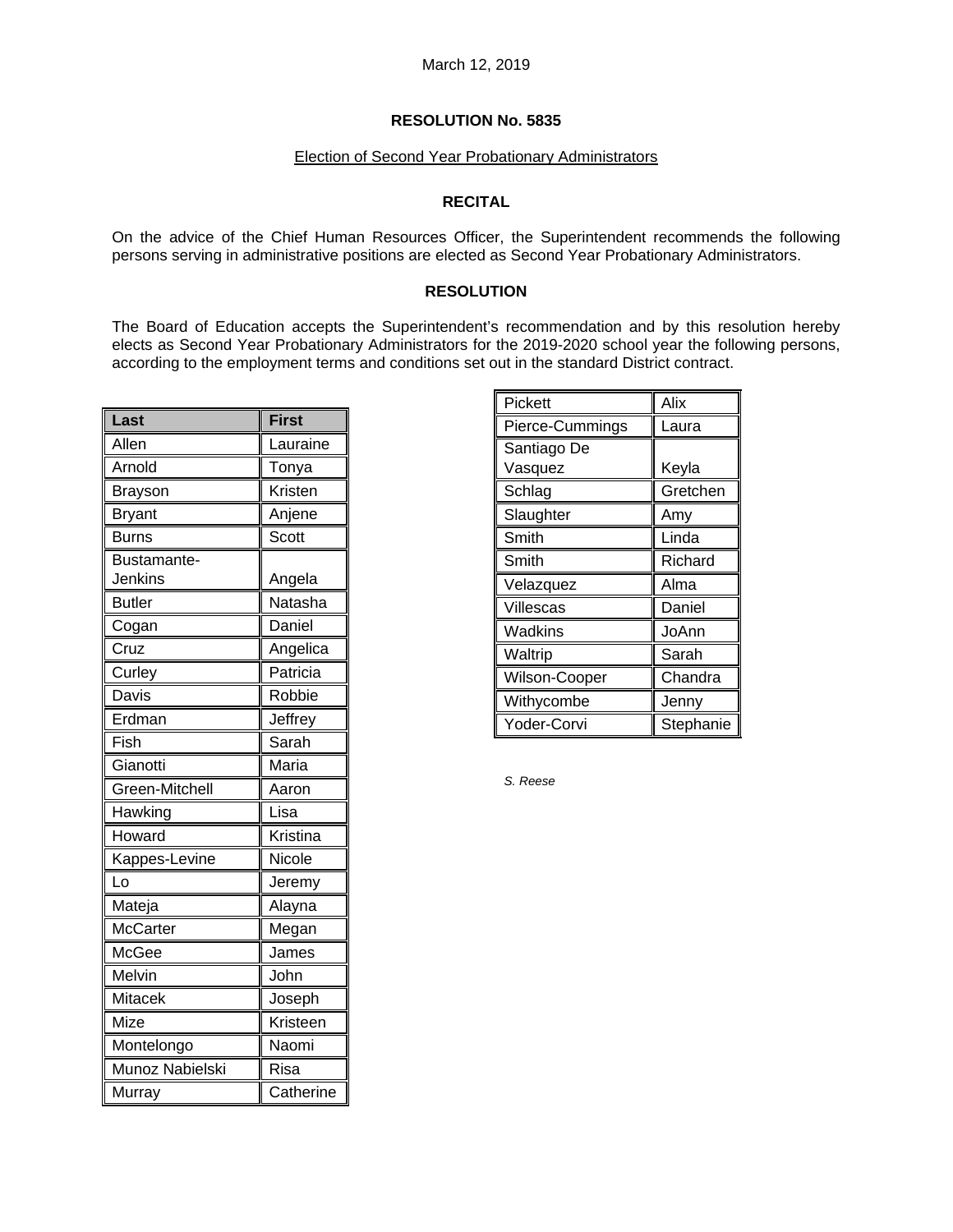# Election of Third Year Probationary Administrators

# **RECITAL**

On the advice of the Chief Human Resources Officer, the Superintendent recommends the following persons serving in administrative positions are elected as Third Year Probationary Administrators.

# **RESOLUTION**

The Board of Education accepts the Superintendent's recommendation and by this resolution hereby elects as Third Year Probationary Administrators for the 2019-2020 school year the following persons, according to the employment terms and conditions set out in the standard District contract.

| Last           | <b>First</b> |
|----------------|--------------|
| Aguirre        | BG           |
| <b>Breaker</b> | Jason        |
| Gregoricka     | Gary         |
| Keating        | Sean         |
| Munoz          | Myrna        |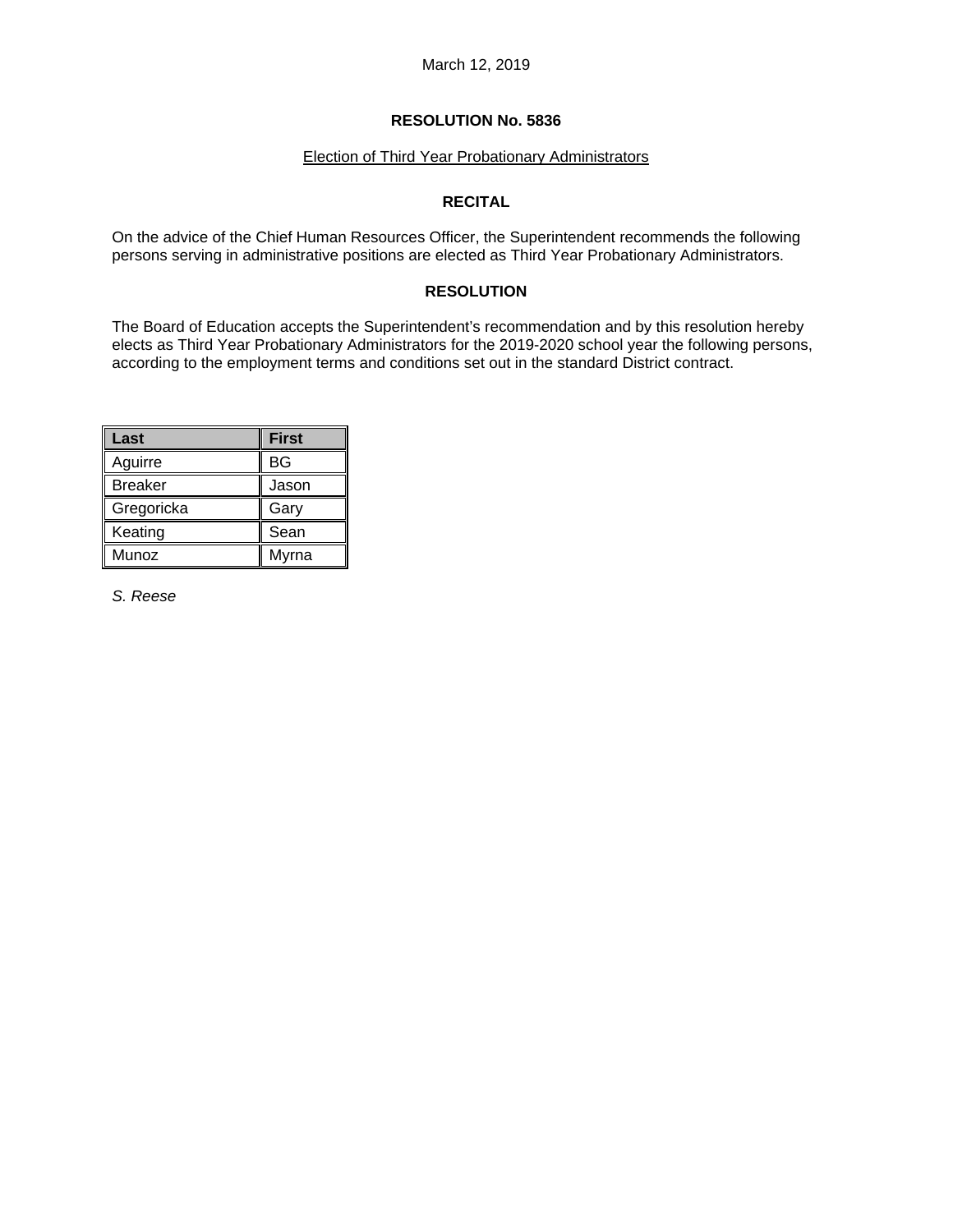#### Election of Contract Administrators

### **RECITAL**

On the advice of the Chief Human Resources Officer, the Superintendent recommends the following probationary administrators who have been employed as regularly appointed administrators for three successive school years are elected as Contract Administrators.

# **RESOLUTION**

The Board of Education accepts the Superintendent's recommendation and by this resolution hereby elects the following persons as Contract Administrators and extends the employment contracts of the following persons until June 2021, subject, according to the employment terms and conditions set out in the standard District contract.

| Last          | <b>First</b>  |
|---------------|---------------|
| Berry         | Rebecca       |
| <b>Blovad</b> | Krista        |
| <b>Bryant</b> | Jill          |
| <b>Burns</b>  | Christopher   |
| Eide          | Matthew       |
| Gwynn         | Pamela        |
| Harold        | Jane          |
| Holm          | David         |
| Jamieson      | David         |
| Johnson       | <b>Travis</b> |
| Kelly         | Patrick       |
| Kruger        | Diana         |
| Lockhart      | John          |
| Loveland      | James         |
| O'Daniel      | Thelina       |
| Peeler        | Jeffrey       |
| Robertson     | <b>Blake</b>  |
| Roepel        | Jason         |
| Self          | Denise        |
| <b>Silas</b>  | Shaunice      |
| <b>Stubbs</b> | Teresa        |
| Sun           | Regina        |
| Vawter        | Julie         |
| Walker        | Kevin         |
| Williams      | Karmin        |
| Wood          | Lavell        |
| Zeller        | Joshua        |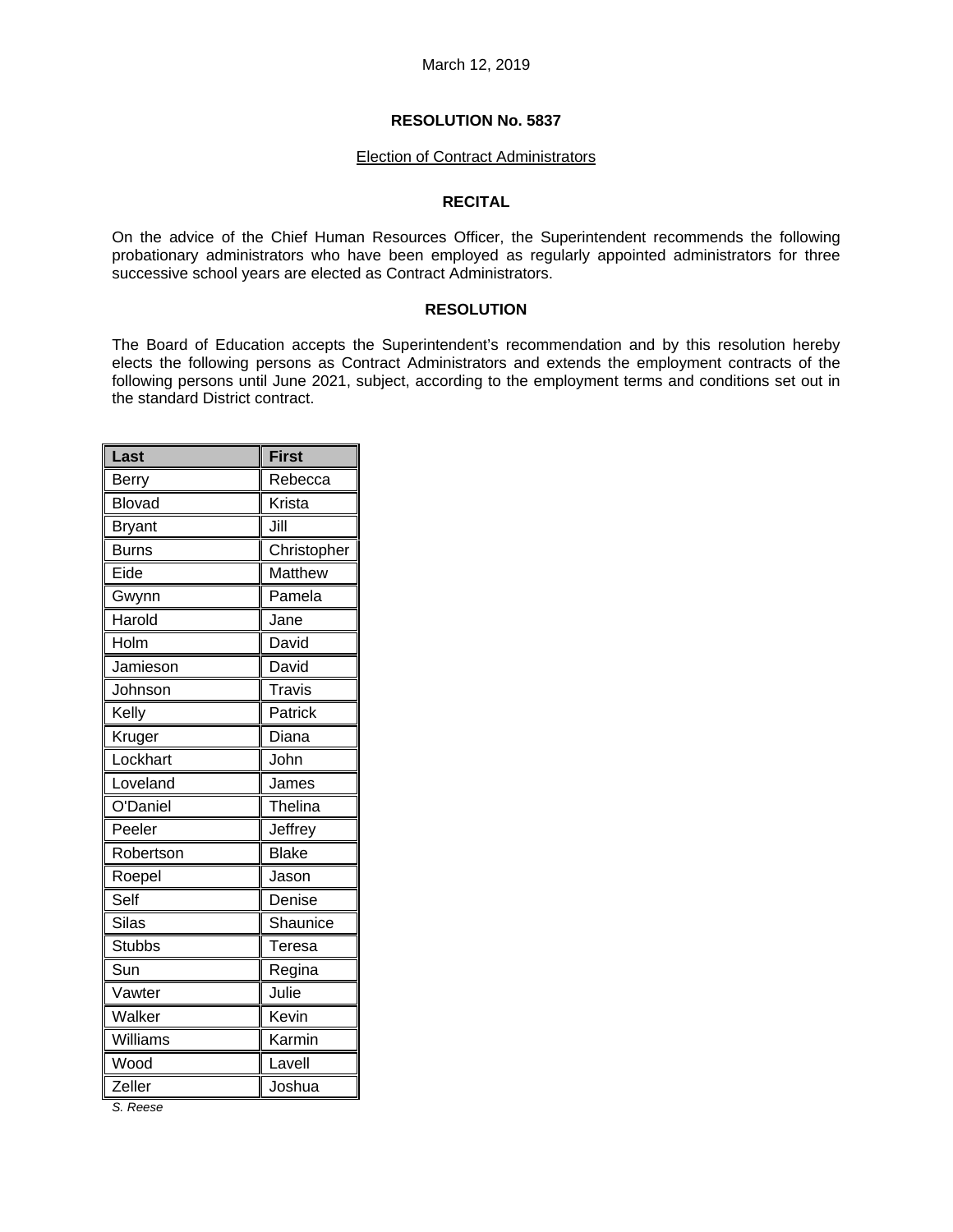#### Contract Extension for Administrators

# **RECITAL**

On the advice of the Chief Human Resources Officer, the Superintendent recommends that the employment contracts of the contract administrators listed below be extended.

### **RESOLUTION**

The Board of Education accepts the Superintendent's recommendation and by this resolution hereby extends the employment contracts of the following persons until June 2021, subject to the employment terms and conditions contained in the standard form contract approved by the legal counsel for the District.

| Last               | <b>First</b>   |
|--------------------|----------------|
| Acker              | Tina           |
| Allen              | Ricky          |
| Berthoin-Hernandez | Diane          |
| Bertram            | Serene         |
| <b>Blount</b>      | Lisa           |
| <b>Broadous</b>    | Lajena         |
| <b>Brown</b>       | Jeffrey        |
| Callin             | Petra          |
| Calvert            | Margaret       |
| Cantwell           | Robert         |
| Chapman            | Peyton         |
| Clark              | Lori           |
| Cohen              | William        |
| Crotchett          | Kevin          |
| Dauch              | Andrew         |
| Dickey             | Leah           |
| Ferraro            | John           |
| Frazier            | Christopher    |
| Freeman            | Ayesha         |
| Gaitan             | Kathleen       |
| Galindo            | Carlos         |
| Gandarilla         | Maria          |
| <b>Haskins</b>     | Marshall       |
| Haupu              | Kehaulani      |
| Hendershott        | <b>Bradley</b> |
| Isham              | Eileen         |
| Jardine            | Dawn           |
| Johnson            | William        |
| Kuether            | <b>Britt</b>   |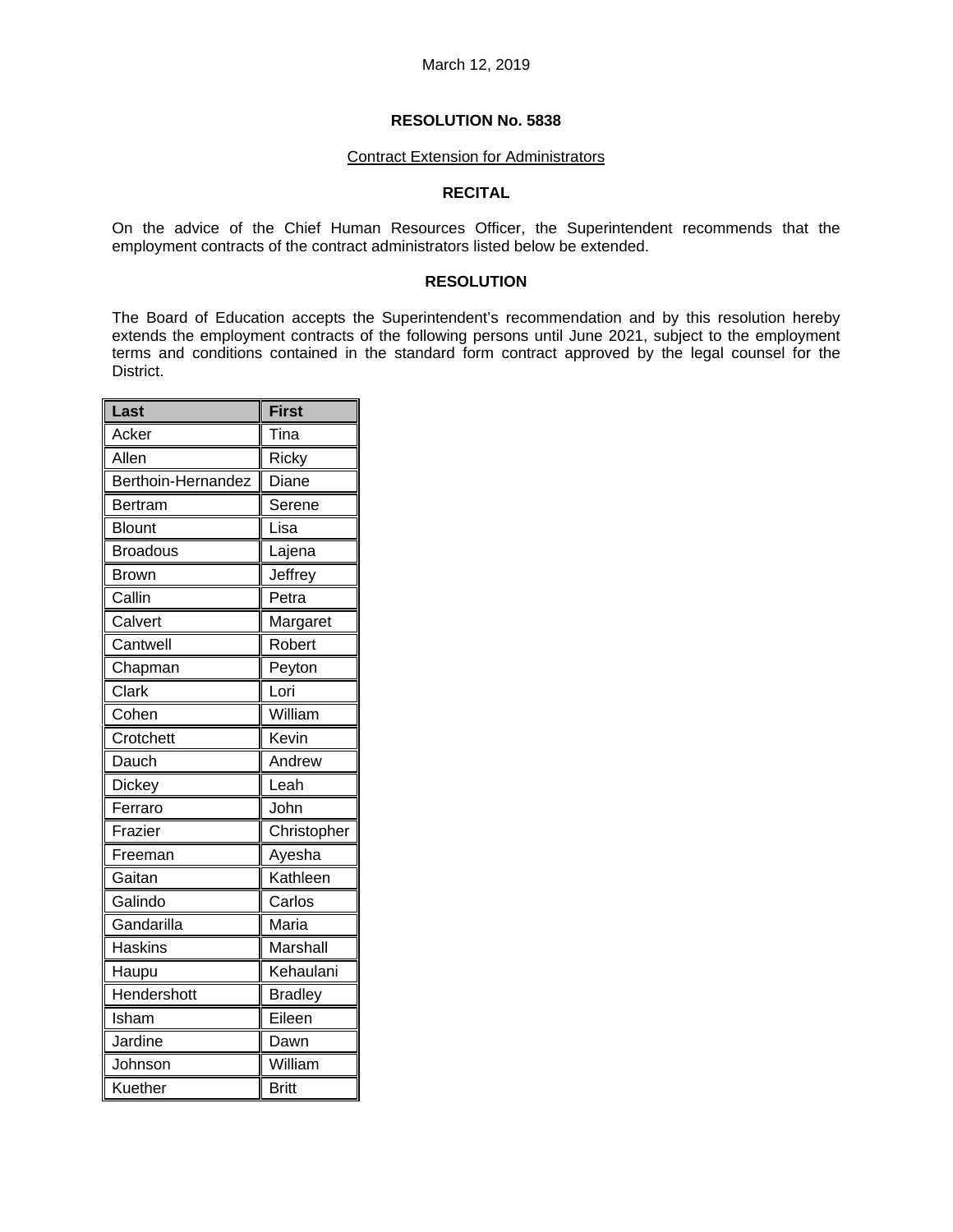| Lamont          | Maude     |
|-----------------|-----------|
| Lewins          | Sarah     |
| Locke           | Frederic  |
| Lurie           | Radislav  |
| MacLeod         | Cynthia   |
| Madison         | Elizabeth |
| Mjelde          | Tonya     |
| Nerenberg       | Dana      |
| Newsome         | Karl      |
| Newsome         | Tamala    |
| Nguyen-Johnson  | Anh       |
| O'Dell          | Leslie    |
| Penley          | Lana      |
| <b>Phillips</b> | Barry     |
| Plotzke         | Meisha    |
| Polizos         | Katherine |
| Poole           | Lydia     |
| Porter-Lopez    | Andrea    |
| Quintero        | Alfredo   |
| Rierson         | Julie     |
| Robertson       | Lavert    |
| Rowell          | Michael   |
| Sage            | Jill      |
| Sasaki          | Katherine |
| Tabshy          | Ann       |
| Taylor          | Ginger    |
| Van Hoomissen   | Mark      |
| Whitney         | Amy       |
| Williams        | Jonathan  |
| Wilson          | Curtis    |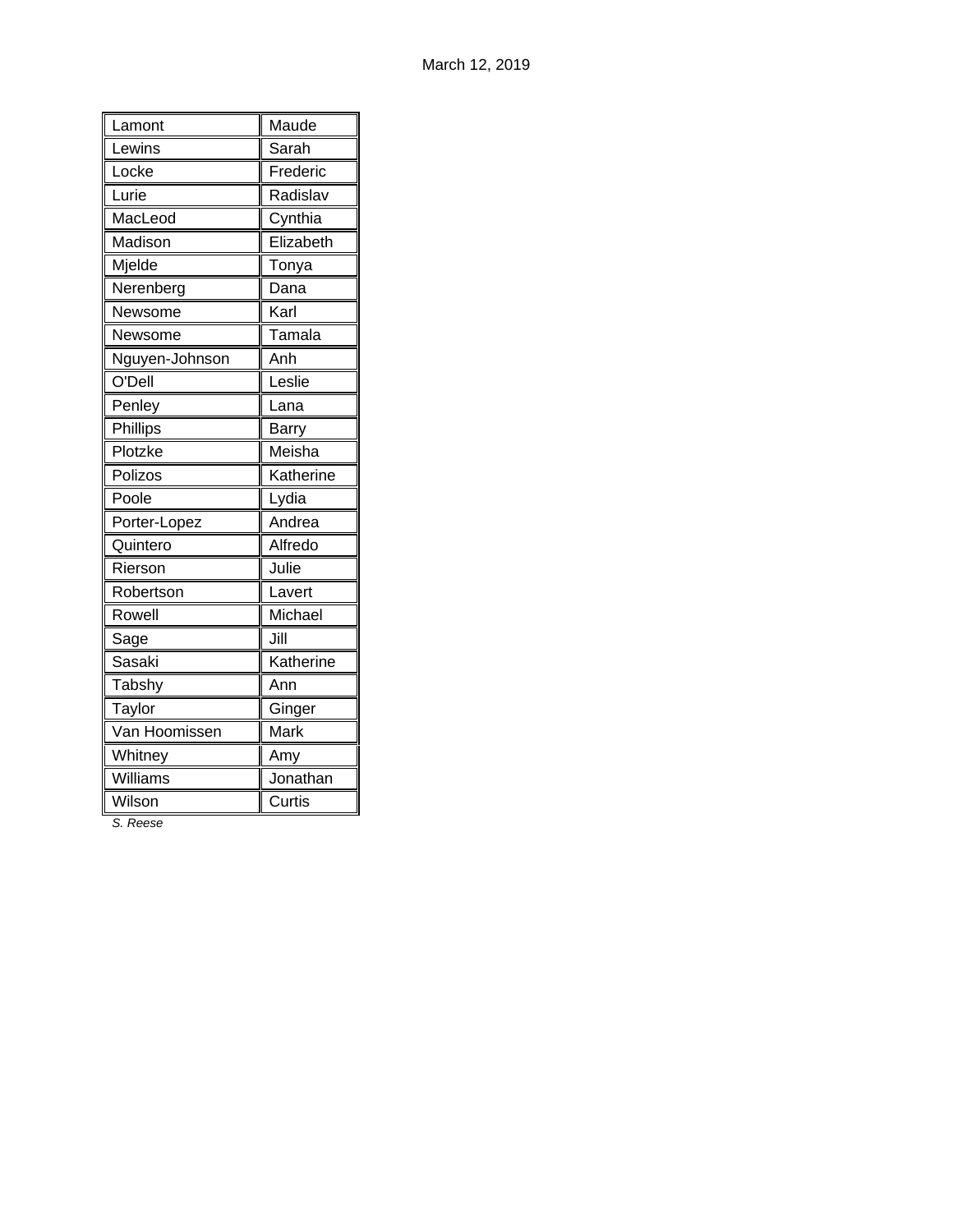### Election of Second Year Probationary Teachers

# **RECITAL**

On the advice of the Chief Human Resources Officer, the Superintendent recommends that the teachers listed below be elected as Second Year Probationary Teachers.

# **RESOLUTION**

The Board of Education accepts the Superintendent's recommendation and by this resolution hereby elects as Second Year Probationary teachers for the 2019-2020 school year the following persons, subject to the employment terms and conditions contained in the standard form contract approved by the legal counsel for the District.

| Last           | <b>First</b> |
|----------------|--------------|
| Abbott         | Danielle     |
| Abbott         | Stephanie    |
| Ady            | Robert       |
| Alekel         | Carly        |
| Allen          | Gregory      |
| Allmer         | <b>Brian</b> |
| Almazan-Lopez  | Oscar        |
| Altman         | Christopher  |
| Amundson       | David        |
| Anderson       | Valerie      |
| Anderson       | Haley        |
| Angulo         | Caitlyn      |
| Aucutt         | Christina    |
| Ayala          | Nicole       |
| <b>Balto</b>   | Samuel       |
| <b>Barrar</b>  | Christine    |
| <b>Bartos</b>  | Kari         |
| <b>Bassett</b> | Allison      |
| <b>Beck</b>    | John         |
| <b>Beeler</b>  | Natasha      |
| Bingham        | <b>Tracy</b> |

| <b>Bliss</b>     | Robert        |
|------------------|---------------|
| <b>Block</b>     | Abby          |
| <b>Bohart</b>    | Karen         |
| <b>Bolden</b>    | Kawanna       |
| <b>Bolich</b>    | Amanda        |
| Bonhomme         | Kendra        |
| <b>Bordwell</b>  | Holly         |
| <b>Brady</b>     | David         |
| <b>Brochin</b>   | Sean          |
| <b>Broderick</b> | Sarah         |
| Brown            | Lindsay       |
| <b>Burke</b>     | Brandon       |
| Cahill           | Kelly         |
| Calley           | Katherine     |
| Cameron          | Karry         |
| Cancro           | Chad          |
| Canedo-Sanchez   | Hector        |
| Cardiasmenos     | <b>Brenda</b> |
| Carpenter        | Yvonne        |
| Carter           | Robert        |
| Chapman          | Katherine     |
| Chavez           | Yennifer      |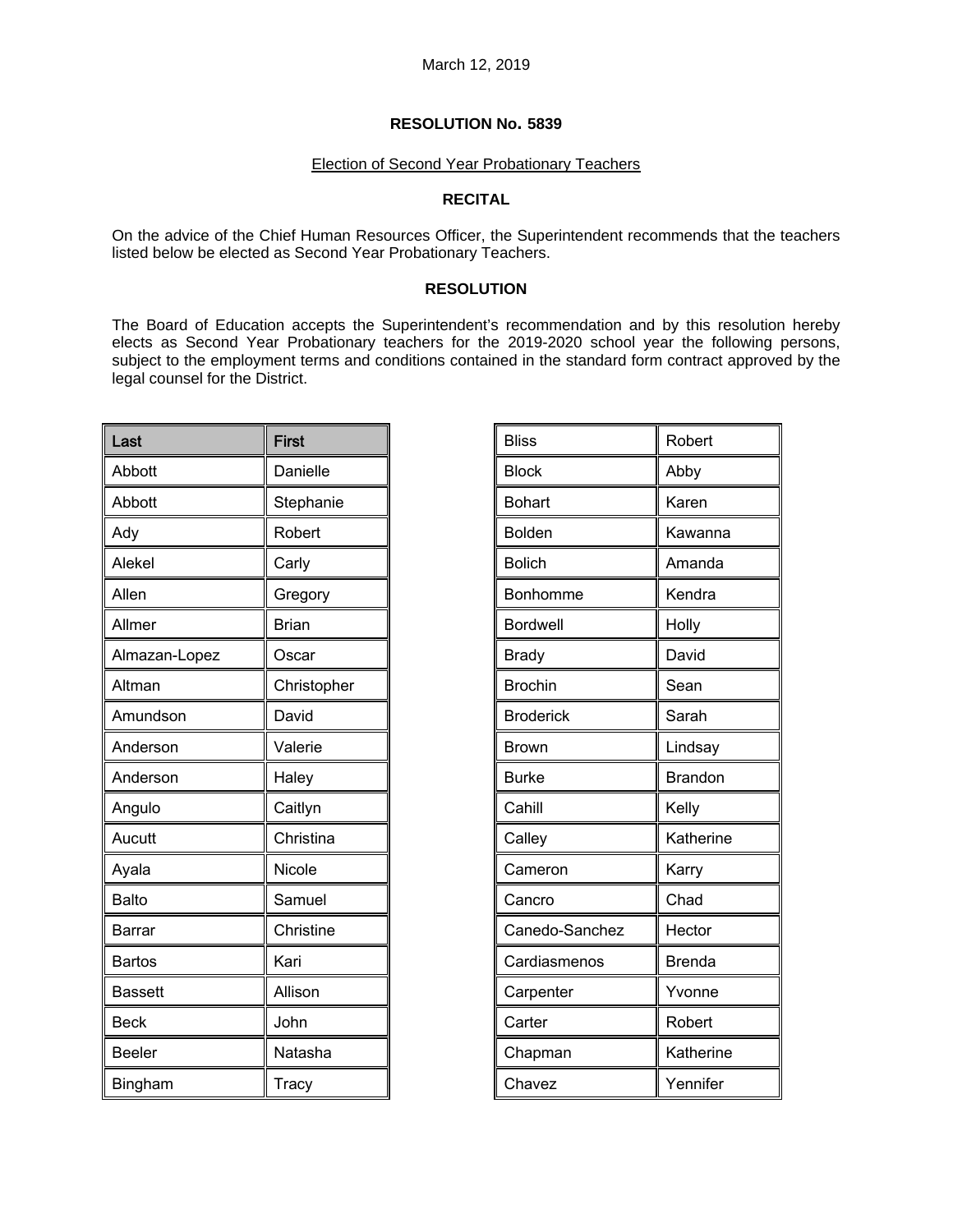| Chen               | Yishan         |
|--------------------|----------------|
| Chenot             | Anne           |
| <b>Cohen Glebe</b> | Rose           |
| Connelly           | Kyle           |
| Cook               | Kellie         |
| Cook               | Leanne         |
| Corpuel            | Rebecca        |
| Cota               | Danielle       |
| Covington-Brehm    | Jessica        |
| Crews              | Deborah        |
| Criswell           | Erinn          |
| Cunningham         | Jennifer       |
| Curtis             | Cami           |
| Da Rosa            | Jeremy         |
| Darshay            | Bryan          |
| Davis              | Stephanie      |
| Demma              | Theresa        |
| DeMonte            | Scott          |
| Derrickson         | Sara           |
| Disko              | Ruby           |
| Donoghue           | Liam           |
| <b>Drake</b>       | Carolyn        |
| Drescher           | Michael        |
| Drummond           | <b>Natalie</b> |
| Duong              | Don            |
| Duran              | Leticia        |
| Durham             | Benjamin       |
| Easterlin          | Mikaela        |
| Edenstrom          | Alyssa         |
| Edmunds            | Nathaniel      |
| Einarsson          | Samantha       |
| Eisenberg          | Rebecca        |

| Ekberg                  | Calley        |
|-------------------------|---------------|
|                         |               |
| Eller-Isaacs            | Jessica       |
| Ellsworth               | Alison        |
| Evola                   | Samantha      |
| Fang                    | Dongxue       |
| Fawk                    | <b>Bree</b>   |
| Ferrer Tamayo           | Margarita     |
| Fitzgerald              | Jacqueline    |
| <b>Fitzhenry Juarez</b> | AnnMarie      |
| Flores                  | Andrea        |
| Floyd                   | Sherman       |
| Foster                  | David         |
| Freeburg                | Catherine     |
| Freeman                 | Alexander     |
| Fujiwara                | Adelyn        |
| Fuller                  | James         |
| Gardner                 | Jesse         |
| Gay                     | Christina     |
| Gervais                 | Breanna       |
| Godoy                   | Justin        |
| Goldstone               | Jeremy        |
| Gomez                   | Virginia      |
| Gonzalez                | Ana           |
| Goode                   | Matthew       |
| Gordon                  | Dawn          |
| Green                   | Alisha        |
| Grigori                 | Cassandra     |
| Halberg                 | <b>Brian</b>  |
| Hall                    | <b>Brandi</b> |
| Hammericksen            | Melanie       |
| Hampton                 | Madelyn       |
| Hanashian               | Sophie        |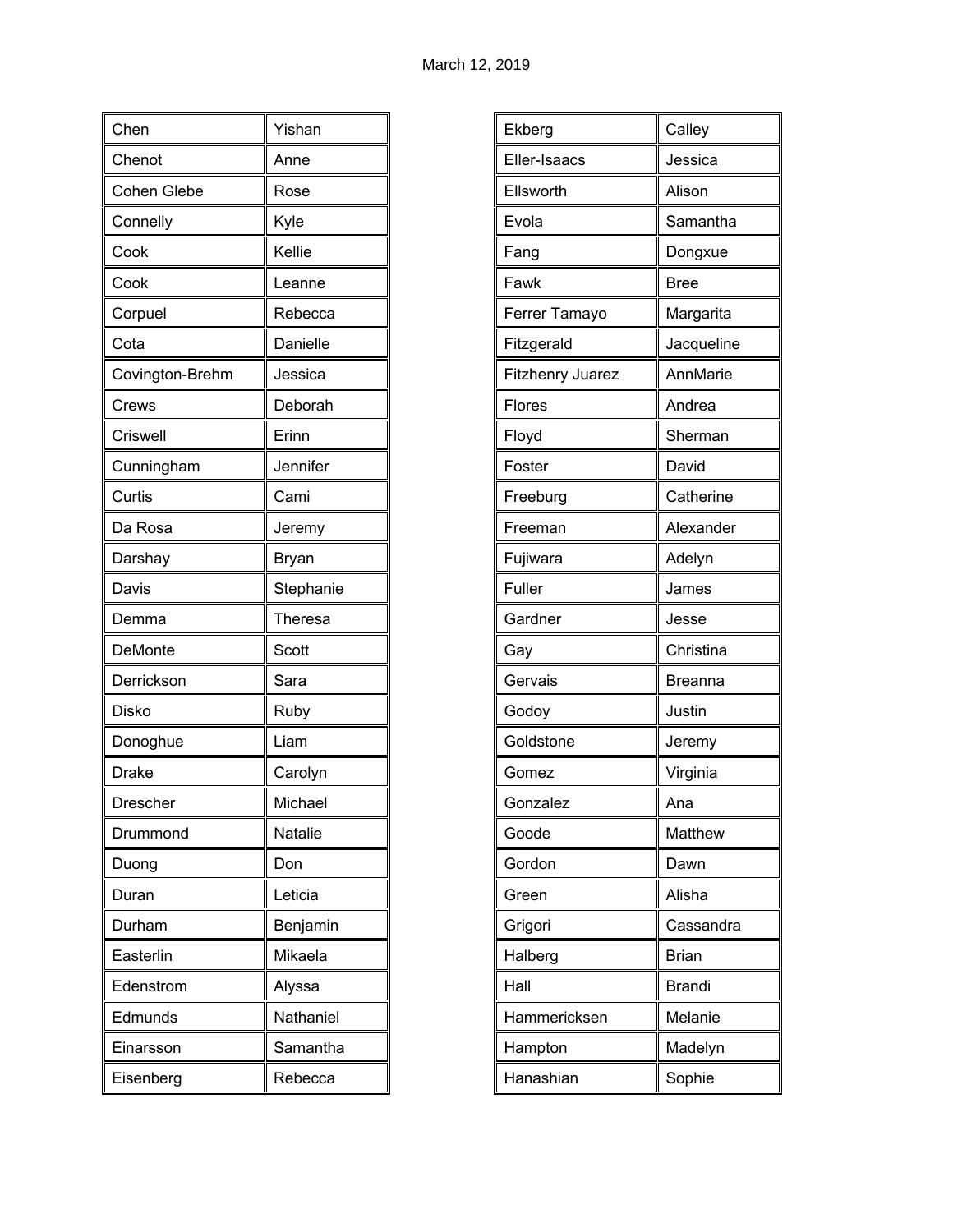| Harrelson      | Evan        |
|----------------|-------------|
| Hartle         | Jennifer    |
| Haserot        | Robert      |
| Hazard         | Paige       |
| Hill           | Sierra      |
| Hilliard       | Christopher |
| Hilton         | Nicole      |
| Holgate        | Zachery     |
| Horowitz       | Shayna      |
| Hoshi          | Keiko       |
| Huerta Murphy  | Casandra    |
| Huizar         | Ginger      |
| Hultgren       | Kimberly    |
| Humphreys      | Megan       |
| Hunter         | Benjamin    |
| lfversen       | Karen       |
| Ingerson       | llantha     |
| Inman-Balanzar | Paula       |
| Iwamoto        | Keli        |
| Jahangir       | Theresa     |
| Jarvis-Pierson | Benjamin    |
| Jeffery        | Julie       |
| Jett           | Wilma       |
| Jimenez        | Kelly       |
| Johnson        | Taryn       |
| Juarez         | Katarina    |
| Kaleshnik      | Kelly       |
| Kaplin         | Gwendolyn   |
| Kelso          | Shelah      |
| Ketah          | Dave        |
| Knowlton       | Aubin       |
| Kobak          | Jared       |

| Jennifer<br>Koelbel<br>Korn Becerra<br>Karin<br>Abigail<br>Kovac<br>David<br>Krakow<br>Amanda<br><b>Krebs</b><br>Shamai<br>Larsen<br>Lee<br>Aaron<br>Lefferts<br>Karly<br>Nicholas<br>Legambi<br>Kelsey<br>Leonard<br>Melissa<br>Lesniak<br>Lewis<br>Theresa<br>Licitra<br>Katherine<br>Lilley<br>Taylor<br>Toni<br>Lima<br>Patrick<br>Loiacono<br>Marissa<br>London<br>Arien<br>Lorenzo Vento<br>Rachel<br>Love<br>Luboff<br>Alexander<br>Magee-Jenks<br>Patrick<br>Jennifer<br>Marrinan<br>Martin<br>Kara<br>McCoy<br>Stephanie<br>McGlothlin<br>Ellen<br>McHugh<br>Anne<br>McInnis<br>Clair<br>Natalia<br>McKay<br>Mehretab<br>Temerza<br>Melton<br>Julia<br>Michel-Midelfort<br>Siri<br>Mico<br>Kristen |  |
|-------------------------------------------------------------------------------------------------------------------------------------------------------------------------------------------------------------------------------------------------------------------------------------------------------------------------------------------------------------------------------------------------------------------------------------------------------------------------------------------------------------------------------------------------------------------------------------------------------------------------------------------------------------------------------------------------------------|--|
|                                                                                                                                                                                                                                                                                                                                                                                                                                                                                                                                                                                                                                                                                                             |  |
|                                                                                                                                                                                                                                                                                                                                                                                                                                                                                                                                                                                                                                                                                                             |  |
|                                                                                                                                                                                                                                                                                                                                                                                                                                                                                                                                                                                                                                                                                                             |  |
|                                                                                                                                                                                                                                                                                                                                                                                                                                                                                                                                                                                                                                                                                                             |  |
|                                                                                                                                                                                                                                                                                                                                                                                                                                                                                                                                                                                                                                                                                                             |  |
|                                                                                                                                                                                                                                                                                                                                                                                                                                                                                                                                                                                                                                                                                                             |  |
|                                                                                                                                                                                                                                                                                                                                                                                                                                                                                                                                                                                                                                                                                                             |  |
|                                                                                                                                                                                                                                                                                                                                                                                                                                                                                                                                                                                                                                                                                                             |  |
|                                                                                                                                                                                                                                                                                                                                                                                                                                                                                                                                                                                                                                                                                                             |  |
|                                                                                                                                                                                                                                                                                                                                                                                                                                                                                                                                                                                                                                                                                                             |  |
|                                                                                                                                                                                                                                                                                                                                                                                                                                                                                                                                                                                                                                                                                                             |  |
|                                                                                                                                                                                                                                                                                                                                                                                                                                                                                                                                                                                                                                                                                                             |  |
|                                                                                                                                                                                                                                                                                                                                                                                                                                                                                                                                                                                                                                                                                                             |  |
|                                                                                                                                                                                                                                                                                                                                                                                                                                                                                                                                                                                                                                                                                                             |  |
|                                                                                                                                                                                                                                                                                                                                                                                                                                                                                                                                                                                                                                                                                                             |  |
|                                                                                                                                                                                                                                                                                                                                                                                                                                                                                                                                                                                                                                                                                                             |  |
|                                                                                                                                                                                                                                                                                                                                                                                                                                                                                                                                                                                                                                                                                                             |  |
|                                                                                                                                                                                                                                                                                                                                                                                                                                                                                                                                                                                                                                                                                                             |  |
|                                                                                                                                                                                                                                                                                                                                                                                                                                                                                                                                                                                                                                                                                                             |  |
|                                                                                                                                                                                                                                                                                                                                                                                                                                                                                                                                                                                                                                                                                                             |  |
|                                                                                                                                                                                                                                                                                                                                                                                                                                                                                                                                                                                                                                                                                                             |  |
|                                                                                                                                                                                                                                                                                                                                                                                                                                                                                                                                                                                                                                                                                                             |  |
|                                                                                                                                                                                                                                                                                                                                                                                                                                                                                                                                                                                                                                                                                                             |  |
|                                                                                                                                                                                                                                                                                                                                                                                                                                                                                                                                                                                                                                                                                                             |  |
|                                                                                                                                                                                                                                                                                                                                                                                                                                                                                                                                                                                                                                                                                                             |  |
|                                                                                                                                                                                                                                                                                                                                                                                                                                                                                                                                                                                                                                                                                                             |  |
|                                                                                                                                                                                                                                                                                                                                                                                                                                                                                                                                                                                                                                                                                                             |  |
|                                                                                                                                                                                                                                                                                                                                                                                                                                                                                                                                                                                                                                                                                                             |  |
|                                                                                                                                                                                                                                                                                                                                                                                                                                                                                                                                                                                                                                                                                                             |  |
|                                                                                                                                                                                                                                                                                                                                                                                                                                                                                                                                                                                                                                                                                                             |  |
|                                                                                                                                                                                                                                                                                                                                                                                                                                                                                                                                                                                                                                                                                                             |  |
|                                                                                                                                                                                                                                                                                                                                                                                                                                                                                                                                                                                                                                                                                                             |  |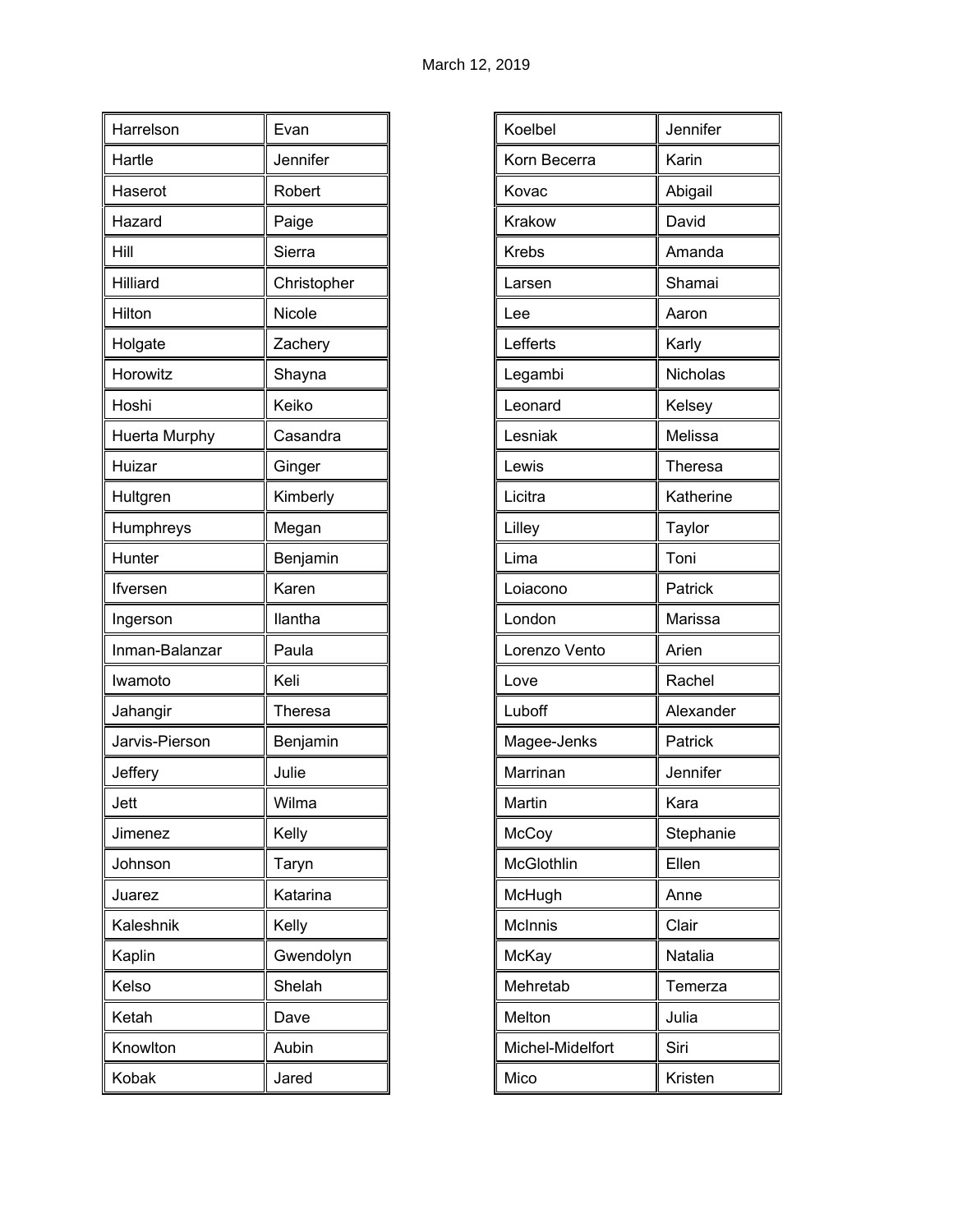| Miller          | Nedra         |
|-----------------|---------------|
| Millerman       | <b>Brandy</b> |
| Miller-Rider    | Nathan        |
| <b>Mitchell</b> | Timothy       |
| Mocsy           | Leah          |
| Mohammed        | Nabilah       |
| Mohler          | Kevin         |
| Monsees         | Sabine        |
| Morgan          | Katie         |
| Mowe            | Jackson       |
| Muhs            | Chelsea       |
| Murray-Balto    | Kayci         |
| Nagisetty       | Vytas         |
| Nchekwube       | Miranda       |
| Nearing         | Patrick       |
| Nguyen          | Alyssa        |
| Nyberg          | Heather       |
| O'Brien         | Katherine     |
| O'Loughlin      | Emily         |
| Olson-Mosby     | Holly         |
| Orton-Boyd      | Anna          |
| Osuna-Mondragon | Jessie        |
| Oviatt          | Rose          |
| Palmer          | Ryan          |
| Papacostas      | Anne          |
| Parker          | Matthew       |
| Payne           | James         |
| Payne           | John          |
| Pellegrin       | Amy           |
| Peters          | Paul          |
| Phelps          | Annjae        |
| Piet            | Megan         |

| Pinkston      | Scott        |
|---------------|--------------|
| Proctor       | Michelle     |
| Puderbaugh    | Christina    |
| Rabe          | Rheta        |
| Ramirez       | Eliana       |
| Reed          | Matthew      |
| Reta          | Michael      |
| Roberts       | Kenneth      |
| Robinson      | <b>Miles</b> |
| Romero-Corral | Juan         |
| Roosevelt     | Kristen      |
| Rosemus       | Miranda      |
| Rue           | Margaret     |
| Russell       | Marie-Louise |
| Ryneal        | Joshua       |
| Salle         | Nora         |
| Salvador      | Joseph       |
| Sanchez       | Alexandra    |
| Scherzinger   | Jennifer     |
| Schnabel      | John         |
| Schreib       | Zachary      |
| Schwartz      | Alisha       |
| Seekamp       | Sarai        |
| Shepard       | Joanne       |
| Sherwood      | Patrick      |
| Short         | Andrea       |
| Shull         | Danielle     |
| Shultz        | Emily        |
| Signorelli    | Anthony      |
| Smyth         | Colleen      |
| Snyder        | Howard       |
| Spain         | Madelyn      |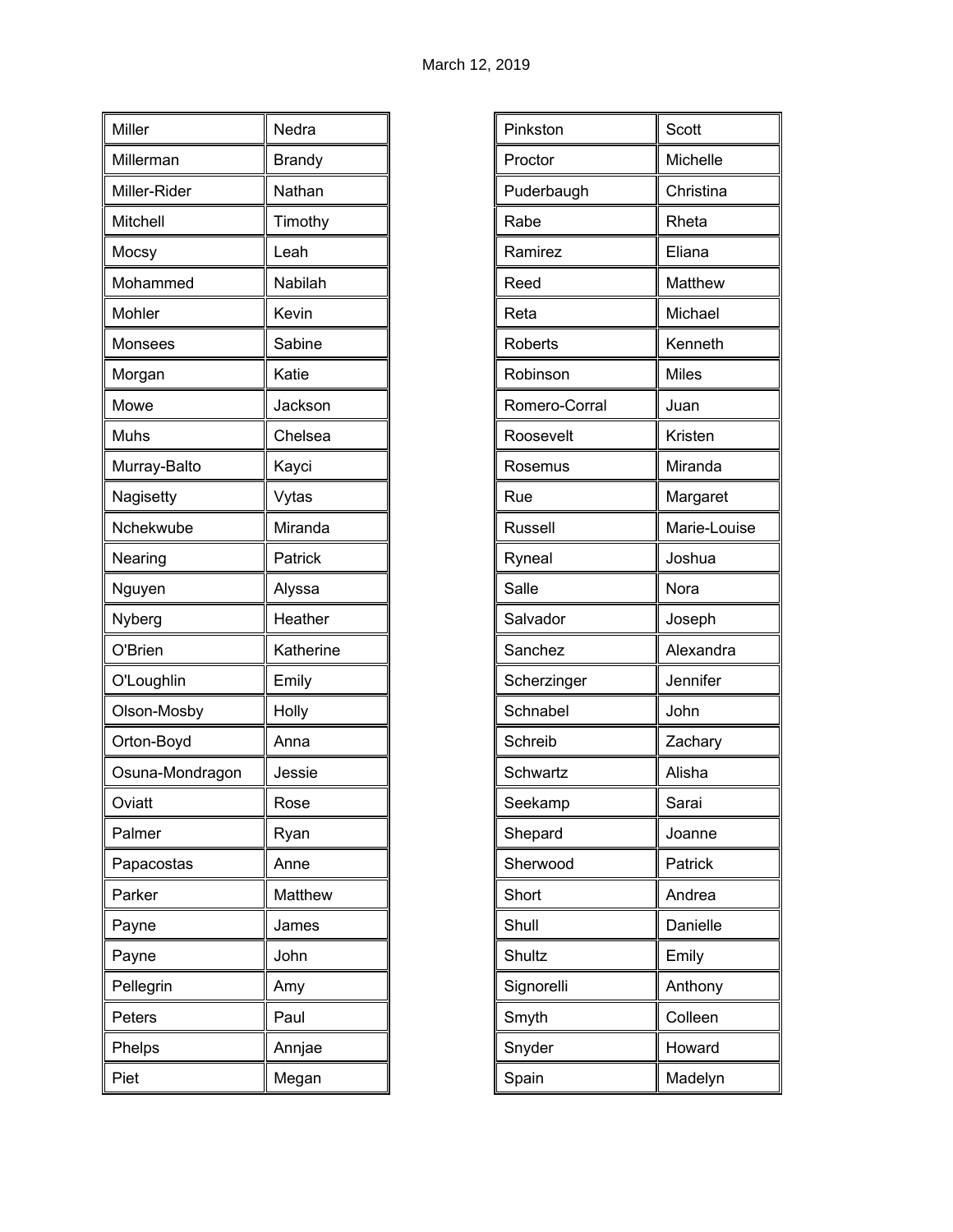| <b>Stevens</b>     | Julia         |
|--------------------|---------------|
| Stevens-Krogh      | Mary          |
| Stuhlmuller        | Paige         |
| Sullivan           | Christine     |
| <b>Surits</b>      | Zoya          |
| Swan               | Melissa       |
| Taylor             | Pamela        |
| Thompson           | Marissa       |
| Thompson           | Megan         |
| Toback             | Rachel        |
| Tobler             | Kalin         |
| <b>Trinidad</b>    | Allan         |
| Tsukamoto          | Marie         |
| Usselman           | Nathan        |
| Vance              | <b>Breana</b> |
| Vandeventer        | Simeon        |
| VanGorder-Lasof    | Cara          |
| Vaterlaus          | Meredith      |
| Veatch             | Lisa          |
| Velasquez          | Erik          |
| Villegas-Gutierrez | Martha        |
| Volponi            | Catherine     |
| Vu                 | Rose          |
| Walker             | Kristin       |

| Walsh         | John         |
|---------------|--------------|
| Wasiak        | Meghan       |
| Weber-Welch   | Amanda       |
| Welle         | Alexa        |
| Werschkul     | Kelly        |
| Williams      | Nathaniel    |
| Wolfstone     | Anne         |
| Wooley        | Anna         |
| Wright        | Falisha      |
| Yeager        | Jesse        |
| Yoder         | <b>Brian</b> |
| York          | Taryn        |
| Young         | Robert       |
| Yousfi        | Yousef       |
| Zeno Truscott | Natalie      |
| Zhang         | Xiaolan      |
| Zhu           | Yuan         |
| Zollinger     | Marc         |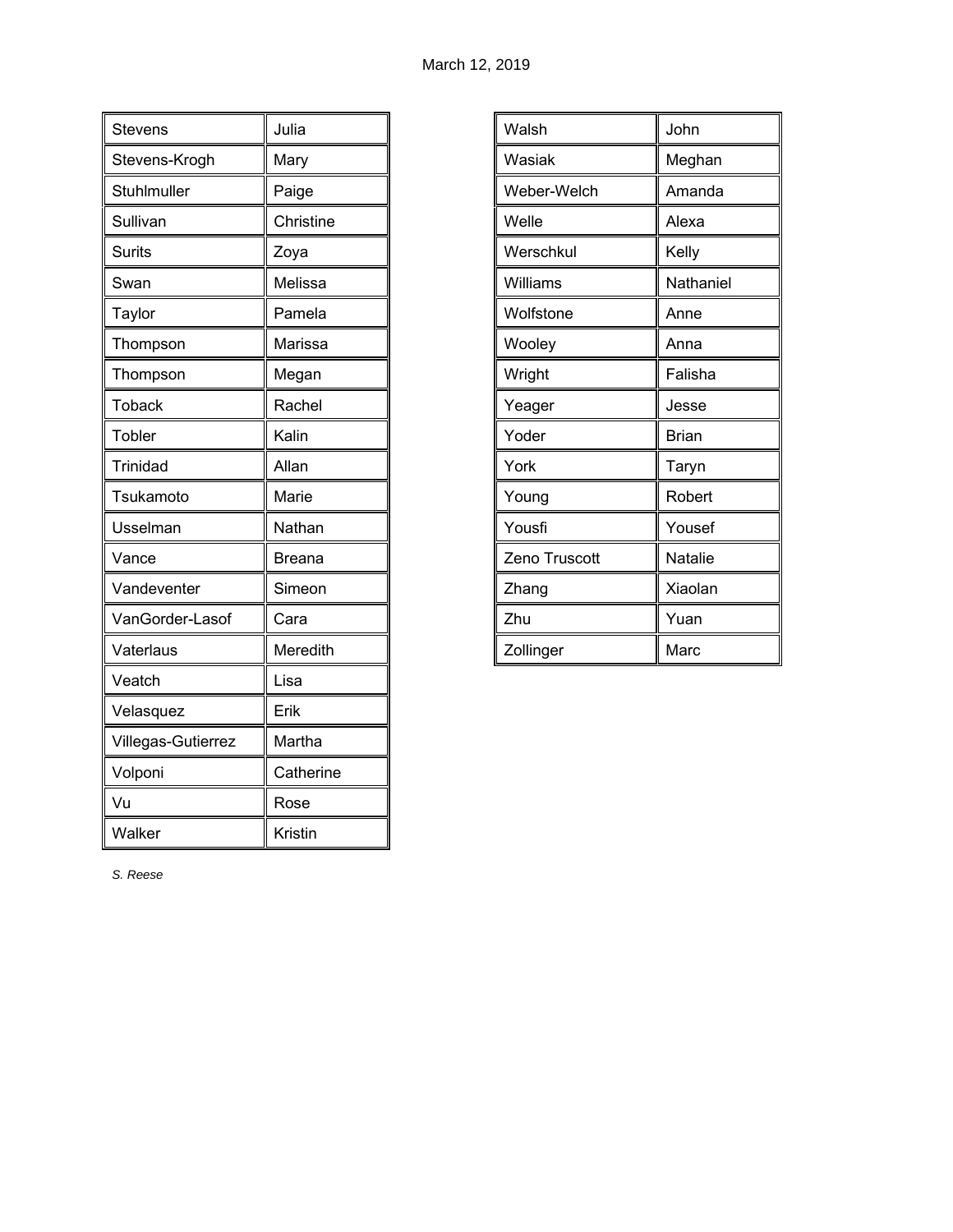# Election of Third Year Probationary Teachers

# **RECITAL**

On the advice of the Chief Human Resources Officer, the Superintendent recommends that the teachers listed below be elected as Third Year Probationary Teachers.

# **RESOLUTION**

The Board of Education accepts the Superintendent's recommendation and by this resolution hereby elects as Third Year Probationary teachers for the 2019-2020 school year the following persons, subject to the employment terms and conditions contained in the standard form contract approved by the legal counsel for the District.

| Last              | <b>First</b> |
|-------------------|--------------|
| Aceves            | Lisa         |
| Aley              | Robert       |
| Allen             | Quiana       |
| Altiero           | Holly        |
| Anderson-Rubin    | Heidi        |
| Andres            | Jennifer     |
| Andrews           | Shannon      |
| Austin            | Meghan       |
| Axon              | Laura        |
| <b>Barrentine</b> | Scott        |
| <b>Barrett</b>    | Neil         |
| <b>Beltz</b>      | Lillian      |
| Bengtson          | Erik         |
| <b>Bennett</b>    | Emilie       |
| Bentley           | Robert       |
| <b>Bird</b>       | Jenifer      |
| Blekhman          | Irina        |
| <b>Blount</b>     | Melissa      |
| Bockelman         | Samara       |
| <b>Booth</b>      | Danielle     |
| <b>Bostwick</b>   | Lindsey      |
| <b>Bowers</b>     | Kelsey       |

| <b>Buelow</b>    | Elizabeth |
|------------------|-----------|
| <b>Burgess</b>   | Jill      |
| <b>Burnce</b>    | Alan      |
| <b>Byerly</b>    | Catherine |
| Byzewski         | Raymond   |
| Carline          | Denetia   |
| Carlson          | Sarah     |
| Chaikittirattana | Amy       |
| Challender       | Matthew   |
| Chee             | Amanda    |
| Chorlton         | Jessica   |
| Clark            | Andrew    |
| Collazo-Santiago | Pilar     |
| Cone             | Christina |
| Cooley           | Monica    |
| Cornelius        | Renee     |
| Crum             | Spencer   |
| Curtis           | Marissa   |
| D'Agostino       | Julia     |
| Darling-Budner   | Rebecca   |
| D'Aurora         | Shannon   |
| Decker           | Joshua    |
| Dell             | Jeremy    |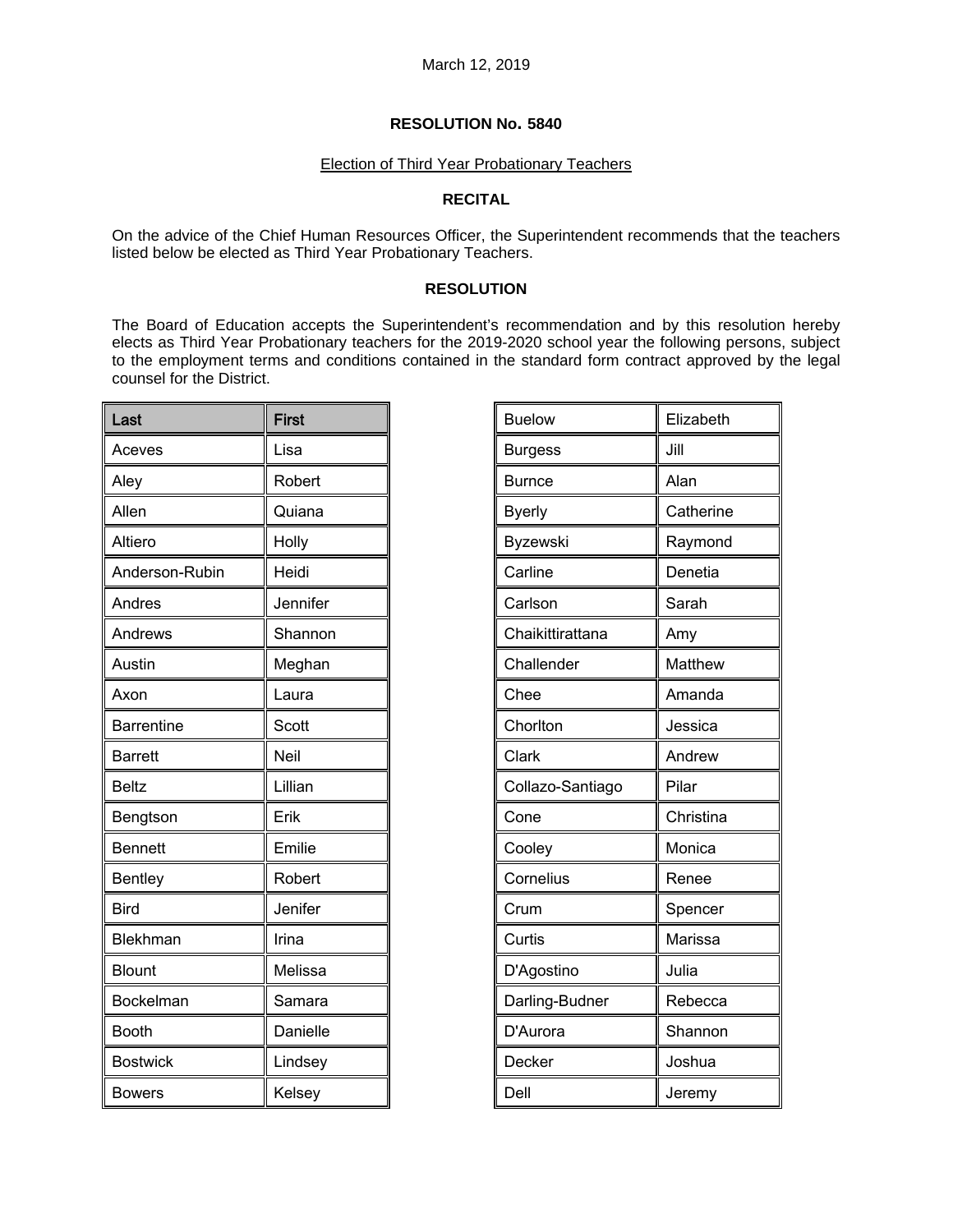| Dewson          | Nichole       |
|-----------------|---------------|
| Dinsmore        | Christine     |
|                 | John          |
| Doscher         | Christopher   |
| Doughty         | Marlene       |
| Downs           | Hannah        |
| Duran-Martinez  | Josefina      |
| Emlong          | <b>Alexis</b> |
| <b>Files</b>    | Lauryn        |
| Finnigan        | Ruth          |
| Firestone       | Jessica       |
| Francis         | Katie         |
| Franklin        | Krista        |
| Furtado         | Nicolas       |
| Gebbie          | Lindsay       |
| Geller          | Kasey         |
| Goodman         | Scott         |
| Gove            | Rachel        |
| Graiziger       | Mary          |
| Grivel          | Julien        |
| Guenther        | Daniel        |
| Guin            | Margaret      |
| Gutierrez       | <b>Brenda</b> |
| Halbig          | Rebecca       |
| Hanawalt        | Oona          |
| Hardy           | Ashley        |
| Harms           | Kari          |
| Havner          | Keira         |
| Hawking         | Christopher   |
| Henderson       | Kristina      |
| Hernandez-Solis | Janeth        |
| Hewett          | Jered         |

| Hickey           | Jessica        |
|------------------|----------------|
| Hilsen           | Rachel         |
| Hilton           | Kimberly       |
| Hinton           | Joshua         |
| Hiser            | Melody         |
| Holguin          | Jessica        |
| Hopson           | Anyika         |
| Horton           | Elizabeth      |
| Huang            | Nuan           |
| Huntley          | Joni           |
| Jablecki         | Abbie          |
| Janega           | Katelyn        |
| Jonas-Closs      | Jacob          |
| Jones            | Mitchell       |
| Joseph           | Teri           |
| Kaufman          | Michael        |
| Kelchner         | Kaleigh        |
| Kelleher         | Tyler          |
| Keo              | Amy            |
| Khrustalyov      | Andriy         |
| Kilpatrick-White | David          |
| Kincaid          | Matt           |
| Kirkpatrick      | Kaeleen        |
| Knoerzer         | Catrina        |
| Kong             | Lisa           |
| Kuhlman          | Joseph         |
| Lane             | Tiffany        |
| Leivant          | <b>Natalie</b> |
| Liao             | Karen          |
| Lichtinger       | Robert         |
| Lile             | Amy            |
| Lin              | Yuzhen         |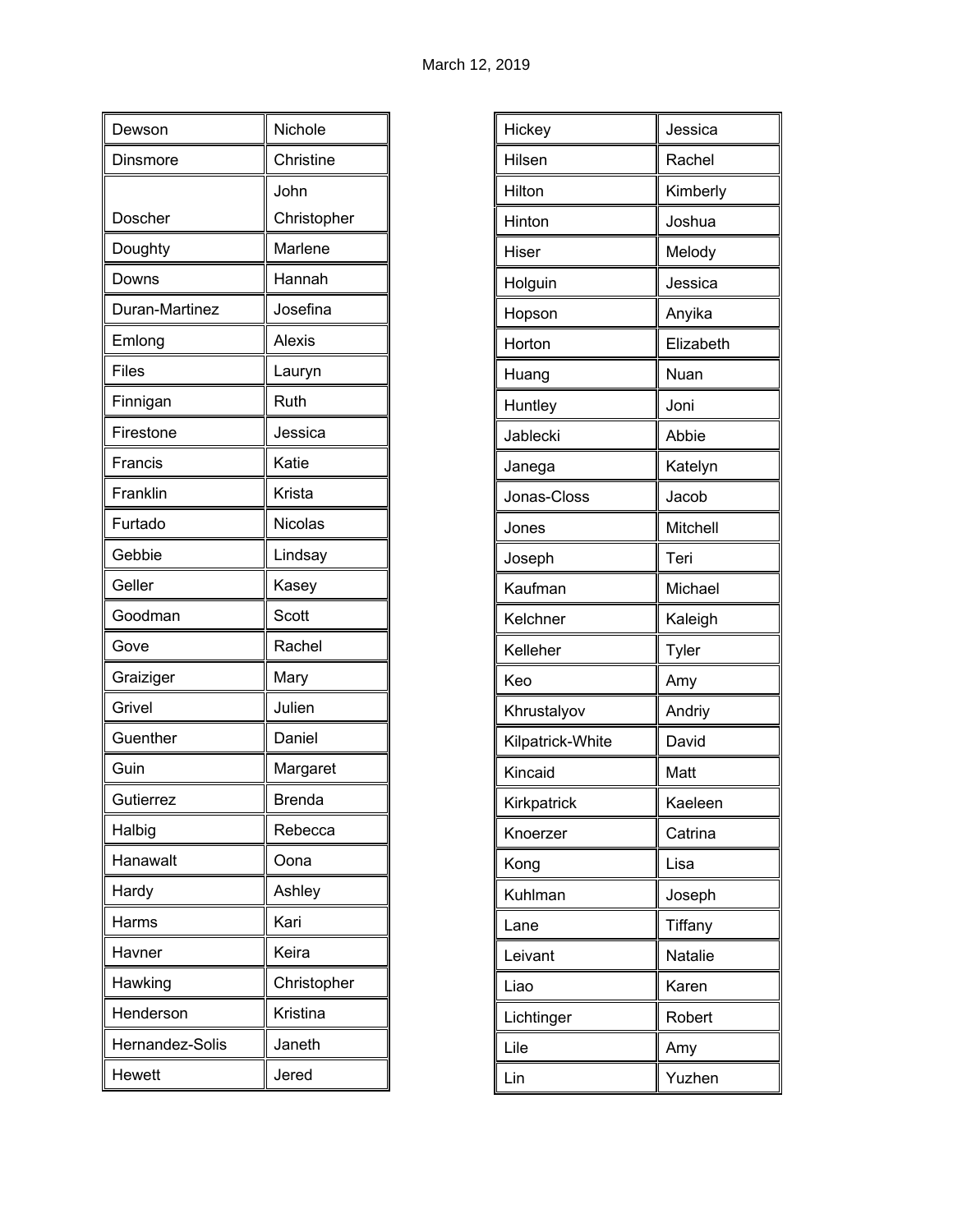| Lingenfelter     | Jessica        |
|------------------|----------------|
| Lockett          | Mary           |
| Losoya           | Jose           |
| Lyons            | Molly          |
| Maher            | Daniel         |
| Marsh            | David          |
| Marshall         | Arlene         |
| Mayik            | James          |
| McDermott        | Ryan           |
| McMaster         | lan            |
| <b>McNairy</b>   | Michaela       |
| Meade            | Christopher    |
| Meskin           | <b>Brielle</b> |
| Mitchell         | Kelli          |
| Montalbin        | Cheyenne       |
| Morales          | Victor         |
| Morehouse        | <b>Brandon</b> |
| Munteanu         | Crina          |
| Murphy-Cairns    | Daniel         |
| Nagel            | Kelsey         |
| Nagle            | David          |
| Navarro          | Neomi          |
| Nguyen           | Shelly         |
| Nicolas          | Shannon        |
| O'Connor         | Matthew        |
| O'Connor         | Jessica        |
| Oeding           | Emory          |
| O'Kelly-Moriarty | Caitlin        |
| Orchard          | Janell         |
| Ortiz            | Gloria         |
| Otten            | Michal         |
| Parker           | Kira           |

| Peacock             | Valerie         |
|---------------------|-----------------|
| Penix               | Alexandra       |
| Perez               | Nahir           |
| Phillips            | Maurice         |
| Piff                | Alexandra       |
| Powell              | Iris            |
| Ramirez             | Luis            |
| Ramirez Velazquez   | Stefania        |
| Rau                 | Coren           |
| Rechner             | Mary            |
| <b>Rendon Navas</b> | Silvia          |
| Roberts             | Ryan            |
| Rodecap             | Zachary         |
| Rodriguez Marin     | Cecilia         |
| Rosario             | Eduardo         |
| Roy                 | Rosalyn         |
| Rymer               | <b>Brandon</b>  |
| Salinas             | Jose            |
| Salisbury           | Autumn          |
| Salvatore           | Holly           |
| Sawyer              | Jessica         |
| Schaedig            | Liesl           |
| Shanley             | Kaeli           |
| <b>Sherk</b>        | Hannah          |
| Sill-Turner         | <b>Brittany</b> |
| Soell               | Leo             |
| Soto-Dairy          | Angelina        |
| Stanley             | Nathan          |
| <b>Stearns</b>      | Heather         |
| Steinbach           | Sonja           |
| Stovall             | Gloria          |
| Strube              | Matthew         |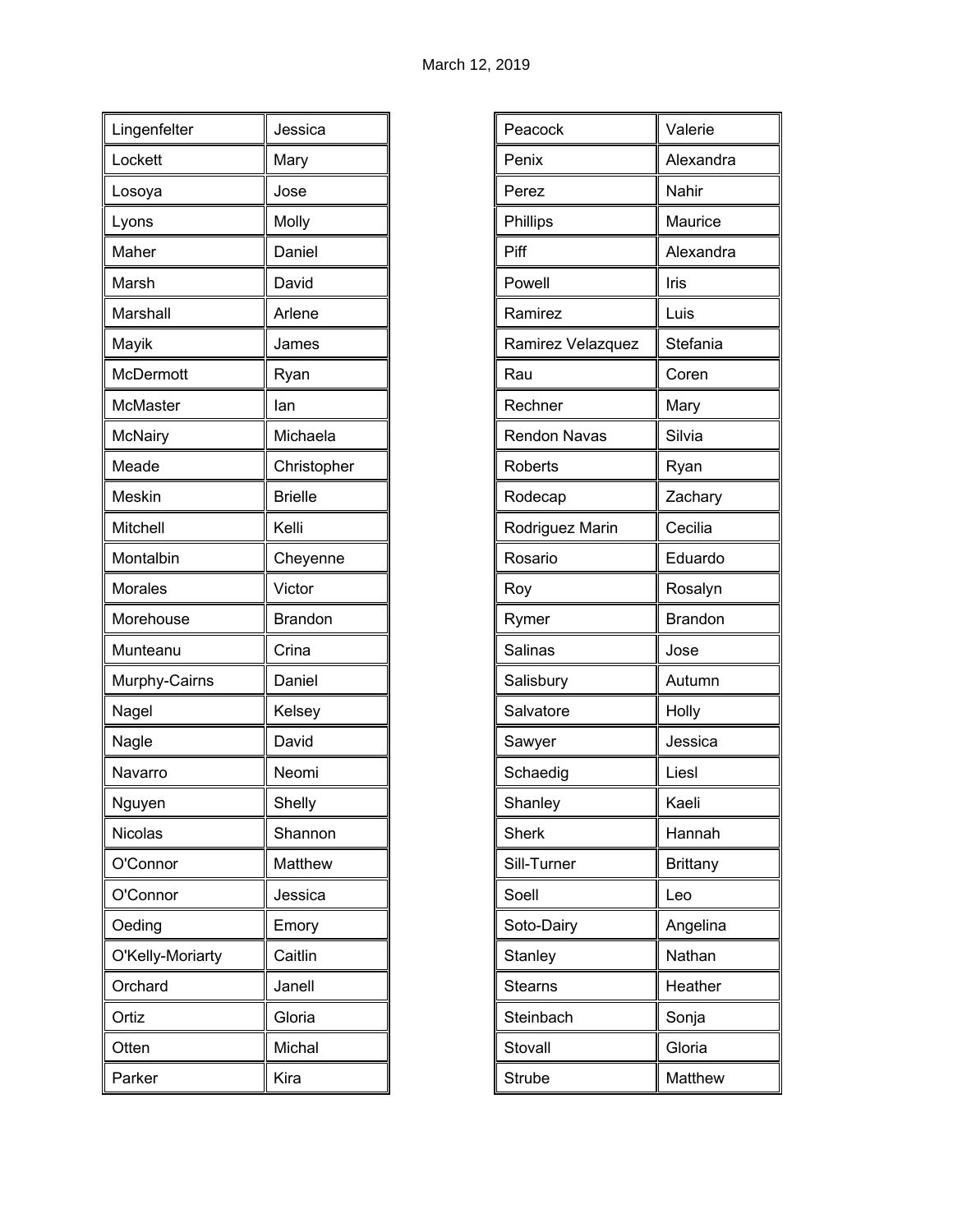| Stutzman       | Thomas        |
|----------------|---------------|
| Swagerty       | Julia         |
| Swapp          | Claudia       |
| Tatone         | Jennifer      |
| Tegethoff      | Lisa          |
| Tessema        | Ruth          |
| <b>Tew</b>     | <b>Stacie</b> |
| Thayer         | Natalie       |
| Thomas         | <b>Brenda</b> |
| Thompson       | Christina     |
| Tom            | Katherine     |
| Torres         | Samantha      |
| Tracy          | Elizabeth     |
| Tran           | Le-Dung       |
| <b>Travers</b> | Carolyn       |
| Urban          | Anne          |
| Vega           | Michelle      |
| Virlouvet      | Ellie         |
| Vogel          | Monica        |

| Wacker          | Eric            |
|-----------------|-----------------|
| Walsh           | Julie           |
| Watson          | Kayla           |
| Weller          | Stephen         |
| Whitehouse      | Maxwell         |
| Wilson          | <b>Brittany</b> |
| Winkler         | James           |
| Winterspring    | Zachariah       |
| Woolstenhulme   | Elizabeth       |
| Yenni           | Christine       |
| Yin             | Aiyun           |
| Yocum           | Katherine       |
| York            | Sydney          |
| Zeller          | Christopher     |
| Zena            | Ms              |
| Zepeda Martinez | Heidi           |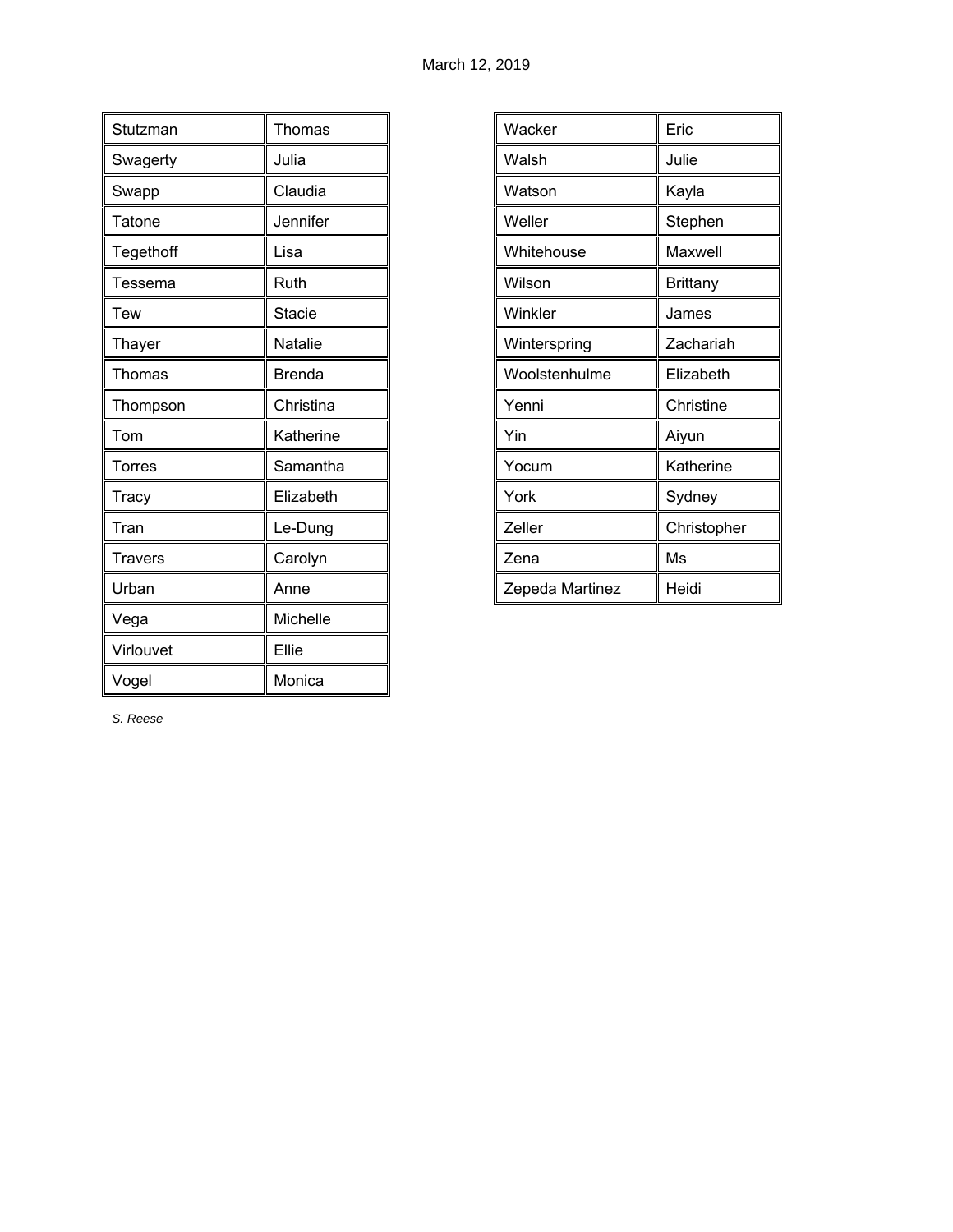### Election of Contract Teachers

### **RECITAL**

On the advice of the Chief Human Resources Officer, the Superintendent recommends that the teachers listed below who has been employed by the District as a regularly appointed teachers for three or more successive school years be elected as Contract Teachers.

## **RESOLUTION**

The Board of Education accepts the Superintendent's recommendation and by this resolution hereby elects as Contract teachers for the 2019-2020 school year the following persons, subject to the employment terms and conditions contained in the standard form contract approved by the legal counsel for the District.

| Last           | First         |
|----------------|---------------|
| Acuna          | Miguel        |
| Afryl          | Marni         |
| Ahmann         | Tiana         |
| Angell         | Amy           |
| Archer         | Megan         |
| Arias          | <b>Bianca</b> |
| Arias          | Laura         |
| Armgardt       | Emily         |
| Arteaga        | Nancy         |
| Bagg           | Barbara       |
| <b>Baker</b>   | Katherine     |
| Bangura        | Carrie        |
| Bannon         | Kelly         |
| Barnhardt      | Alana         |
| <b>Batty</b>   | Jessica       |
| <b>Beck</b>    | Aisha         |
| <b>Beckers</b> | Susan         |
| Bellamy        | Cassie        |
| Berg           | Catherine     |
| <b>Betz</b>    | Melanie       |
| Bevan          | Ashley        |

| <b>Bitzer</b>    | Mary      |
|------------------|-----------|
| Blanton          | Kristina  |
| <b>Blum</b>      | Carolyn   |
| <b>Boles</b>     | Crystal   |
| <b>Bonilla</b>   | Angela    |
| <b>Boubel</b>    | Lauren    |
| <b>Boudreaux</b> | Aurelian  |
| <b>Bovee</b>     | Jaclyn    |
| <b>Braaten</b>   | Leslie    |
| Brandt-Lazar     | Matthew   |
| <b>Brooks</b>    | Ashley    |
| <b>Buechel</b>   | Jacquelyn |
| <b>Butler</b>    | Grace     |
| Calkins          | Amy       |
| Carranza         | Samara    |
| Cash             | Colleen   |
| Casillas         | Omar      |
| Cassella         | Nicholas  |
| Cathcart         | Kerstin   |
| Causey           | Jayme     |
| Centerwall       | Sarah     |
| Cha              | Mary      |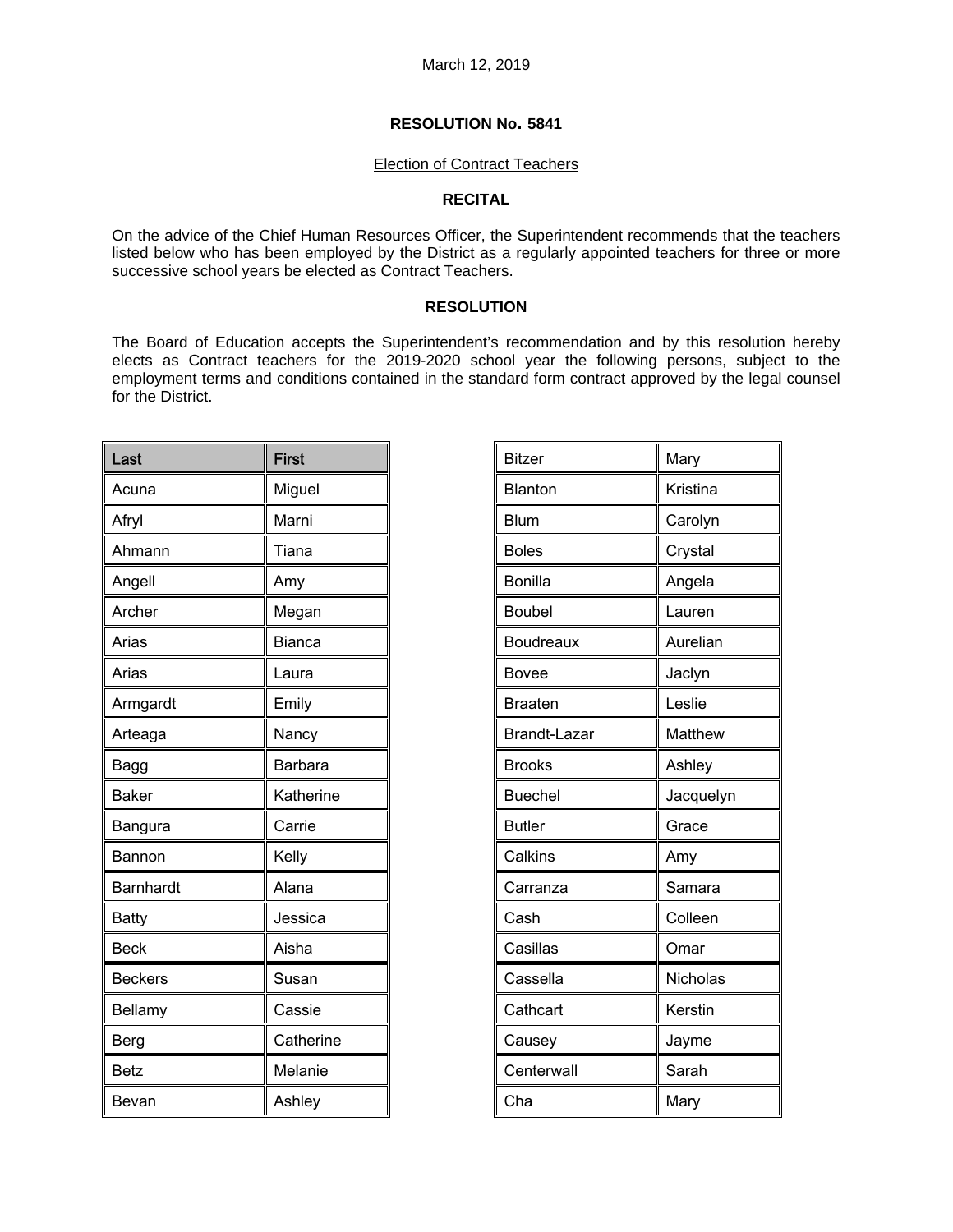| Chamlou     | Katherine    |
|-------------|--------------|
| Chasse      | Loren        |
| Cleveland   | Heather      |
| Coffman     | Lisa         |
| Colby       | <b>Trask</b> |
| Connelly    | Elisabeth    |
| Cook        | Nancy        |
| Cooper      | Roberta      |
| Crosby      | Valerie      |
| Cuatt       | Susanne      |
| Danon       | Eva          |
| Darling     | Jessica      |
| Davis       | Megan        |
| Deland      | Anthony      |
| Denison     | Emily        |
| Denney      | Alicia       |
|             |              |
| DesCamp     | Margaret     |
| DiPasquale  | Angela       |
| Dorresteyn  | lan          |
| Dowden      | Jessica      |
| Duque       | Alfredo      |
| Dwyer Young | Henry        |
| Dykman      | Bryan        |
| Earle       | Nathan       |
| Engeldorf   | <b>Blake</b> |
| Engstrom    | Kristina     |
| Ereckson    | Ezra         |
| Erwin       | Jesse        |
| Escovedo    | LaPrincea    |
| Fisher      | Samuel       |
| Foltz       | Emily        |

| Fulton          | Richard     |
|-----------------|-------------|
| Gao             | Ruiyuan     |
| Garcia          | Gabriela    |
| Gawronski       | Peter       |
| Gilbertson      | Amelia      |
|                 |             |
| Gilley          | Kerry       |
| Gipe            | Kerrie      |
| Goertzen        | Heide       |
| Graham          | Amanda      |
| Greenfield      | Katherine   |
| Grigg           | Christopher |
| Gunderson       | Mark        |
| Gustafson       | Christine   |
| Gutierrez       | Kathleen    |
| Guzman          | Arlene      |
| Haber           | Rachel      |
| Hagen           | Alexandra   |
| Hammett         | LeeAnn      |
| Hansen          | Audrey      |
| Harding         | Tara        |
| Hardy           | Sarah       |
| Harkness        | Edward      |
| Henderson       | Kristen     |
| Herkert         | Jocelyn     |
| Herrera         | Molly       |
| Higgins         | Warren      |
| Hom             | Ming        |
| Honeyman-Colvin | Katherine   |
| Hopson          | Chanell     |
| Howard          | Adrienne    |
| Howdyshell      | Jill        |
| Huber           | Erica       |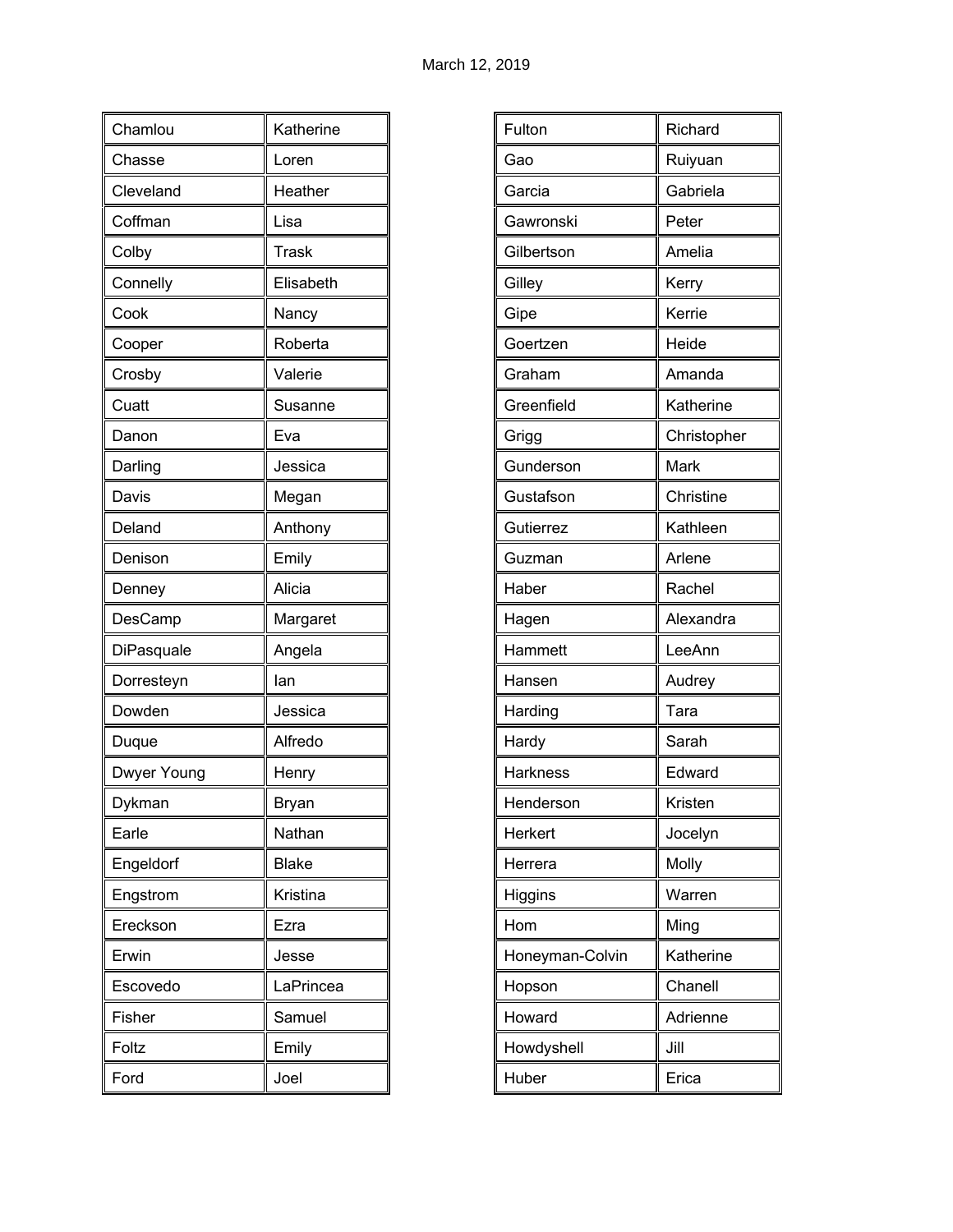| Hutchinson        | Janelle         |
|-------------------|-----------------|
| Hutchinson        | Carrie          |
| <b>Ivester</b>    | Elizabeth       |
| Jackson           | Megan           |
| Jarad             | Ruqayya         |
| Jaynes            | David           |
| Jenkins           | <b>Brittney</b> |
| Jenness           | Laura           |
| Jensen            | Sonya           |
| Johnson           | Thomas          |
| Johnson           | Jaydra          |
| Johnson           | <b>Alexis</b>   |
| Johnson           | Niki            |
| Johnson-Greenough | Noah            |
| Joynson           | Alan            |
| Keith             | Lesley          |
| Kendall           | Sheila          |
| Kendall           | Megan           |
| Kennedy           | Christopher     |
| Keo               | Kelly           |
| Kernan            | Kaitlin         |
| Ketel             | Faith           |
| Kim               | Kennedy         |
| King              | Andrew          |
| Klein-Wolf        | Lisa            |
| Kluss             | Susan           |
| Krill             | Robin           |
| Kuhlman           | Lih             |
| Kuzmickas         | Daina           |
| Landis            | Patrick         |
| Larriva           | Amanda          |
| Latocha           | Koren           |

| Laufe            | Anne       |
|------------------|------------|
| Leatham          | Ljiljana   |
| Lee              | Jennifer   |
| Lennox           | Gayle      |
| Lloyd-Knox       |            |
| McDonald         | Kendra     |
| Loba             | Suntara    |
| Locarno          | Jenny      |
| Lockamy-Emmons   | Heather    |
| Lockett          | Christina  |
| Lowery           | Anthony    |
| Lurch            | Jacqueline |
| Lyerla           | Jessica    |
| Mac              | Frank      |
| Maceo            | Jorge      |
| Macy-Gustafson   | Ericka     |
| Mariano          | Krystal    |
| Matteri          | Dominic    |
| Maurer           | Hannah     |
| Maurer           | lan        |
| <b>McCants</b>   | Ryan       |
| McCarthy         | Elizabeth  |
| McClean          | Jedidiah   |
| McConney         | Taylor     |
| McCormack        | Marieta    |
| <b>McCormick</b> | Michelle   |
| McCormick        | Glenn      |
| McCutchenne      | Emmett     |
| McGee            | John       |
| McLawhorn        | Susan      |
| McMaster         | Matthew    |
| Meditz           | Cori       |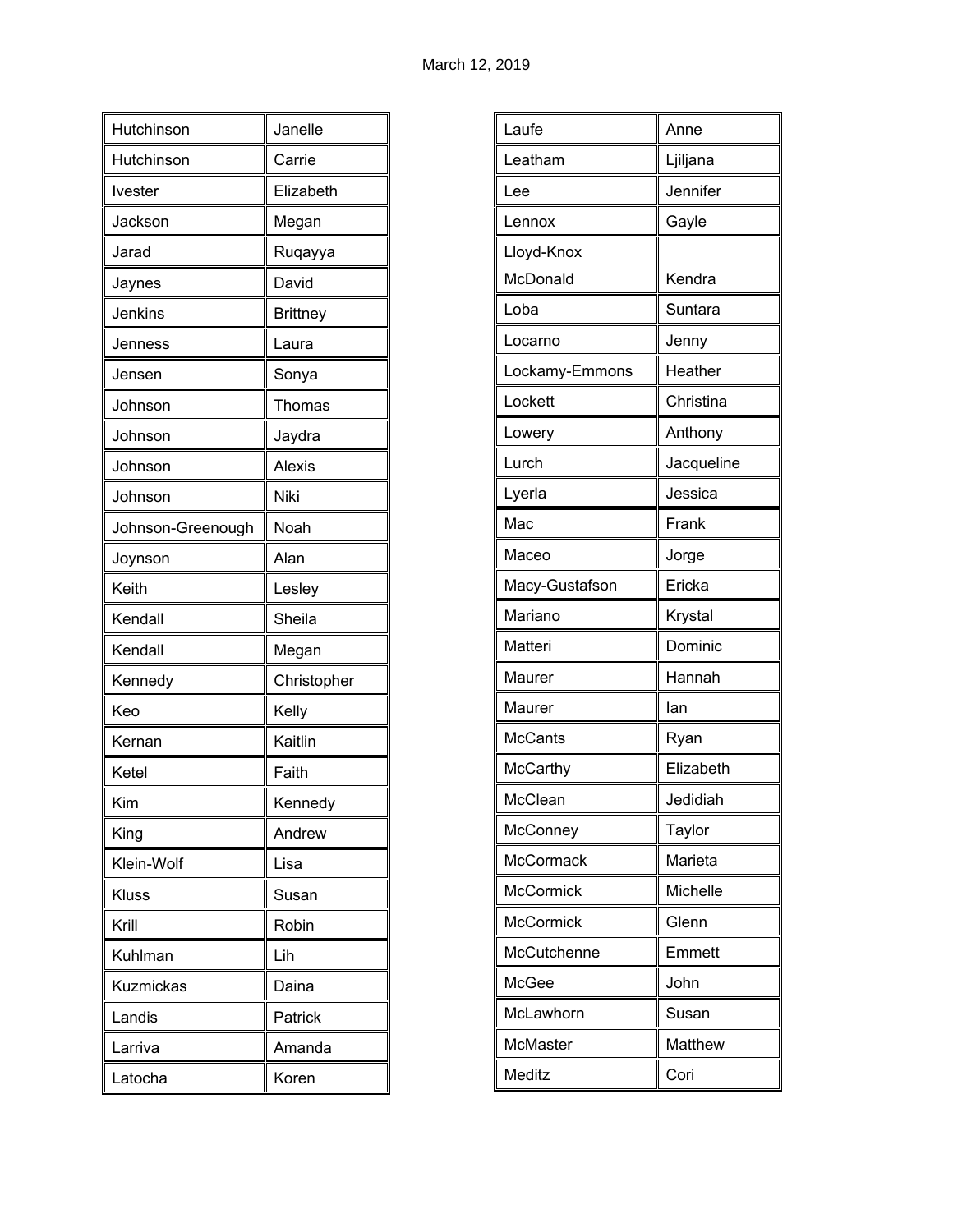| Meeker           | Christopher   |
|------------------|---------------|
| Mejias Dominguez | Letisia       |
| Mellgren         | Erik          |
| Mendola          | Adam          |
| Mendro           | Jacqueline    |
| Merrill          | Kelly         |
| <b>Mihelic</b>   | Benjamin      |
| Miller           | Julie         |
| Misumi           | Angela        |
| Mitchell         | Jill          |
| Mohamed          | Nasteha       |
| Molina           | Lisa          |
| Montanaro        | Scott         |
| Monty            | Taleia        |
| Moog             | Leah          |
| Morales-Galicia  | <b>Brenda</b> |
| Morioka          | Hannah        |
| Morris           | Amanda        |
| Mumford          | Andrea        |
| Murray           | Sean          |
| Napoli           | Michael       |
| Nichols          | Katherine     |
| Nordstrom        | Elizabeth     |
| Nossaman         | Cali          |
| Notebaart        | Jessica       |
| Olsson           | Janet         |
| Opiela           | Elizabeth     |
| Ortega           | Fanny         |
| Osayande-Davis   | Elizabeth     |
| Pack             | Daniel        |
| Padua            | Irynne        |
| Parada           | Renato        |

| Parsons-Akinjiola | Oluyinka    |
|-------------------|-------------|
| Patterson         | Audrey      |
| Perine            | Sarah       |
| Perry             | Ronald      |
| Peterson          | Emily       |
| Pfohman           | Susan       |
| Phillips          | Christopher |
| Pila Beltran      | Wesme       |
| Pineo             | Angie       |
| Polychronis       | Thomas      |
| Potter            | Michael     |
| Priddy            | Sarah       |
| Raffaele          | Michael     |
| Rangel            | Natalie     |
| Reardon           | Michael     |
| Refvem            | Emilee      |
| Rentz             | Gina        |
| Retherford        | Chrishana   |
| <b>Riffel</b>     | Lisa        |
| <b>Riffel</b>     | Andrew      |
| <b>Rishel</b>     | Jay         |
| Robayo Trujillo   | Gloria      |
| Robins            | Emily       |
| Robinson          | Drew        |
| Rodriguez         | Ana         |
| Rodriguez         | Anibel      |
| Rook              | Cody        |
| Root              | Joy         |
| Rulon             | Kelly       |
| Rydberg           | Rebecca     |
| Ryland            | Justin      |
| Sanders           | Gretchen    |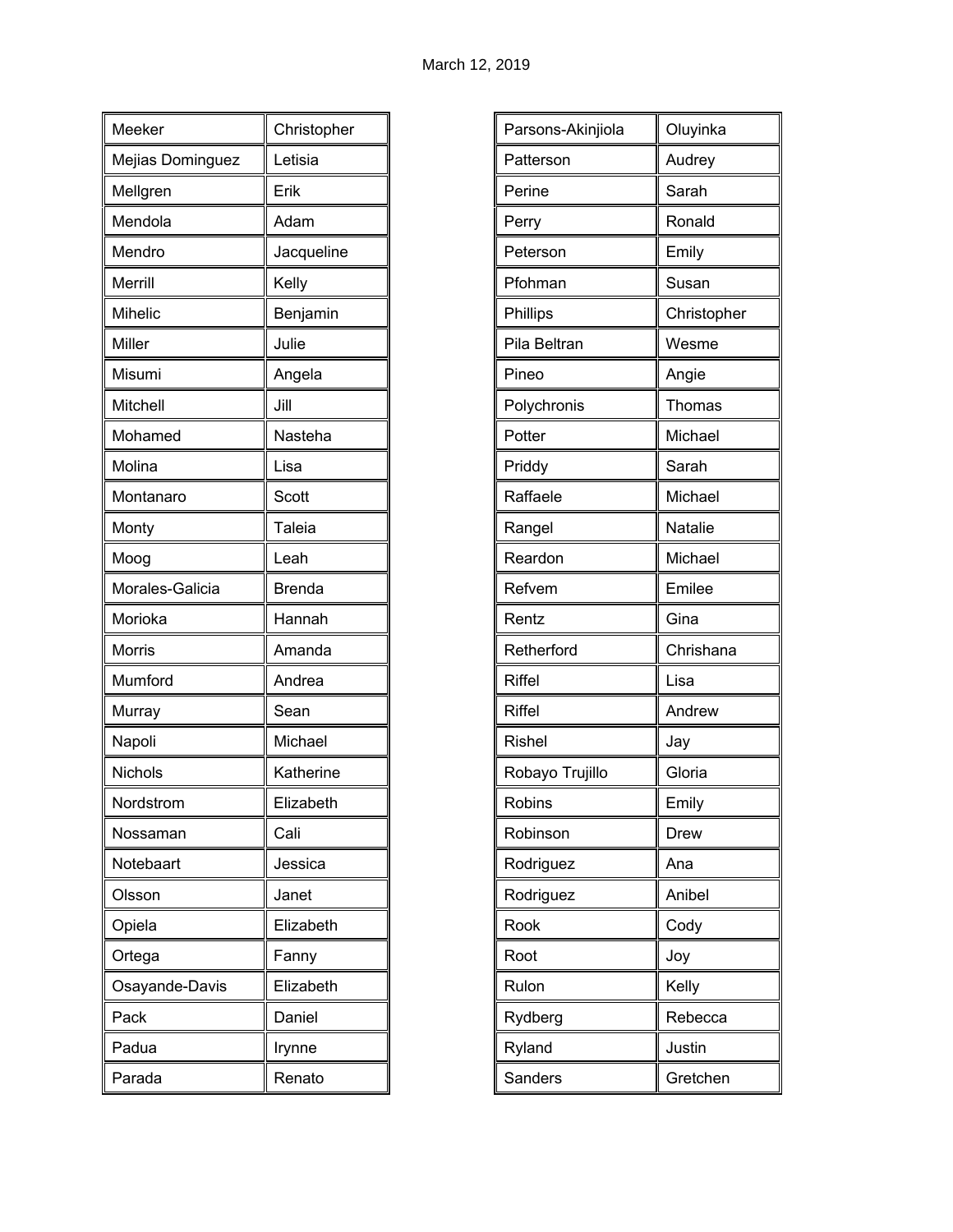| Schiller        | Hailey      |
|-----------------|-------------|
| Schlottmann     | Kelly       |
| Schroth         | Andrew      |
| Scott           | Randy       |
| Sebastian       | Sara        |
| Shalman         | Seamus      |
| Shaw            | Cameron     |
| Sheridan        | Katherine   |
| Sherman         | Mark        |
| Sherman         | Courtney    |
| Shoemaker       | Amy         |
| Silenzi         | Vicki       |
| Simonetti       | Leslie      |
| Siron           | Elijah      |
| <b>Skrapits</b> | Christopher |
| Slater          | Rachel      |
| Sorcinelli      | Jennifer    |
| Souza           | Adam        |
| Souza           | Jordan      |
| Startin-Hall    | Randee      |
| Steinmetz       | Jennifer    |
| Stephens        | Ellen       |
| Strange         | Julie       |
| <b>Street</b>   | Treasa      |
| <b>Strode</b>   | Blanca      |
| Swackhamer      | Adam        |
| Swake           | Joseph      |
| Szabo           | Heather     |
| Tamez           | <b>Noel</b> |
| Taya            | Minori      |
| Tetzloff        | Sandra      |
| Thomas          | Scott       |

| Thomer             | Megan    |
|--------------------|----------|
| Thompson           | Nicholas |
| Thomsen            | Dardn    |
| <b>Trezise</b>     | Maxwell  |
| <b>Twiss</b>       | lan      |
| Urbina             | Lonzo    |
| Valdes             | Adriana  |
| Velez              | Ana      |
| Wadnizak           | Mark     |
| Wahl               | Michael  |
| Waterworth         | Tammy    |
| Weihs              | Charise  |
| White              | Stephen  |
| Wilson             | Samuel   |
| Wirtheim           | Taylor   |
| Witmer             | Andrew   |
| <b>Wolfe-Perez</b> | Anna     |
| Wright             | Emily    |
| Yagolnikov         | Reyanna  |
| Zapeta             | Kedin    |
| Ziehl              | Loan     |
| Zizzo              | Charles  |
| Zuniga             | Adriana  |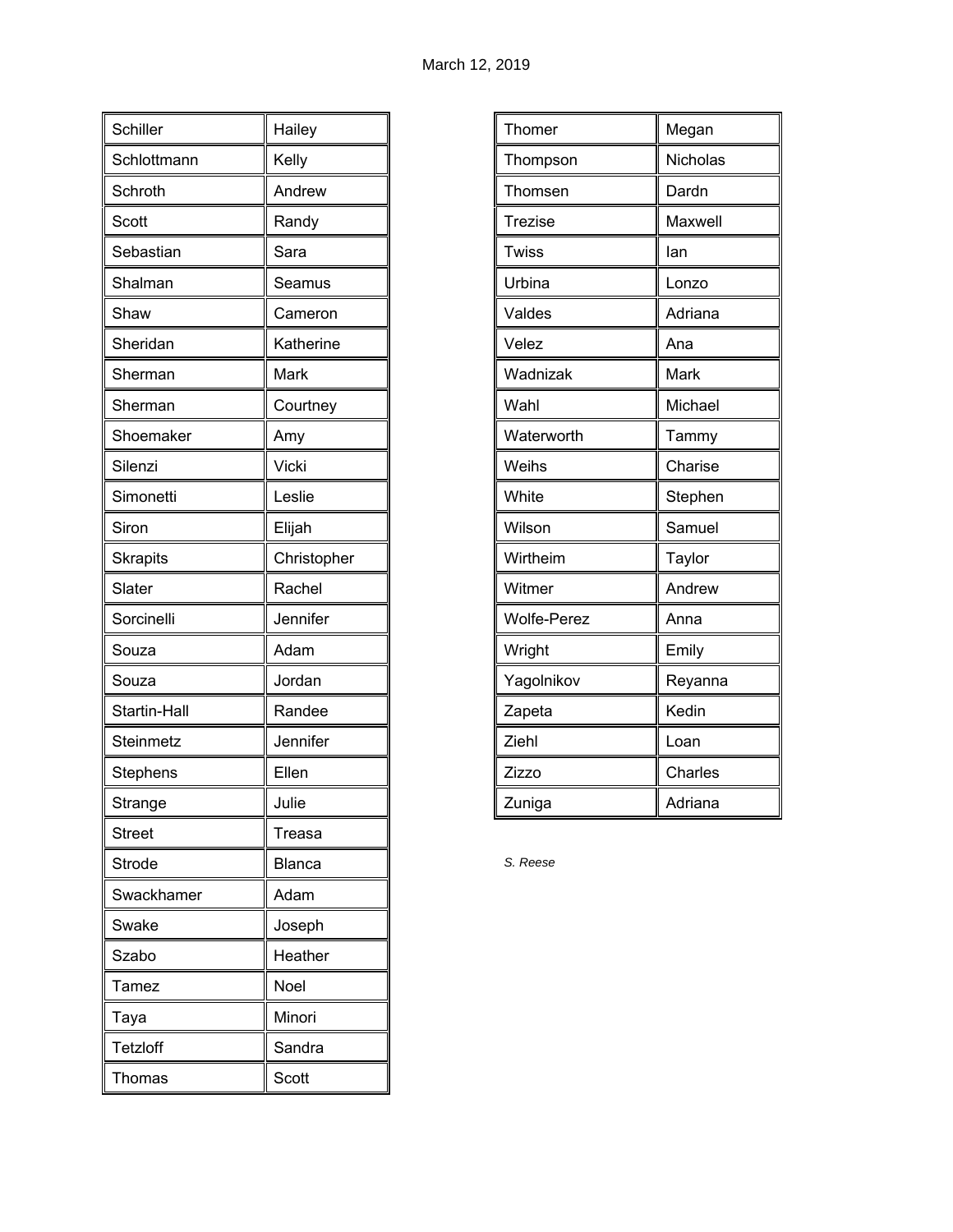## Contract Extension for Teachers

### **RECITAL**

On the advice of the Chief Human Resources Officer, the Superintendent recommends that the employment contracts of the contract teachers listed below be extended.

## **RESOLUTION**

The Board of Education accepts the Superintendent's recommendation and by this resolution hereby extends the employment contracts of the following persons until June 2021, subject to the employment terms and conditions contained in the standard form contract approved by the legal counsel for the District.

| Last            | <b>First</b> |
|-----------------|--------------|
| Aaker           | Daniel       |
| Aalto           | Johanna      |
| Abel            | Kimberly     |
| Abel            | Tivon        |
| Abens           | Nancy        |
| Accetta         | Hanisi       |
| Accuardi        | Nicole       |
| Acevedo         | Jody         |
| Ackerman-Harvie | Adrian       |
| Ackron          | Michelle     |
| Acosta          | Jessica      |
| Acquino         | Amy          |
| Acuna-Lujan     | Richard      |
| Adam-Howard     | Edith        |
| Adams           | Nadene       |
| Adams           | Melodie      |
| Adams           | Sadie        |
| Adams Gaudreau  | Susan        |
| Adams-Brown     | Christina    |
| Adamski         | Debra        |

| Adana            | Camille   |
|------------------|-----------|
| Addis            | Rose      |
| Adkisson         | Daniel    |
| Agre             | Ashley    |
| Aguirre          | Rodrigo   |
| Ahern            | Sean      |
| Ajjarapu         | Elijah    |
| Akhavein         | Rana      |
| Aksay            | Evin      |
| Al Faiz          | Miriam    |
| Alabarca         | Erika     |
| Alderman         | Amy       |
| Allen            | Noelle    |
| Allen            | Kelly     |
| Allen            | Thomas    |
| Allen            | Madeleine |
| Allen            | Maleka    |
| Allen            | Kathleen  |
| Almeida          | Richard   |
| Alongi-Hernandez | Aleta     |
| Alonso           | Amanda    |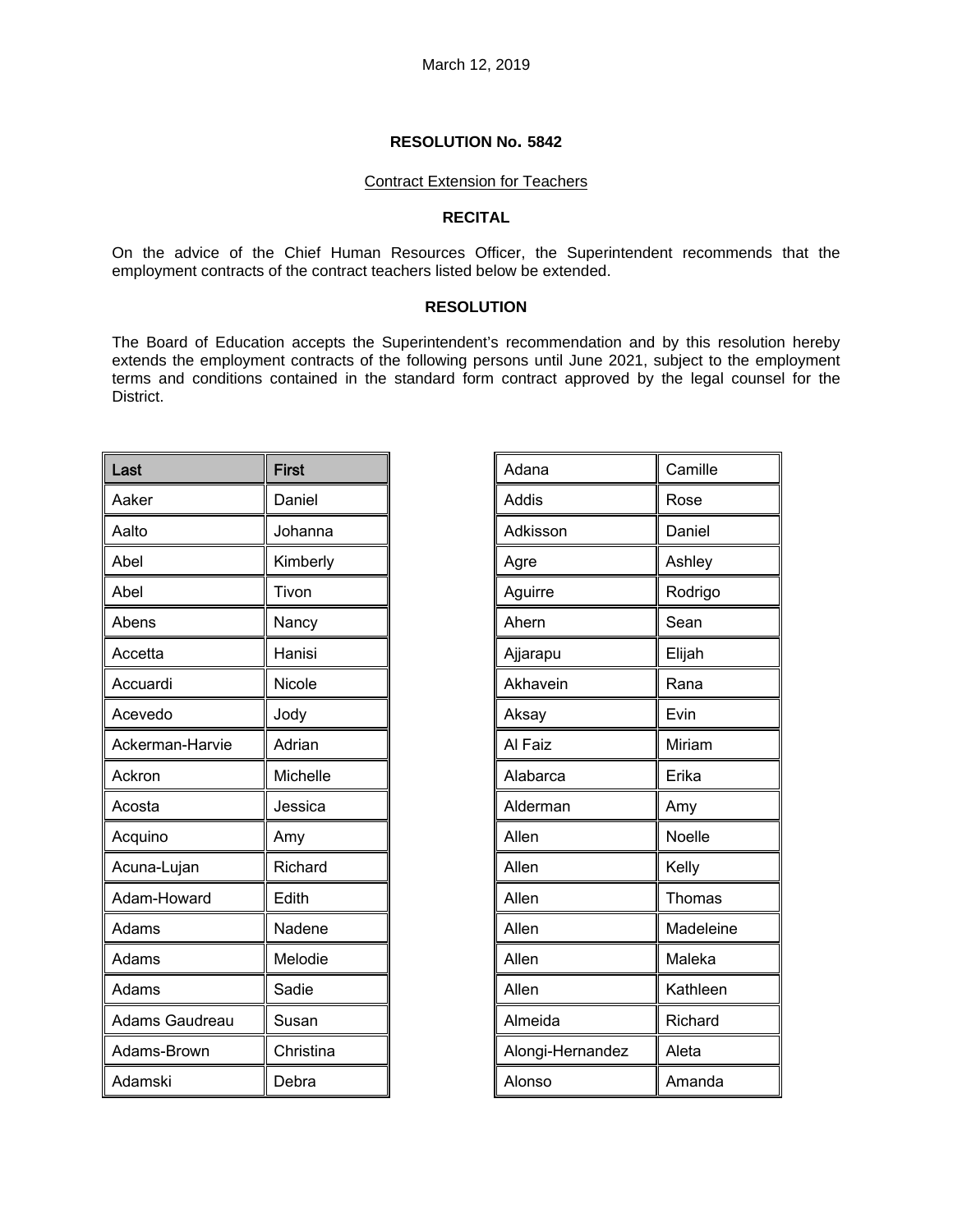| Alonso                | Ricardo      |
|-----------------------|--------------|
| Alonso                | Gloria       |
|                       |              |
| AlSuhaimi             | Miriam       |
| Alvarez               | Francisca    |
| Alvarez               | Vanessa      |
| Amaya-Gonzalez        | Berenice     |
| Ambinder              | Harris       |
| Ambrosio              | Amy          |
| Andanen               | Graham       |
| Anderson              | Louise       |
| Anderson              | Kent         |
| Anderson              | Kathryn      |
| Anderson              | <b>Brett</b> |
| Anderson              | Daniel       |
| Anderson              | Katherine    |
| Anderson              | Kimberly     |
| Anderson              | Jeffrey      |
| Anderson              | Caryn        |
| Ando                  | Atsuko       |
| <b>Andrews Denney</b> | Kelly        |
| Anello                | Heather      |
| Anglada Bartley       | Susan        |
| Annen                 | Megan        |
| Ansara-Henderson      | Nicole       |
| Ansell                | Aram         |
| Appel                 | Margaret     |
| Appell                | Marc         |
| Aquino                | Emmanuel     |
| Arafat                | Muna         |
| Archer                | Keri         |
| Archer                | Michael      |
| Arellano              | Rosario      |

| Arias                     | Erin        |
|---------------------------|-------------|
| Armendariz                | Febe        |
| Armitage                  | Kawaji      |
| Armstrong                 | Laura       |
| Arnold                    | Alexa       |
| Aronson                   | Scott       |
| Arras                     | Katrina     |
| Arrayan                   | Daniel      |
| Arredondo                 | Marcela     |
| Arthurs                   | Erica       |
| <b>Arze Torres Goitia</b> | Camila      |
| Asay                      | Kiera       |
| Askari-Tamu               | Malaika     |
| Astvaldsson               | Haukur      |
| Atagabe                   | <b>Beth</b> |
| Aubrecht                  | William     |
| Aubry                     | Dominique   |
| Auda-Capel                | Laurel      |
| Audel                     | Steffanie   |
| Augustine                 | David       |
| Avila                     | Obdulia     |
| Avison                    | James       |
| Azzaro-Budak              | Gina        |
| <b>Baber</b>              | Marla Ann   |
| Baca                      | Carlos      |
| <b>Backer</b>             | Ella        |
| <b>Backner</b>            | William     |
| Bacon                     | Annette     |
| Bacon-Brenes              | Matthew     |
| <b>Baier</b>              | Kellie      |
| <b>Bailey</b>             | Torrey      |
| <b>Bailey</b>             | Nancy       |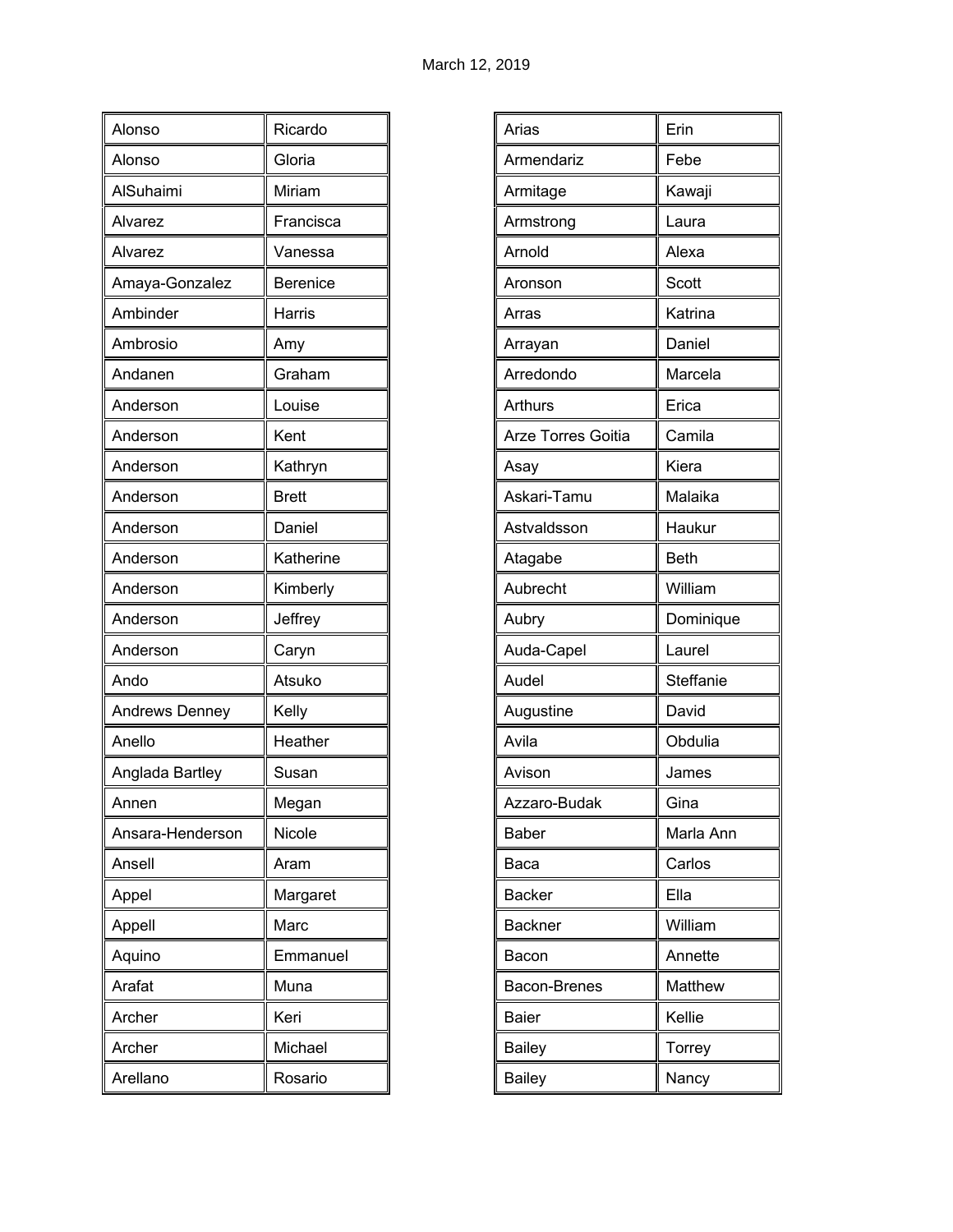| <b>Bailey</b>         | Kathryn      |
|-----------------------|--------------|
| <b>Baker</b>          | Rebekka      |
| <b>Baker</b>          | Kimberly     |
| <b>Baker</b>          | Courtney     |
| <b>Baker</b>          | Rocio        |
| <b>Baker</b>          | Cameron      |
| <b>Baldauf-Wilcox</b> | Suzanna      |
| <b>Baley</b>          | Tatiana      |
| Ball                  | Joseph       |
| Ballman               | Joseph       |
| Bancroft              | Cinnamon     |
| <b>Bander</b>         | Adam         |
| <b>Barde</b>          | Richard      |
| <b>Barlow</b>         | Rebecca      |
| <b>Barnes</b>         | Dereck       |
| Barnes                | Julie        |
| <b>Barnes</b>         | Sharon       |
| <b>Barnes</b>         | <b>Brian</b> |
| <b>Barnett</b>        | Lisa         |
| Barnhart              | Candice      |
| <b>Barr-Hertel</b>    | Everett      |
| Barry                 | Patricia     |
| Barry                 | Sean         |
| Barten                | Sarah        |
| <b>Bartlo</b>         | Christopher  |
| Bass                  | Kori         |
| Bassaloff             | Kristin      |
| <b>Batliner</b>       | Derrick      |
| <b>Batsch</b>         | Jennifer     |
| <b>Batten</b>         | Sarah        |
| <b>Battle</b>         | Lynda        |
| <b>Bauer</b>          | Michael      |

| Suzanne<br>Bauer<br>Kerry<br>Bayne<br><b>Brian</b><br><b>Beadle</b><br><b>Beaird</b><br>Susan<br><b>Beatty</b><br>Thomas |
|--------------------------------------------------------------------------------------------------------------------------|
|                                                                                                                          |
|                                                                                                                          |
|                                                                                                                          |
|                                                                                                                          |
|                                                                                                                          |
| <b>Becic</b><br>Susan                                                                                                    |
| <b>Beck</b><br>Sara                                                                                                      |
| <b>Beck</b><br>Laresa                                                                                                    |
| <b>Beck</b><br>Nathan                                                                                                    |
| Julie<br><b>Becker</b>                                                                                                   |
| <b>Beckett</b><br>Thomas                                                                                                 |
| <b>Beckler</b><br>David                                                                                                  |
| Bedi<br>Sanjay                                                                                                           |
| Allen<br><b>Beebe</b>                                                                                                    |
| <b>Belcher</b><br>Rachel                                                                                                 |
| Bellavia<br>Marie                                                                                                        |
| <b>BenAziz</b><br>Randa                                                                                                  |
| Eric<br><b>Bennett</b>                                                                                                   |
| Jennifer<br><b>Bennett</b>                                                                                               |
| Bennett<br>Remy                                                                                                          |
| Neressa<br><b>Bennett</b>                                                                                                |
| <b>Brady</b><br>Bennon                                                                                                   |
| Cara<br>Benny                                                                                                            |
| Marta<br>Berg                                                                                                            |
| Bergren-Dizon<br>Greta                                                                                                   |
| Berkowitz<br>Marcy                                                                                                       |
| Anna<br>Bernardo                                                                                                         |
| Allison<br><b>Bernat</b>                                                                                                 |
| Berning<br>Carolyn                                                                                                       |
| Bernt<br>Michelle                                                                                                        |
| Kimberly<br>Bertelsen                                                                                                    |
|                                                                                                                          |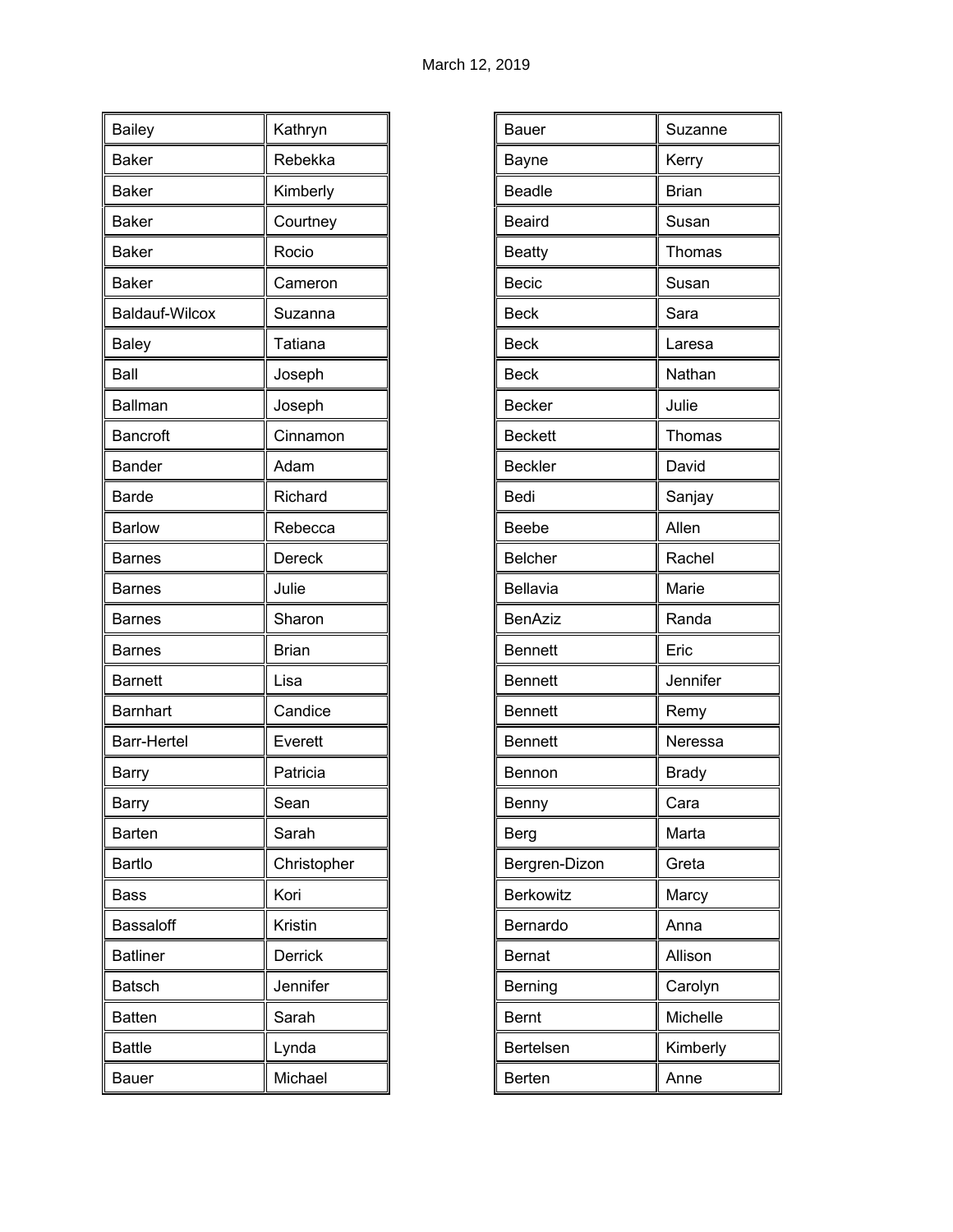| Bertolone-Logan   | Carla        |
|-------------------|--------------|
| Berton            | Ann          |
| <b>Bessas</b>     | Soumountha   |
| <b>Best</b>       | May          |
| <b>Bettinger</b>  | Cory         |
| <b>Beutler</b>    | Shawna       |
| Biagini           | <b>Beth</b>  |
| <b>Biamont</b>    | Timothy      |
| <b>Bickett</b>    | Carla        |
| <b>Bidney</b>     | Jacqueline   |
| <b>Biello</b>     | Gena         |
| Bielman           | Candice      |
| <b>Billedeaux</b> | Chuck        |
| <b>Bilter</b>     | Marika       |
| Biornstad         | Kaoru        |
| Birmingham        | Kileen       |
| Birt              | Laura        |
| <b>Bish</b>       | Maranda      |
| <b>Bishop</b>     | George       |
| Bishop            | <b>Bella</b> |
| <b>Black</b>      | Tim          |
| <b>Black</b>      | Ashley       |
| Blackford         | Elicia       |
| <b>Blackford</b>  | Eric         |
| Blackman          | Adriane      |
| Blackwell         | Judi         |
| <b>Blair</b>      | Jai          |
| Blakemore         | Amanda       |
| <b>Blattner</b>   | Julia        |
| <b>Blevins</b>    | Scott        |
| <b>Bloch</b>      | Andrea       |
| Bloom             | Lisa         |

| Blumhardt-Braga   | Tammy          |
|-------------------|----------------|
| Bobenrieth        | Rafael         |
| <b>Boehm</b>      | Andrew         |
| <b>Boettcher</b>  | Daniel         |
| Bogdanoff         | Rachel         |
| <b>Bokoske</b>    | Mary           |
| Boldman           | Emily          |
| <b>Bolger</b>     | Elizabeth      |
| Bolgioni          | Dawn           |
| Boon              | Sandra         |
| Bordioug          | Olessia        |
| Borosky           | Alison         |
| <b>Borst</b>      | Cheri          |
| Bossard           | Maureen        |
| <b>Bostick</b>    | Jessica        |
| Bottman           | Tereza         |
| <b>Bowe</b>       | Elizabeth      |
| Boyd              | Heather        |
| Boyea             | Kathryn        |
| Boyeas            | Megan          |
| Boyer             | Matthew        |
| <b>Brachman</b>   | Srule          |
| <b>Brackmann</b>  | Terra          |
| <b>Bradach</b>    | Daniel         |
| <b>Bradley</b>    | Amber          |
| <b>Bradley</b>    | Elise          |
| <b>Braia</b>      | Anne           |
| <b>Branham</b>    | Tara           |
| <b>Brantley</b>   | Michael        |
| <b>Braun</b>      | Christina      |
| <b>Bredehoeft</b> | Van            |
| <b>Breeden</b>    | <b>Brandon</b> |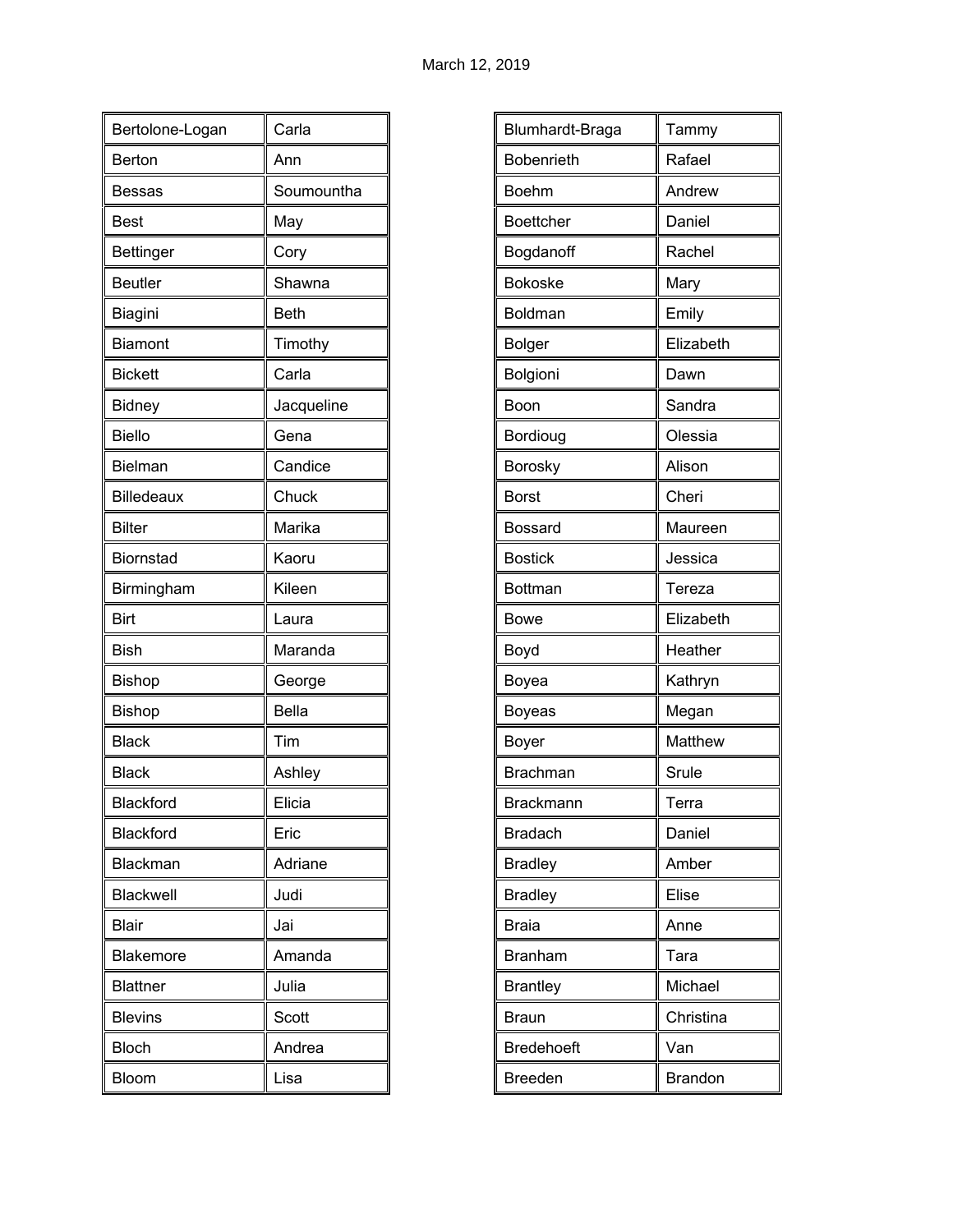| <b>Breen</b>            | Samantha         |
|-------------------------|------------------|
| <b>Brenan</b>           | Jill             |
| <b>Brennan</b>          | Julia            |
| <b>Brenner</b>          | Conni            |
| <b>Brewer</b>           | <b>Brittanie</b> |
| <b>Briggs</b>           | Tracey           |
| <b>Brighouse</b>        | Susan            |
| <b>Brinks-Detzer</b>    | Harmony          |
| <b>Brinton-Anderson</b> | Kristina         |
| <b>Briones</b>          | Adrienne         |
| <b>Brislin</b>          | Jeffrey          |
| <b>Brislin</b>          | Alicia           |
| Brockmann               | Jennifer         |
| <b>Brod</b>             | <b>Beth</b>      |
| <b>Brooks</b>           | Nora             |
| <b>Brooks</b>           | Yulia            |
| <b>Brooks</b>           | Danielle         |
| <b>Brooks</b>           | Ashlee           |
| Brown                   | Keith            |
| <b>Brown</b>            | Susan            |
| <b>Brown</b>            | Sahjo            |
| Brown                   | <b>Barbara</b>   |
| <b>Brown</b>            | ReShawn          |
| <b>Brown</b>            | Gregory          |
| <b>Brown</b>            | Amber            |
| <b>Brown</b>            | Julie            |
| Brown                   | Leslie           |
| <b>Brown</b>            | Tara             |
| <b>Brown</b>            | Kristin          |
| Brown                   | Carrie           |
| <b>Brown</b>            | Hillary          |
| <b>Browne</b>           | Mary             |

| <b>Brucato</b>   | Kurt        |
|------------------|-------------|
| <b>Bruce</b>     | Tina        |
| <b>Bruer</b>     | Ilsa        |
| <b>Brunak</b>    | Eugene      |
| Bryan            | Martha      |
| <b>Bryson</b>    | Ronette     |
| <b>Bubl</b>      | Paul        |
| Buchanan         | Jennifer    |
| Buckley-Logue    | Anne        |
| <b>Bucknam</b>   | Jessica     |
| Buckowski        | Kristie     |
| <b>Buehler</b>   | Christopher |
| <b>Buell</b>     | Alexis      |
| <b>Buhler</b>    | Kristen     |
| <b>Buker</b>     | Francine    |
| <b>Bulinski</b>  | Laura       |
| <b>Bullard</b>   | Laura       |
| <b>Bullock</b>   | Laura       |
| <b>Bullock</b>   | Treothe     |
| <b>Bulow</b>     | Annelies    |
| <b>Bundy</b>     | Elizabeth   |
| <b>Bunnell</b>   | Karen       |
| Burgoine         | Leslie      |
| <b>Burich</b>    | Jessica     |
| <b>Burke</b>     | Rosario     |
| <b>Burke</b>     | Erin        |
| <b>Burkhead</b>  | Gregory     |
| <b>Burks</b>     | Nathan      |
| <b>Burmester</b> | David       |
| <b>Burns</b>     | Elizabeth   |
| <b>Burny</b>     | Alana       |
| <b>Bush</b>      | Kevin       |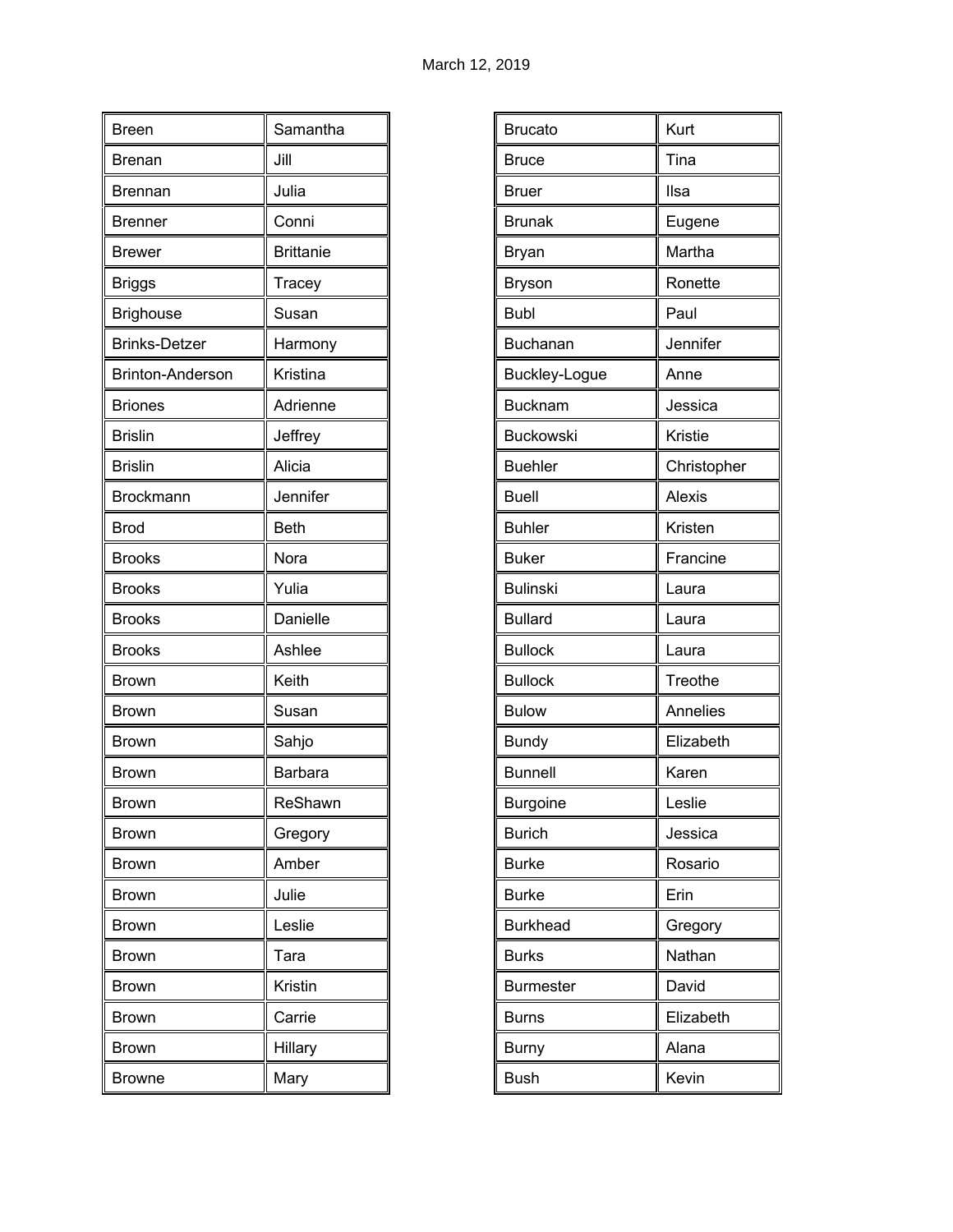| <b>Bush</b>          | Elsa         |
|----------------------|--------------|
| <b>Bush</b>          | Laurie       |
| <b>Bussey</b>        | Dana         |
| <b>Butcher</b>       | <b>Bryan</b> |
| <b>Butenhoff</b>     | Trevor       |
| <b>Butler</b>        | Lori         |
| <b>Butterfield</b>   | Andrew       |
| <b>Button</b>        | Ann          |
| <b>Buvinger-Wild</b> | Gabrielle    |
| <b>Byer</b>          | Aaron        |
| <b>Byrkit</b>        | Margaret     |
| <b>Cady Russell</b>  | Michael      |
| Cahill               | David        |
| Caldwell             | Benjamin     |
| Caldwell             | Meredith     |
| Caldwell             | Nicholas     |
| Calli                | Marilyn      |
| Callies              | Sara         |
| Calvillo             | Patricia     |
| Cameron              | Scott        |
| Cameron              | Nancy        |
| Camp                 | lan          |
| Campanella           | Christine    |
| Campbell             | Sandra       |
| Campbell             | Gwen         |
| Campeau              | Matthew      |
| Canales              | Cassandra    |
| <b>Canales Reyes</b> | Andres       |
| Cannon               | Elizabeth    |
| Cantwell             | Sarah        |
| Cappella             | Kate         |
| Capps                | Kali         |

| <b>Brittney</b> |
|-----------------|
| Adam            |
| Kali            |
| <b>Matthew</b>  |
| John            |
| Ceyriss         |
| Jonathan        |
| Jaimie          |
| Duncan          |
| Maricruz        |
| Amanda          |
| Max             |
| Lisabeth        |
| Susan           |
| Heather         |
| Allyson         |
| Jennifer        |
| Santha          |
| Martin          |
| Jenica          |
| Monty           |
| Kathryn         |
| Christine       |
| Lucila          |
| Richard         |
| Heather         |
| Nicole          |
| Gaye            |
| Katie           |
| William         |
| Xavier          |
| Alisha          |
|                 |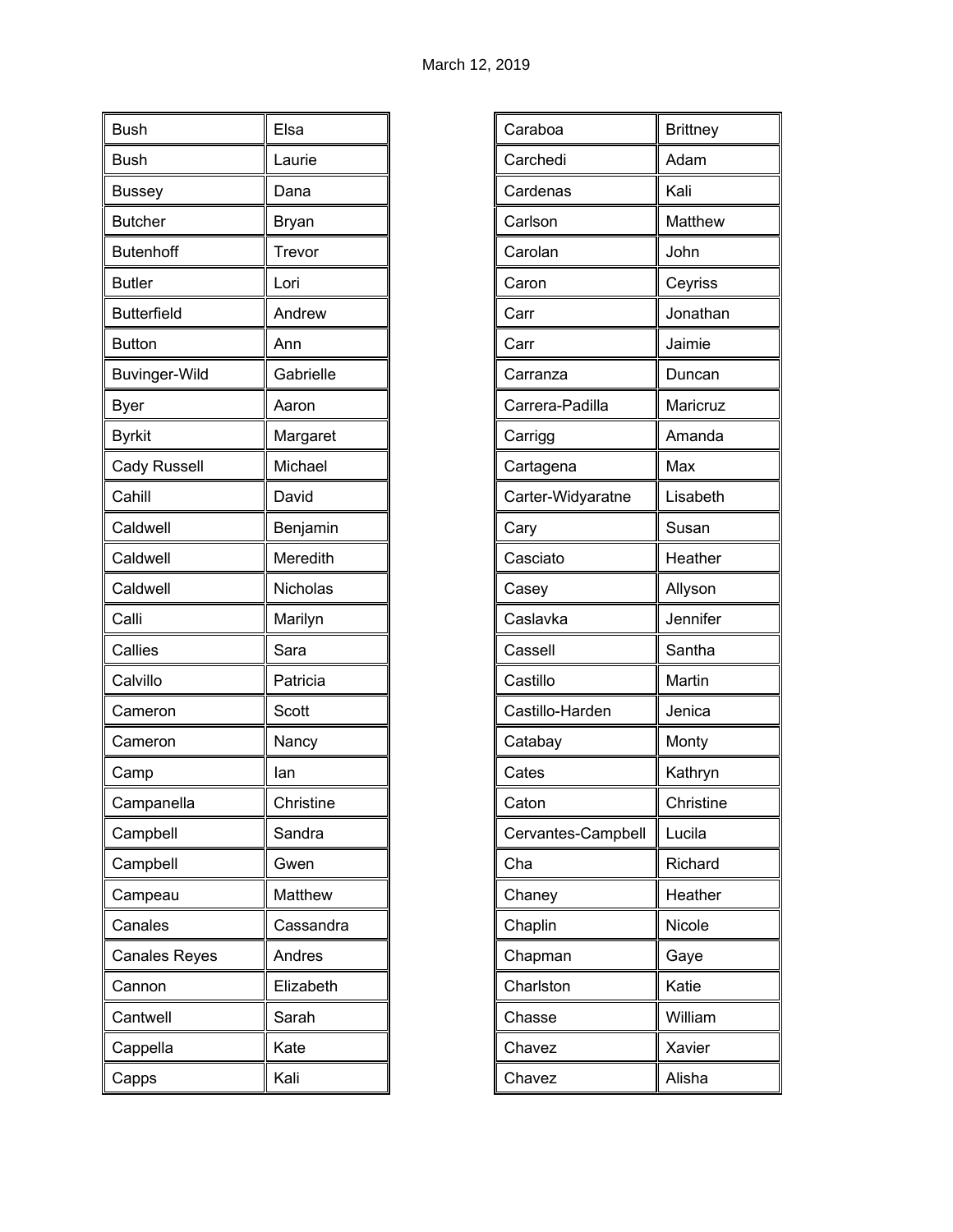| Chedester   | Shannon      |
|-------------|--------------|
| Cheek       | Thomas       |
| Cheney      | Kerri        |
| Chevallier  | Michelle     |
| Childress   | Richard      |
| Childs      | Sandra       |
| Choate      | Jennifer     |
| Christensen | Tracy        |
| Christy     | Ross         |
| Chu         | Bryan        |
| Clark       | Alfred       |
| Clark       | Kristen      |
| Clark       | Lisa         |
| Clarke      | Ellen        |
| Clarkson    | Gregory      |
| Clawson     | Frances      |
| Cleary      | Jennifer     |
| Clegg       | Lionel       |
| Clem        | Megan        |
| Clooten     | <b>Barth</b> |
| Clouse      | Anthony      |
| Clyde       | Chelsea      |
| Coffey      | Daniel       |
| Cohen       | Suzanne      |
| Cohen       | Rebecca      |
| Coholan     | Caroline     |
| Coleman     | JoAnna       |
| Collins     | Erika        |
| Collins     | Julia        |
| Collins     | Diana        |
| Colon       | Elizabeth    |
| Colon       | Yesenia      |

| Conable<br>Victoria<br>Condron<br>Kimberly<br>Kelly<br>Connolly<br>Anna<br>Connors<br>Kevin<br>Conroy<br>Mary<br>Consani<br>Andrew<br>Constantinescu<br>Allison<br>Cook<br>Patricia<br>Cooke<br>Cooke<br>Kyle<br>Jennifer<br>Coomes<br>Robin<br>Cooper<br>Suzanne<br>Cooper<br>Copacino<br>Allyson<br><b>Barbara</b><br>Cope<br>Cornet<br>Lindsay<br>E<br>Cornett<br>Nadia<br>Coronado<br>Corwin<br>Caryn<br>Costa<br>Susan<br>Leslie<br>Cowley<br>Stephanie<br>Cox<br>Coyne<br>Jennifer<br>Sheila<br>Craig<br>Craig-McFarland<br>Amy<br>Stephanie<br>Cranley<br>Crawford<br>Debra<br>Crawford<br>Jacqueline<br>Crock<br>Vanessa<br>Cronen<br>Susanna<br>Nathaniel<br>Crosman<br>Shawn<br>Croteau |  |
|---------------------------------------------------------------------------------------------------------------------------------------------------------------------------------------------------------------------------------------------------------------------------------------------------------------------------------------------------------------------------------------------------------------------------------------------------------------------------------------------------------------------------------------------------------------------------------------------------------------------------------------------------------------------------------------------------|--|
|                                                                                                                                                                                                                                                                                                                                                                                                                                                                                                                                                                                                                                                                                                   |  |
|                                                                                                                                                                                                                                                                                                                                                                                                                                                                                                                                                                                                                                                                                                   |  |
|                                                                                                                                                                                                                                                                                                                                                                                                                                                                                                                                                                                                                                                                                                   |  |
|                                                                                                                                                                                                                                                                                                                                                                                                                                                                                                                                                                                                                                                                                                   |  |
|                                                                                                                                                                                                                                                                                                                                                                                                                                                                                                                                                                                                                                                                                                   |  |
|                                                                                                                                                                                                                                                                                                                                                                                                                                                                                                                                                                                                                                                                                                   |  |
|                                                                                                                                                                                                                                                                                                                                                                                                                                                                                                                                                                                                                                                                                                   |  |
|                                                                                                                                                                                                                                                                                                                                                                                                                                                                                                                                                                                                                                                                                                   |  |
|                                                                                                                                                                                                                                                                                                                                                                                                                                                                                                                                                                                                                                                                                                   |  |
|                                                                                                                                                                                                                                                                                                                                                                                                                                                                                                                                                                                                                                                                                                   |  |
|                                                                                                                                                                                                                                                                                                                                                                                                                                                                                                                                                                                                                                                                                                   |  |
|                                                                                                                                                                                                                                                                                                                                                                                                                                                                                                                                                                                                                                                                                                   |  |
|                                                                                                                                                                                                                                                                                                                                                                                                                                                                                                                                                                                                                                                                                                   |  |
|                                                                                                                                                                                                                                                                                                                                                                                                                                                                                                                                                                                                                                                                                                   |  |
|                                                                                                                                                                                                                                                                                                                                                                                                                                                                                                                                                                                                                                                                                                   |  |
|                                                                                                                                                                                                                                                                                                                                                                                                                                                                                                                                                                                                                                                                                                   |  |
|                                                                                                                                                                                                                                                                                                                                                                                                                                                                                                                                                                                                                                                                                                   |  |
|                                                                                                                                                                                                                                                                                                                                                                                                                                                                                                                                                                                                                                                                                                   |  |
|                                                                                                                                                                                                                                                                                                                                                                                                                                                                                                                                                                                                                                                                                                   |  |
|                                                                                                                                                                                                                                                                                                                                                                                                                                                                                                                                                                                                                                                                                                   |  |
|                                                                                                                                                                                                                                                                                                                                                                                                                                                                                                                                                                                                                                                                                                   |  |
|                                                                                                                                                                                                                                                                                                                                                                                                                                                                                                                                                                                                                                                                                                   |  |
|                                                                                                                                                                                                                                                                                                                                                                                                                                                                                                                                                                                                                                                                                                   |  |
|                                                                                                                                                                                                                                                                                                                                                                                                                                                                                                                                                                                                                                                                                                   |  |
|                                                                                                                                                                                                                                                                                                                                                                                                                                                                                                                                                                                                                                                                                                   |  |
|                                                                                                                                                                                                                                                                                                                                                                                                                                                                                                                                                                                                                                                                                                   |  |
|                                                                                                                                                                                                                                                                                                                                                                                                                                                                                                                                                                                                                                                                                                   |  |
|                                                                                                                                                                                                                                                                                                                                                                                                                                                                                                                                                                                                                                                                                                   |  |
|                                                                                                                                                                                                                                                                                                                                                                                                                                                                                                                                                                                                                                                                                                   |  |
|                                                                                                                                                                                                                                                                                                                                                                                                                                                                                                                                                                                                                                                                                                   |  |
|                                                                                                                                                                                                                                                                                                                                                                                                                                                                                                                                                                                                                                                                                                   |  |
|                                                                                                                                                                                                                                                                                                                                                                                                                                                                                                                                                                                                                                                                                                   |  |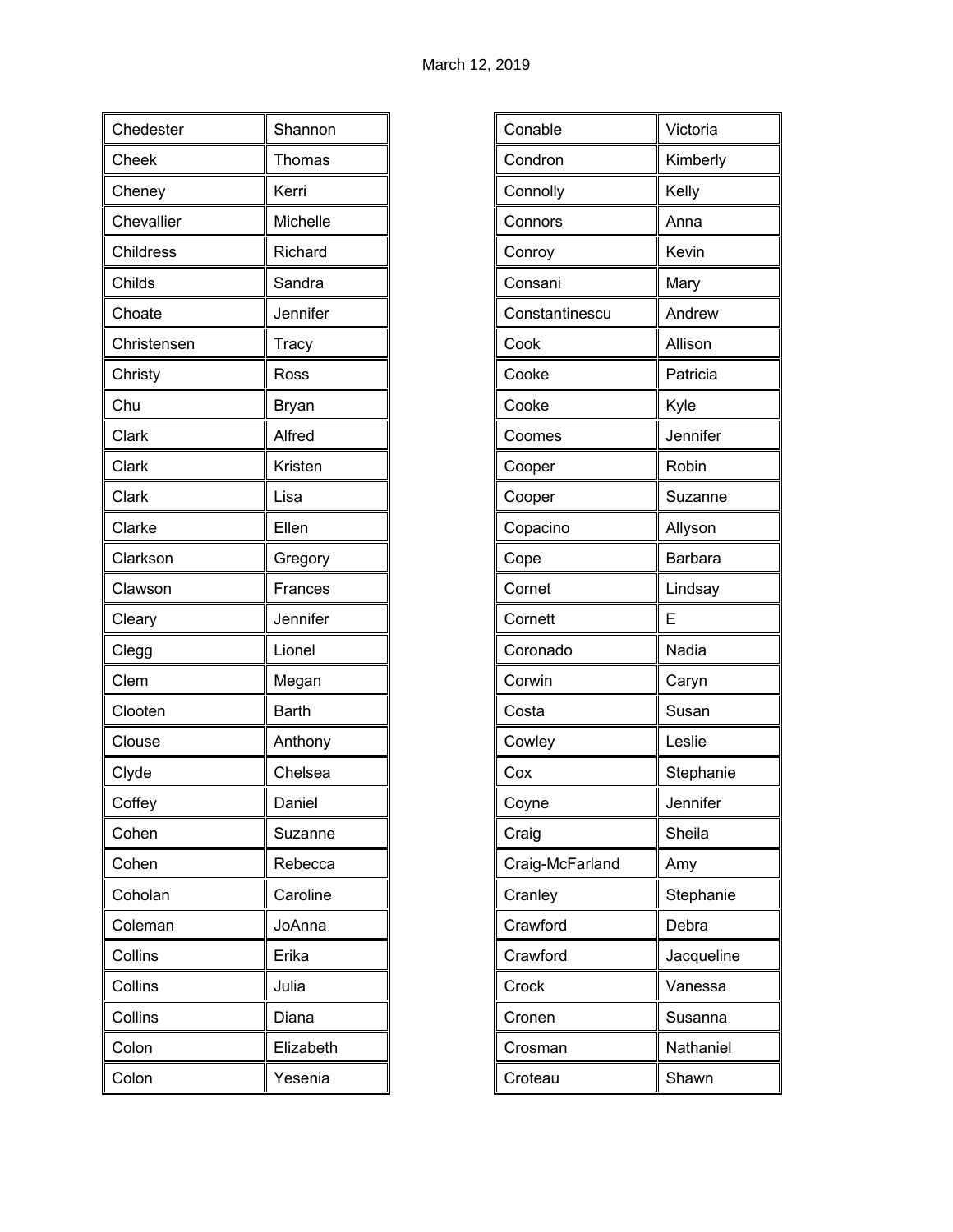| Crouser     | Martin        |
|-------------|---------------|
| Crouser     | Julie         |
| Crow        | Elizabeth     |
| Cudjoe      | Jessica       |
| Culley      | Lori          |
| Cummings    | Victor        |
| Cunningham  | Kevin         |
| Cunningham- |               |
| Parmeter    | Kendall       |
| Curley      | Stephen       |
| Cusack      | Carly         |
| Cvitanich   | Michelle      |
| Da Rosa     | Gladis        |
| Dagostino   | Joseph        |
| Dahinden    | Susan         |
| Daigle      | Paul          |
| Daley       | Catherine     |
| Daley       | Cadie         |
| Daley       | Sara          |
| Daley       | <b>Alexis</b> |
| Dalla Corte | Nancy         |
| Dalton      | Nicole        |
| Damon       | Alan          |
| Dang        | Tina          |
| Daniels     | Julie         |
| Daniels     | Darlene       |
| Daniels     | Jacqulyn      |
| Danielson   | Andre         |
| Danielson   | Teri          |
| Danzer      | Kellie        |
| Date        | <b>Brooke</b> |
| Davenport   | Adrienne      |

| Elizabeth<br>Davidson<br>Davidson<br>Amy<br>Davidson<br>Roxanne<br>Davila-Marquez<br>Anna<br>Davis<br>Gabriela<br>Davis<br>Anna<br>Alexander<br>Dawson<br>Elizabeth<br>Dawson<br>Sean<br>Day<br>Lorelle<br>Day<br>Myriah<br>Day<br>D'Cruz<br>Stephanie<br>Katrina<br>de Boer<br>Jennifer<br>de Boer<br>Nicole<br>De Lagrave<br>Lindsay<br>Deacon<br>Decklar<br>Kelly<br>Deede<br>Sara<br>DeGroot<br>Cheryl<br><b>Dekker</b><br><b>Betsy</b><br>Philip<br>dela Houssaye<br>Hannah<br>Delaney<br>Delgado<br>Deanna<br>Delwisch<br>Meghan<br>DeNiro<br>Meghan<br>Deniston<br>Nicole<br>Kevin<br>Denney<br>Dennis<br>Paula<br>Dennison<br><b>Thaddeus</b><br>Dennison<br>Franki<br><b>DeSantis</b><br>Carolyn |          |      |
|-----------------------------------------------------------------------------------------------------------------------------------------------------------------------------------------------------------------------------------------------------------------------------------------------------------------------------------------------------------------------------------------------------------------------------------------------------------------------------------------------------------------------------------------------------------------------------------------------------------------------------------------------------------------------------------------------------------|----------|------|
|                                                                                                                                                                                                                                                                                                                                                                                                                                                                                                                                                                                                                                                                                                           | Davidson | Lisa |
|                                                                                                                                                                                                                                                                                                                                                                                                                                                                                                                                                                                                                                                                                                           |          |      |
|                                                                                                                                                                                                                                                                                                                                                                                                                                                                                                                                                                                                                                                                                                           |          |      |
|                                                                                                                                                                                                                                                                                                                                                                                                                                                                                                                                                                                                                                                                                                           |          |      |
|                                                                                                                                                                                                                                                                                                                                                                                                                                                                                                                                                                                                                                                                                                           |          |      |
|                                                                                                                                                                                                                                                                                                                                                                                                                                                                                                                                                                                                                                                                                                           |          |      |
|                                                                                                                                                                                                                                                                                                                                                                                                                                                                                                                                                                                                                                                                                                           |          |      |
|                                                                                                                                                                                                                                                                                                                                                                                                                                                                                                                                                                                                                                                                                                           |          |      |
|                                                                                                                                                                                                                                                                                                                                                                                                                                                                                                                                                                                                                                                                                                           |          |      |
|                                                                                                                                                                                                                                                                                                                                                                                                                                                                                                                                                                                                                                                                                                           |          |      |
|                                                                                                                                                                                                                                                                                                                                                                                                                                                                                                                                                                                                                                                                                                           |          |      |
|                                                                                                                                                                                                                                                                                                                                                                                                                                                                                                                                                                                                                                                                                                           |          |      |
|                                                                                                                                                                                                                                                                                                                                                                                                                                                                                                                                                                                                                                                                                                           |          |      |
|                                                                                                                                                                                                                                                                                                                                                                                                                                                                                                                                                                                                                                                                                                           |          |      |
|                                                                                                                                                                                                                                                                                                                                                                                                                                                                                                                                                                                                                                                                                                           |          |      |
|                                                                                                                                                                                                                                                                                                                                                                                                                                                                                                                                                                                                                                                                                                           |          |      |
|                                                                                                                                                                                                                                                                                                                                                                                                                                                                                                                                                                                                                                                                                                           |          |      |
|                                                                                                                                                                                                                                                                                                                                                                                                                                                                                                                                                                                                                                                                                                           |          |      |
|                                                                                                                                                                                                                                                                                                                                                                                                                                                                                                                                                                                                                                                                                                           |          |      |
|                                                                                                                                                                                                                                                                                                                                                                                                                                                                                                                                                                                                                                                                                                           |          |      |
|                                                                                                                                                                                                                                                                                                                                                                                                                                                                                                                                                                                                                                                                                                           |          |      |
|                                                                                                                                                                                                                                                                                                                                                                                                                                                                                                                                                                                                                                                                                                           |          |      |
|                                                                                                                                                                                                                                                                                                                                                                                                                                                                                                                                                                                                                                                                                                           |          |      |
|                                                                                                                                                                                                                                                                                                                                                                                                                                                                                                                                                                                                                                                                                                           |          |      |
|                                                                                                                                                                                                                                                                                                                                                                                                                                                                                                                                                                                                                                                                                                           |          |      |
|                                                                                                                                                                                                                                                                                                                                                                                                                                                                                                                                                                                                                                                                                                           |          |      |
|                                                                                                                                                                                                                                                                                                                                                                                                                                                                                                                                                                                                                                                                                                           |          |      |
|                                                                                                                                                                                                                                                                                                                                                                                                                                                                                                                                                                                                                                                                                                           |          |      |
|                                                                                                                                                                                                                                                                                                                                                                                                                                                                                                                                                                                                                                                                                                           |          |      |
|                                                                                                                                                                                                                                                                                                                                                                                                                                                                                                                                                                                                                                                                                                           |          |      |
|                                                                                                                                                                                                                                                                                                                                                                                                                                                                                                                                                                                                                                                                                                           |          |      |
|                                                                                                                                                                                                                                                                                                                                                                                                                                                                                                                                                                                                                                                                                                           |          |      |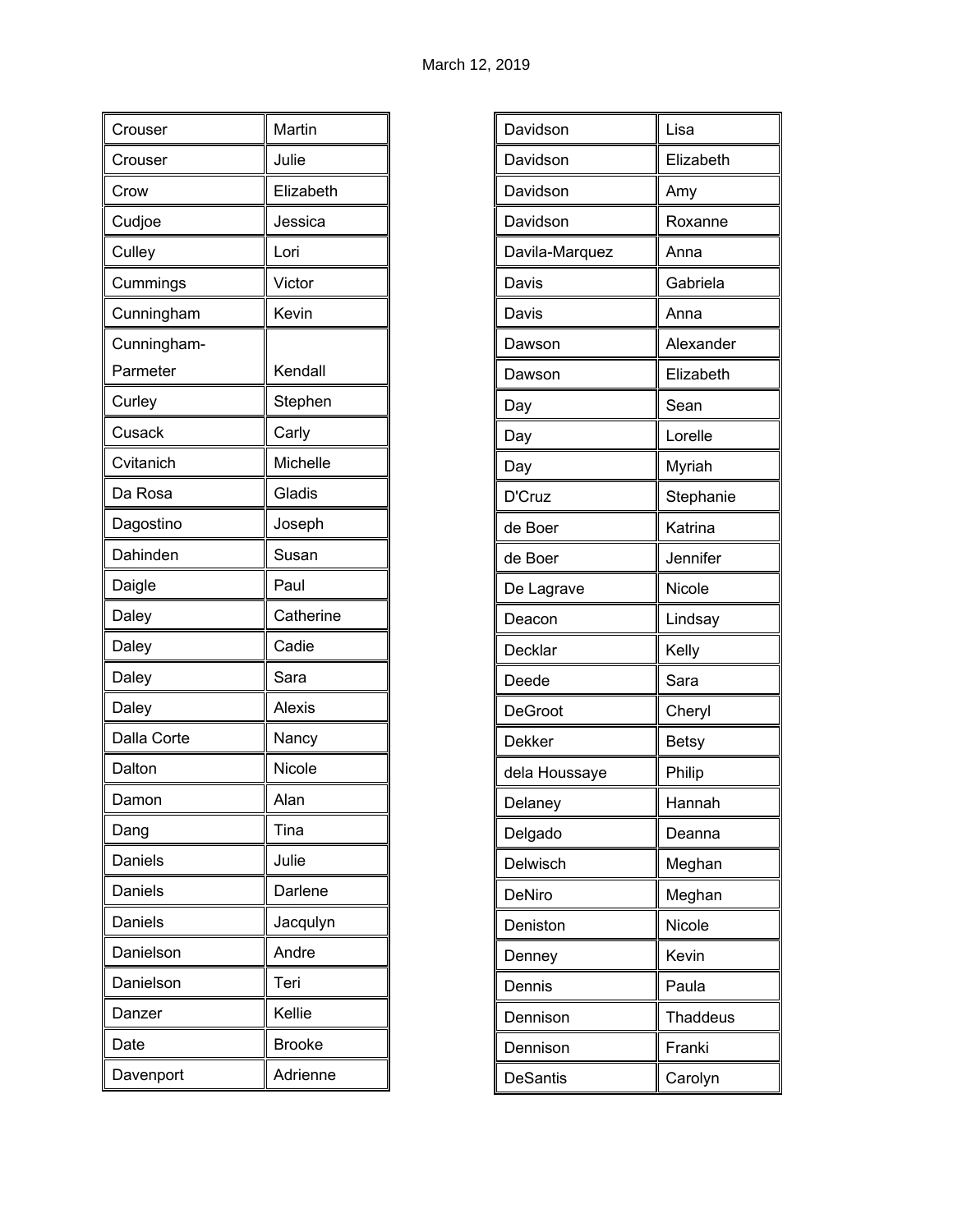| <b>DeVille</b> | Anna              |
|----------------|-------------------|
| Devore         | Jenna             |
| DeVry          | Peter             |
| Dewey          | Sada              |
| Deych          | Yulia             |
| Diamond        | Kathleen          |
| Diaz           | Jessica           |
| Dickinson      | Heather           |
| Dickstein      | Galen             |
| Diepenbrock    | <b>Bernadette</b> |
| Dill           | Morgan            |
| Dillavou       | Leslie            |
| <b>Diller</b>  | Lynnette          |
| Dillingham     | Angela            |
| Dillon         | Melinda           |
| Diltz          | Michael           |
| Dilworth       | Kate              |
| Dipascuale     | Pablo             |
| Dischner       | Karen             |
| Dixon          | Donald            |
| Dixon          | Colleen           |
| Dixon          | Jacqueline        |
| Dixon          | Maggie            |
| Do             | Janet             |
| Docken         | Elizabeth         |
| Dodson         | <b>Kirk</b>       |
| Doern          | Margie            |
| Doherty        | Christopher       |
| Doht-Barron    | Karlyn            |
| Dolberg        | Heather           |
| Doler          | Nicole            |
| Dolson         | Marie             |

| Dombrowski     | Deborah   |
|----------------|-----------|
| Donahoe        | Patrick   |
| Doni           | Lilia     |
| Donin          | Stacy     |
| Donkers        | Paul      |
| Donnelly       | Sandra    |
| Donohoe        | Susan     |
| Dorn-Medeiros  | Rebecca   |
| Dorobek        | Leslie    |
| Doslu          | Lisa      |
| Dougherty      | Paula     |
| Douglass       | Susan     |
| Douglass       | Martin    |
| Draper         | Elizabeth |
| Draper         | Rachel    |
| Drew           | Amy       |
| <b>Drexler</b> | Judith    |
| <b>DuBois</b>  | Elizabeth |
| Duckworth      | James     |
| Dudareva       | Elena     |
| Duffy Govea    | Kaitlyn   |
| Dugan          | Christine |
| Duggan         | Andrew    |
| Duggan         | Lori Ann  |
| Dugo           | David     |
| Dulcich        | Sarah     |
| Duncan         | Nicole    |
| Duncan         | Hannelore |
| Dunn           | Marie     |
| Dunn           | Melissa   |
| Durant         | Erika     |
| Durham         | Amy       |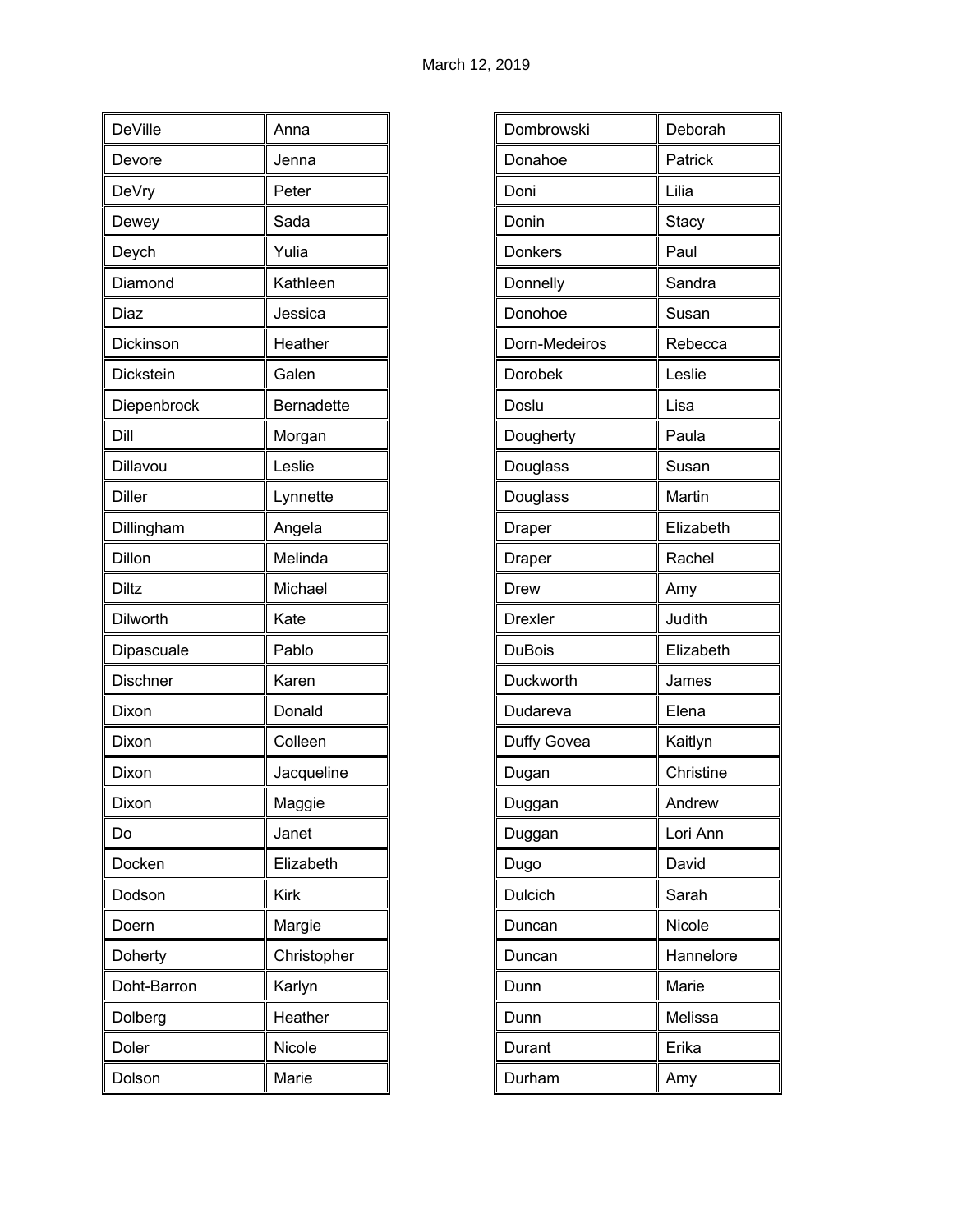| Durocher        | Anna         |
|-----------------|--------------|
| Dwan            | Elizabeth    |
| Dwight          | Kelly        |
| Dyer            | Casey        |
| Dyer            | <b>Brian</b> |
| Dyste           | Sarah        |
| Eames           | Carlyn       |
| Earl            | Margaret     |
| Earle           | Heidi        |
| Early           | Elisabeth    |
| Eastman         | Rebecca      |
| Eastman         | Catherine    |
| Eaton           | Gerald       |
| Echenique Arduz | Lily         |
| Eckrich         | Monica       |
| Edelson         | Jennifer     |
| Edgar           | Mehera-Rosa  |
| Edington        | Linda        |
| Edler           | Jennifer     |
| Edwards         | Tamara       |
| Edwards         | Leonard      |
| Edwards         | Mila         |
| Egan            | Theresa      |
| Eichman         | Katharine    |
| Eigo            | Meghan       |
| Eisemann        | John         |
| Ekelof          | Ingela       |
| Eldredge-Burns  | Ann          |
| Ellenwood       | Benjamin     |
| Elliott         | Amanda Jane  |
| <b>Ellis</b>    | Micaela      |
| Ellis           | Elizabeth    |

| Eltagonde    | Peaches       |
|--------------|---------------|
| Elwell       | Donald        |
| Elwer        | Aarika        |
| Elwood       | Stacey        |
| Emmanuelli   | Christine     |
| Enfield      | Donald        |
| Engelstad    | Deborah       |
| English      | Kelly         |
| Enyeart      | Jason         |
| Epstein      | Sarah         |
| Erbach       | <b>Brian</b>  |
| Erickson     | David         |
| Erickson     | Kristian      |
| Erickson     | Nicholas      |
| Esbensen     | Thor-Aage     |
| Espinosa     | <b>Bianca</b> |
| Espinoza     | Renee         |
| <b>Essex</b> | Elizabeth     |
| Estassi      | Samia         |
| Esteve       | Ann           |
| Estrada-Meza | Monica        |
| Evans        | Morgan        |
| Evans        | Linda         |
| Evans        | Nancy         |
| Evers        | Joseph        |
| Everton      | Adrianne      |
| Ewers        | Cindy         |
| Ewing        | Shauna        |
| Fagan        | Alexandra     |
| Fain         | <b>Brian</b>  |
| Fale         | Kelly         |
| Fantz        | <b>Travis</b> |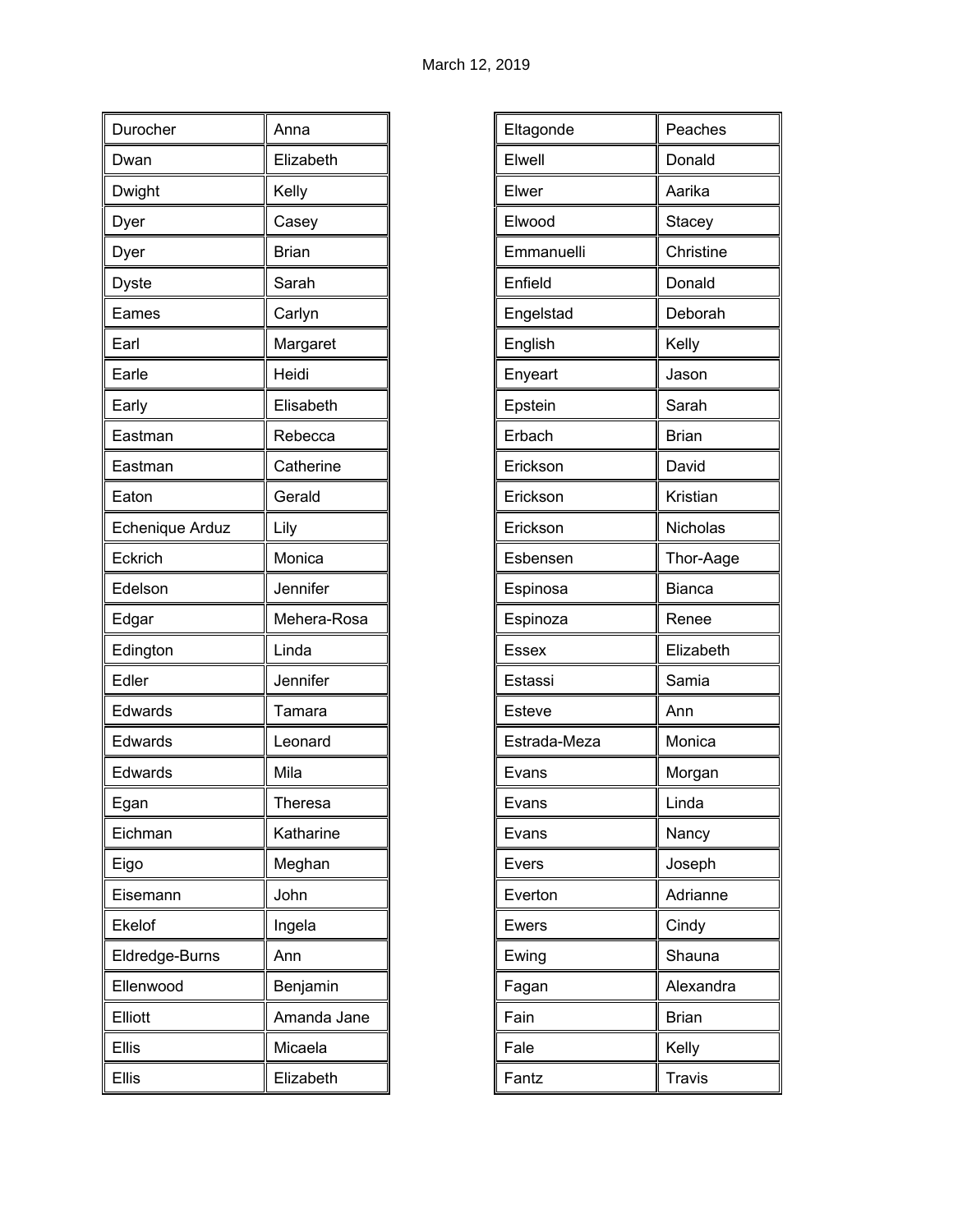| Farnand     | Rochella     |
|-------------|--------------|
| Farrell     | Miki         |
| Fass        | Eric         |
| Fast        | Jennifer     |
| Fatemi      | Kian         |
| Fedorenko   | Anna         |
| Feitelberg  | Matthew      |
| Feldman     | Felissa      |
| Fell        | Erin         |
| Fennema     | <b>Brian</b> |
| Ferguson    | Leesa        |
| Ferguson    | Joseph       |
| Ferguson    | Joseph       |
| Fernandez   | Rebecca      |
| Fernandez   | Lourdes      |
| Fessant     | John         |
| Feutrier    | Meggie       |
| Feuz        | Lisa         |
| Fields      | Frank        |
| Fig         | Nicole       |
| Finamori    | Melody       |
| Finch       | Thomas       |
| Fink        | Kathleen     |
| Finke       | Jennifer     |
| Finley      | Aaron        |
| Fischer     | Jonathon     |
| Fisher      | Carolyn      |
| Fisher      | Richard      |
| Fisher      | Laura        |
| Fitch       | Jason        |
| Fitzpatrick | J            |
| Fitzwater   | <b>Bryan</b> |

| Flagel          | Eric          |
|-----------------|---------------|
| Flamer          | Mary          |
| Fleischman      | Katia         |
| Fleming         | Julie         |
| Flenniken       | Gregory       |
| Fletcher        | Donna         |
| Flores          | Yolanda       |
| Flores          | Moises        |
| Flores          | Sarah         |
| Flores          | Melody        |
| Flowerday       | Chadrick      |
| Flye            | <b>Travis</b> |
| Fogg            | Julia         |
| Foley-Weintraub | Maia          |
| Forbes          | Colleen       |
| Ford            | Connie        |
| Ford            | Jaclyn        |
| Ford            | Rian          |
| Ford            | Windy         |
| Forrest         | Sharon        |
| Forsberg        | LeAnne        |
| Forst           | Mellissa      |
| Forstag         | Michael       |
| Forsythe        | Joshua        |
| Fosik           | Kristina      |
| Fossen          | Garth         |
| Foster          | Emily         |
| Fournier        | Ann           |
| Fox             | Maura         |
| Frager          | Ariel         |
| Francis         | <b>Brad</b>   |
| Franks          | Chase         |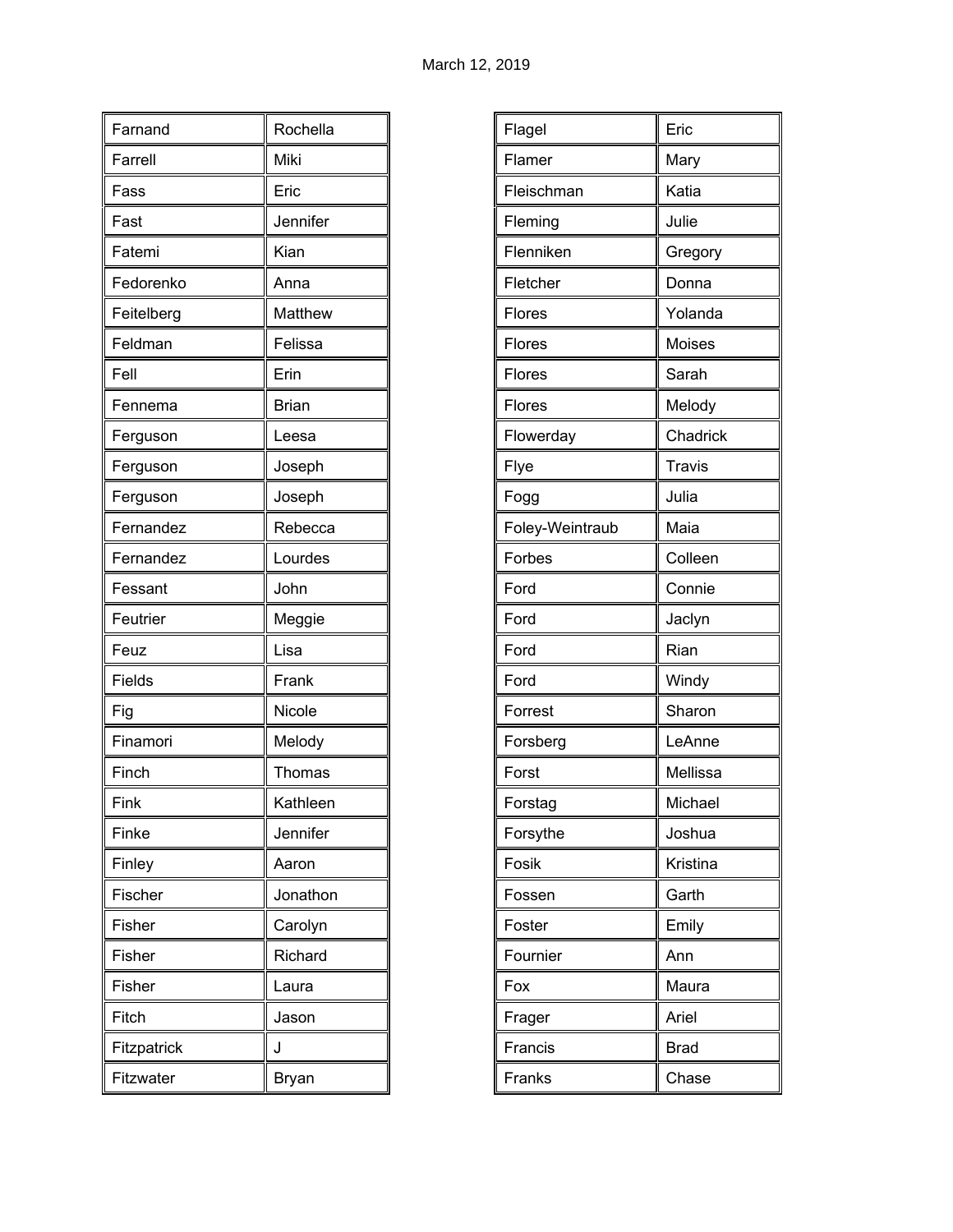| Frankunas      | David        |
|----------------|--------------|
| Fransen        | Jacqueline   |
| Fraser         | Eva          |
| Fraser         | Eric         |
| Fraught        | <b>Brian</b> |
| Frazee         | Ayn          |
| Fredericks     | Sarah        |
| Fredgant       | Daniel       |
| Freeman        | Sierra       |
| Freeman        | Stacey       |
| Freeman        | Allanah      |
| Freeman        | Maria Roma   |
| Fretel         | Pamela       |
| Friedman       | Levia        |
| Frisby         | Susan        |
| Frisby         | Barry        |
| Frisch         | Molly        |
| Frisina        | Salvatore    |
| Fuentes        | Lauren       |
| Fujiwara       | Ritsuko      |
| Fuller         | Sara         |
| Gabriel        | Leanne       |
| Gadbow         | Kenneth      |
| Gaede          | Adam         |
| Gale           | Melinda      |
| Gallusser      | Megan        |
| Ganey          | Gretchen     |
| Gapp           | Jenny        |
| Garcia         | Merri        |
| Garcia         | Greg         |
| Garcia Arriola | Alfonso      |
| Garcia-Velasco | Elena        |

| Garcia-Yurchenco   | Amparo         |
|--------------------|----------------|
| Garcie             | Michael        |
| Garcie             | Fabiola        |
| Gardes             | <b>Brian</b>   |
| Gardiner           | Stephen        |
| Gardner            | Sara           |
| Gardner            | Kendra         |
| Gardner            | Elizabeth      |
| Gardner            | Jennifer       |
| Gardner            | Alyssa         |
| Gardner            | <b>Natalie</b> |
| Gardner-Allers     | N Lynne        |
| Garrett            | Pamela         |
| Garvey             | Molly          |
| Gary               | Jocelyn        |
| Garza-Cano         | Adolfo         |
| Gascoyne           | Maya           |
| Gassner            | Sarah          |
| Gavitte            | Donald         |
| Gayler             | Holly          |
| Gaynor             | Sarah          |
| Geiger-Baker       | Alicia         |
| Geisler            | James          |
| Geiszler           | <b>Steve</b>   |
| Gelrod             | Lia            |
| Gentile            | Jeff           |
| Georgetta          | Emma           |
| Gerber             | <b>Brian</b>   |
| Gerlach            | Jennifer       |
| Germaneri-Clarkson | Suzanne        |
| Germundson         | Susan          |
| Gernhart           | <b>Brett</b>   |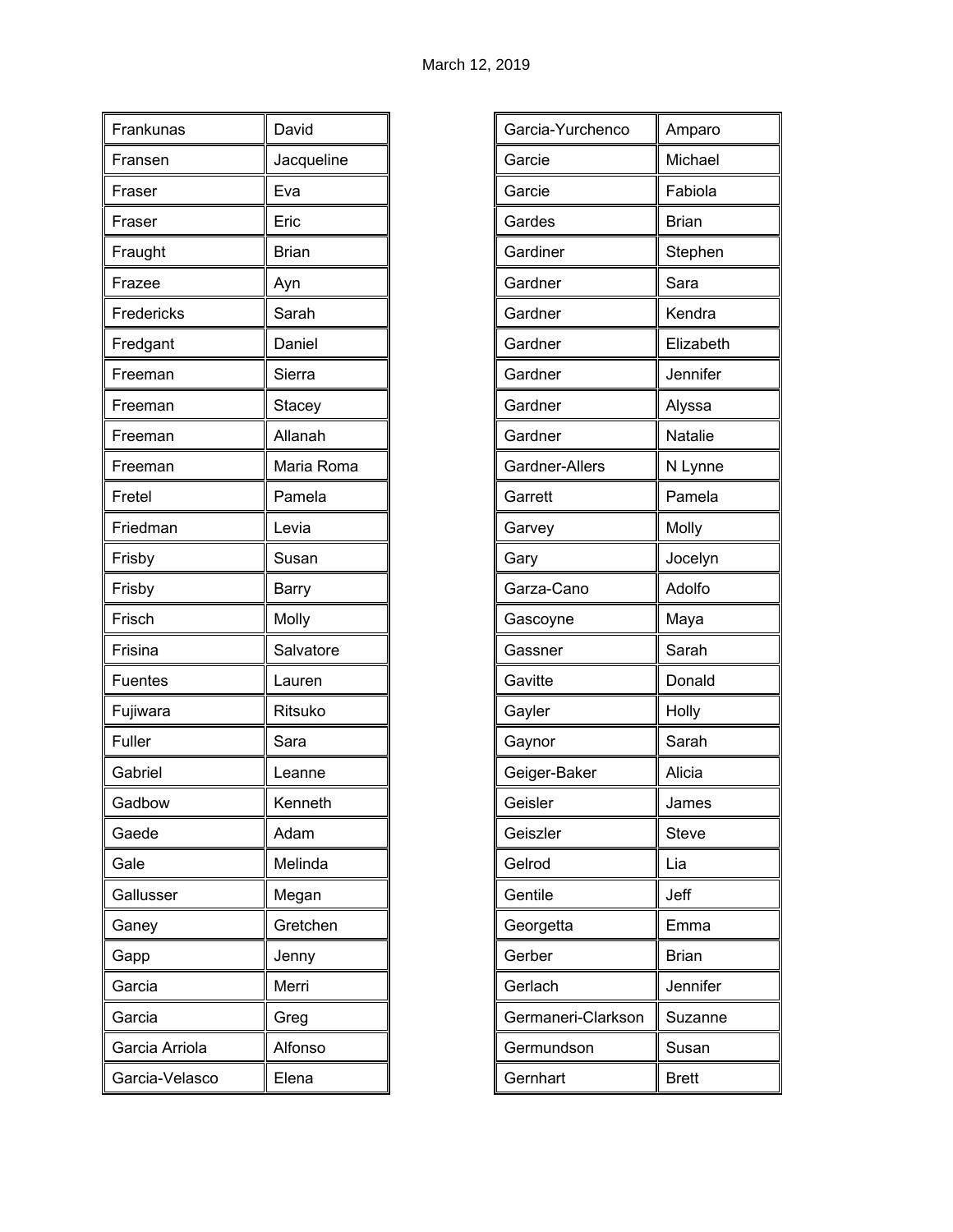| Gerolami        | Mark         |
|-----------------|--------------|
| Gershuny        | Jason        |
| Gervais         | Amy          |
| Gervich         | Asa          |
| Gevurtz         | Tom          |
| Ghan            | Ryan         |
| Giackino-Baisch | Tiffany      |
| Giarelli        | Kimberley    |
| Gibson          | Craig        |
| Gibson          | <b>Neil</b>  |
| Gibson-Cairns   | Robert       |
| Giffert         | Kathryn      |
| Gifford         | Christopher  |
| Gilbert         | Darrel       |
| Gilbertz        | Nancy        |
| Giles           | Jason        |
| Gilkey          | Nancy        |
| Gill            | Darshanpreet |
| Gilley          | Matthew      |
| Gilson          | Kirey        |
| Gilson          | Maria        |
| Glover          | John         |
| Godfrey         | Joanne       |
| Goetz           | Susan        |
| Goff            | Diane        |
| Goldbloom       | Stefanie     |
| Golden          | John         |
| Golden          | Kathryn      |
| Goldhammer      | Timothy      |
| Goldman         | Lilia        |
| Goldman         | Sara         |
| Goldstein       | Howard       |

| Gollhofer      | Dianne        |
|----------------|---------------|
| Gomes          | Kelly         |
| Gonzales       | John          |
| Gonzales       | <b>Steve</b>  |
| Gonzalez       | Marisel       |
| Gonzalez       | Sarah         |
| Good           | Melinda       |
| Goodman        | Kala          |
| Goodman        | <b>Bich</b>   |
| Goodrich       | Saima         |
| Goodwin        | Ria           |
| Gooselaw       | Ann           |
| Gordon         | <b>Brenda</b> |
| Gordon         | John          |
| Goslin         | Jennifer      |
| Gothard        | Margarita     |
| Graham         | Todd          |
| Graham         | Timothy       |
| Grant          | Sally         |
| Grass          | Alyssa        |
| Graves         | Richard       |
| Gray           | Gina          |
| Gray           | Rhonda        |
| Gray           | Monica        |
| Green          | Margaret      |
| Green          | Amber         |
| Greenberg      | Liliana       |
| Greene         | Debra         |
| Greene         | Deborah       |
| Gregerson      | Elena         |
| Gregoire       | Susan         |
| Gregor-Jamison | Rebecca       |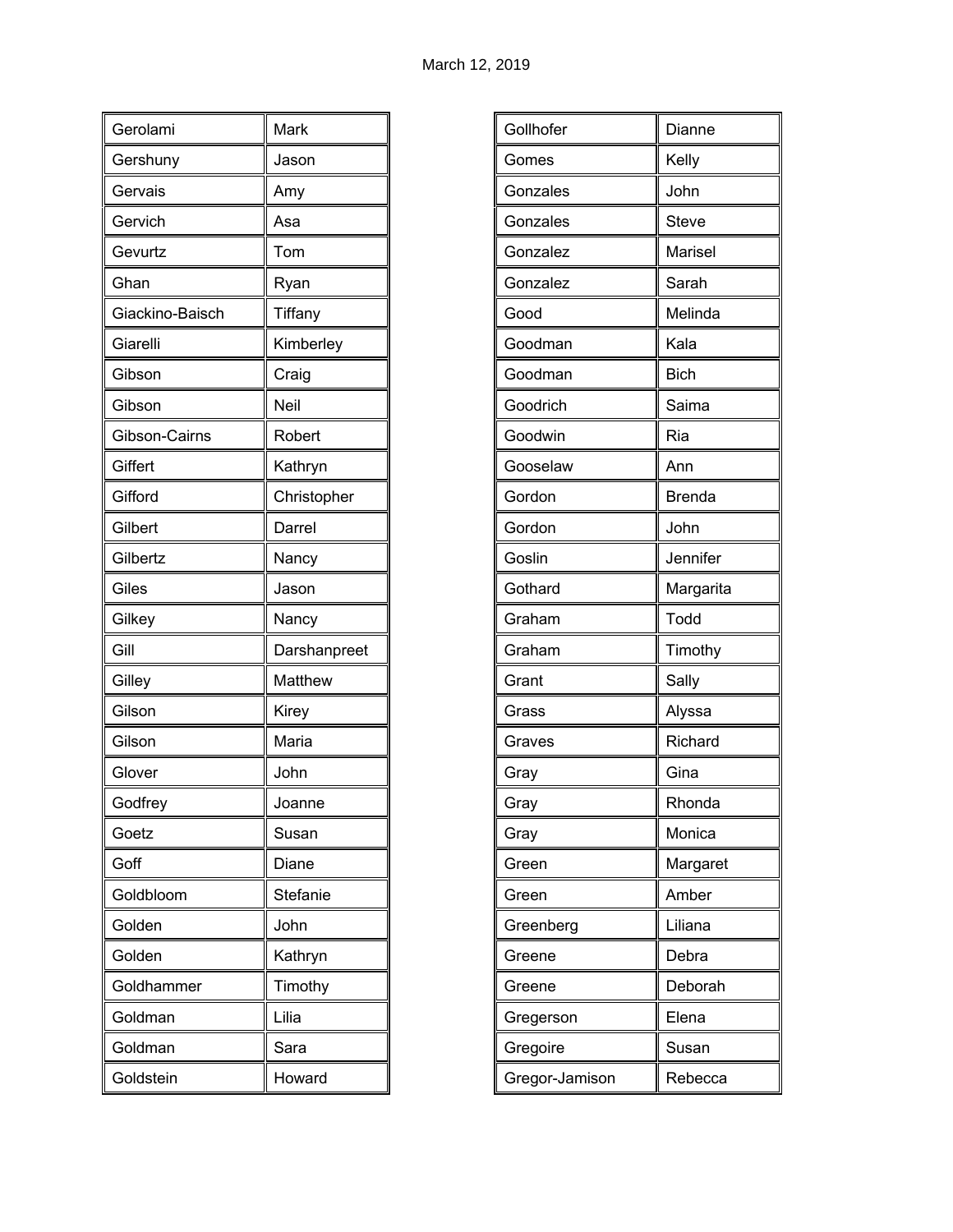| Gregory         | Garin     |
|-----------------|-----------|
| Gretzinger      | Jessica   |
| Grewell         | Sherri    |
| Griesdorn       | Catherine |
| Griffin         | Antoinia  |
| Griffith        | Jessica   |
| Griffiths       | Robyn     |
| Grillo          | Megan     |
| Grillo          | Carolyn   |
| Grimm           | Gillian   |
| Grobey          | Tod       |
| Grohn           | Michela   |
| Gromko          | Emily     |
| Grone           | Kathryn   |
| Groom           | Roger     |
|                 |           |
| Groom           | Grace     |
| Groseclose Lobb | Alicia    |
| Gross           | Martha    |
| Grosscup        | Benjamin  |
| Grossman        | Deena     |
| Gruber          | Robert    |
| Grunseth        | Katharine |
| Guitron         | Edith     |
| Gunther         | Natalia   |
| Gunvalson       | Stephen   |
| Gustafson       | Maalaea   |
| Gustin          | Mitchell  |
| Guthrie         | Scott     |
| Guthrie         | Laura     |
| Guthrie         | Andrea    |
| Gutlerner       | Jordan    |

| Guzman    | Malaina      |
|-----------|--------------|
| Gwaltney  | Karen        |
| Hackman   | Marion       |
| Haddon    | <b>Blair</b> |
| Haddox    | Maria        |
| Hagen     | Destini      |
| Haight    | Allison      |
| Hakam     | David        |
| Hale      | Susanna      |
| Hale      | Erin         |
| Hale      | Erica        |
| Hales     | Charlotte    |
| Hall      | Portia       |
| Hall      | Ronda        |
| Hall      | Ellen        |
| Hall      | Rachael      |
| Hallinan  | Sheila       |
| Hallman   | Craig        |
| Halpern   | Mark         |
| Halvorson | <b>Betsy</b> |
| Ham       | Jessica      |
| Hambelton | Kaley        |
| Hammel    | Marcelle     |
| Hanawa    | Emi          |
| Hanawalt  | Joel         |
| Hanes     | Rachel       |
| Hanlon    | Kathryn      |
| Hanna     | Skye         |
| Hansen    | Tammy        |
| Hansen    | Mark         |
| Hansen    | Amy          |
| Hanson    | James        |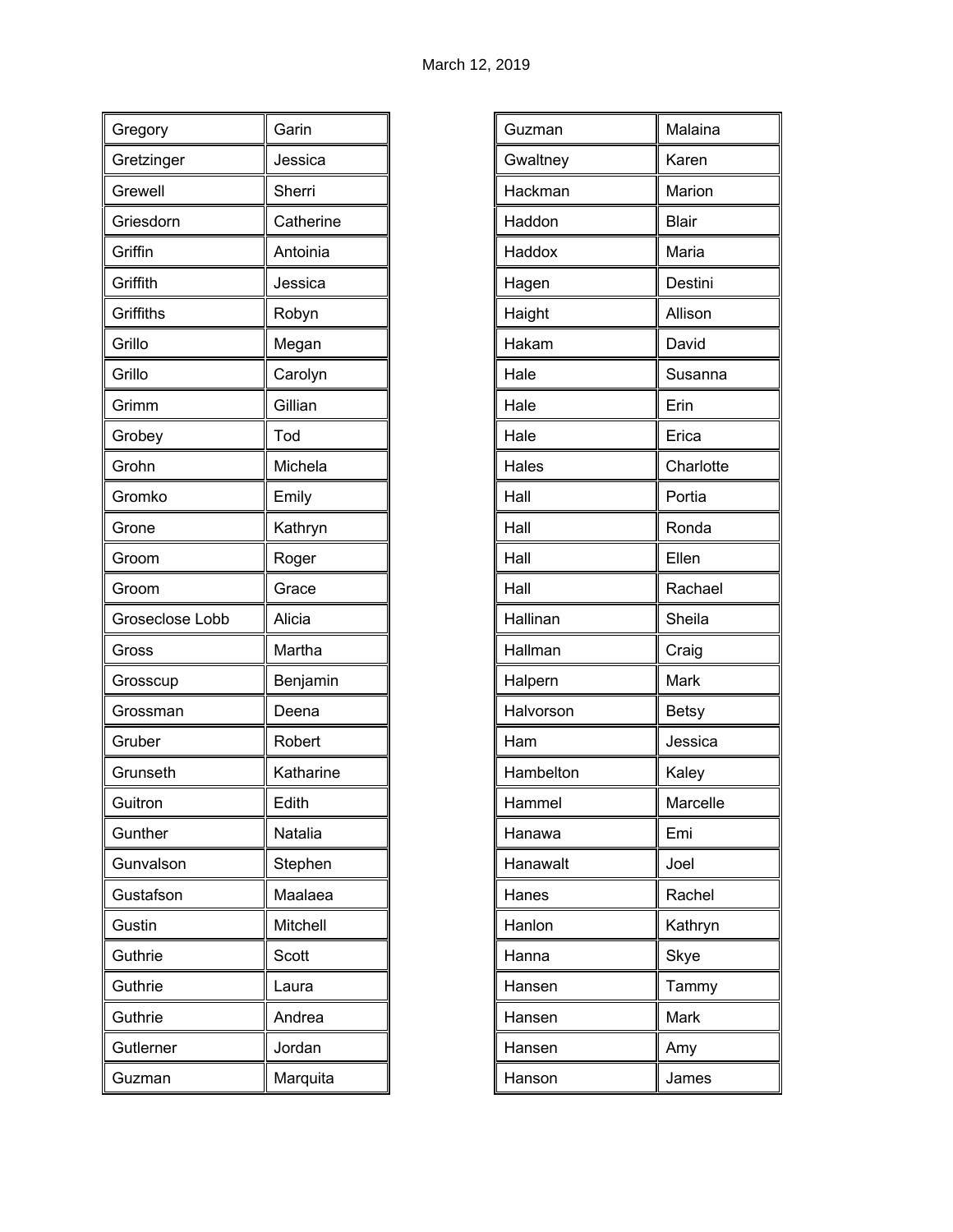| Hanson              | Ann       |
|---------------------|-----------|
| Harbolt             | Mary      |
| Hardin              | Amy       |
| Harding             | Karen     |
| Hargaden            | Christina |
| Hargrave            | Amy       |
| Harkness            | Devin     |
| Harley              | Peter     |
| Harmon              | Michael   |
| Harold-Golden       | Stacey    |
| Harper              | Norelle   |
| Harper              | Anne      |
| Harpster            | Clinton   |
| Harrah              | Lindsey   |
| Harris              | Angie     |
| Harris              | Gaelle    |
| Harris-Wastradowski | Donna     |
| Harrold             | Elysia    |
| Hartel              | Nicholas  |
|                     |           |
| Hartmann            | Eric      |
| Harvey              | Elizabeth |
| Hasart              | Dayna     |
| Hascall             | Norman    |
| Hashimoto           | James     |
| Haskell             | April     |
| Hass                | Elisabeth |
| Hatzipavlou         | Athanasia |
| Havens              | Aimee     |
| Havermann           | Kristin   |
| Havran              | Joanne    |
| Hawes               | Elizabeth |

| Hawksford   | Anjanette    |
|-------------|--------------|
| Hay         | Susan        |
| Hayes       | Amy          |
| Hayter      | Virginia     |
| Haywood     | Todd         |
| Hazen       | Alicia       |
| Hazzard     | Laurel       |
| Headley     | Alice        |
| Heard       | Martha       |
| Heath       | James        |
| Heaton      | Jennifer     |
| Hedine      | Samuel       |
| Heggem      | Deborah      |
| Heinrich    | Tracy        |
| Heins       | Marion       |
| Heisler     | Mike         |
| Held        | Laureen      |
| Heller      | Martha       |
| Helmsworth  | Nancy        |
| Henderson   | Kathryn      |
| Hendrickson | James        |
| Hennessy    | <b>Blair</b> |
| Henning     | Holly        |
| Henry       | Amy          |
| Hensley     | Emily        |
| Herbage     | Jennifer     |
| Herman      | Matthew      |
| Hermansen   | Rachel       |
| Hermes      | Leah         |
| Hernandez   | Cesar        |
| Hernandez   | Maria        |
| Herrmann    | Lauren       |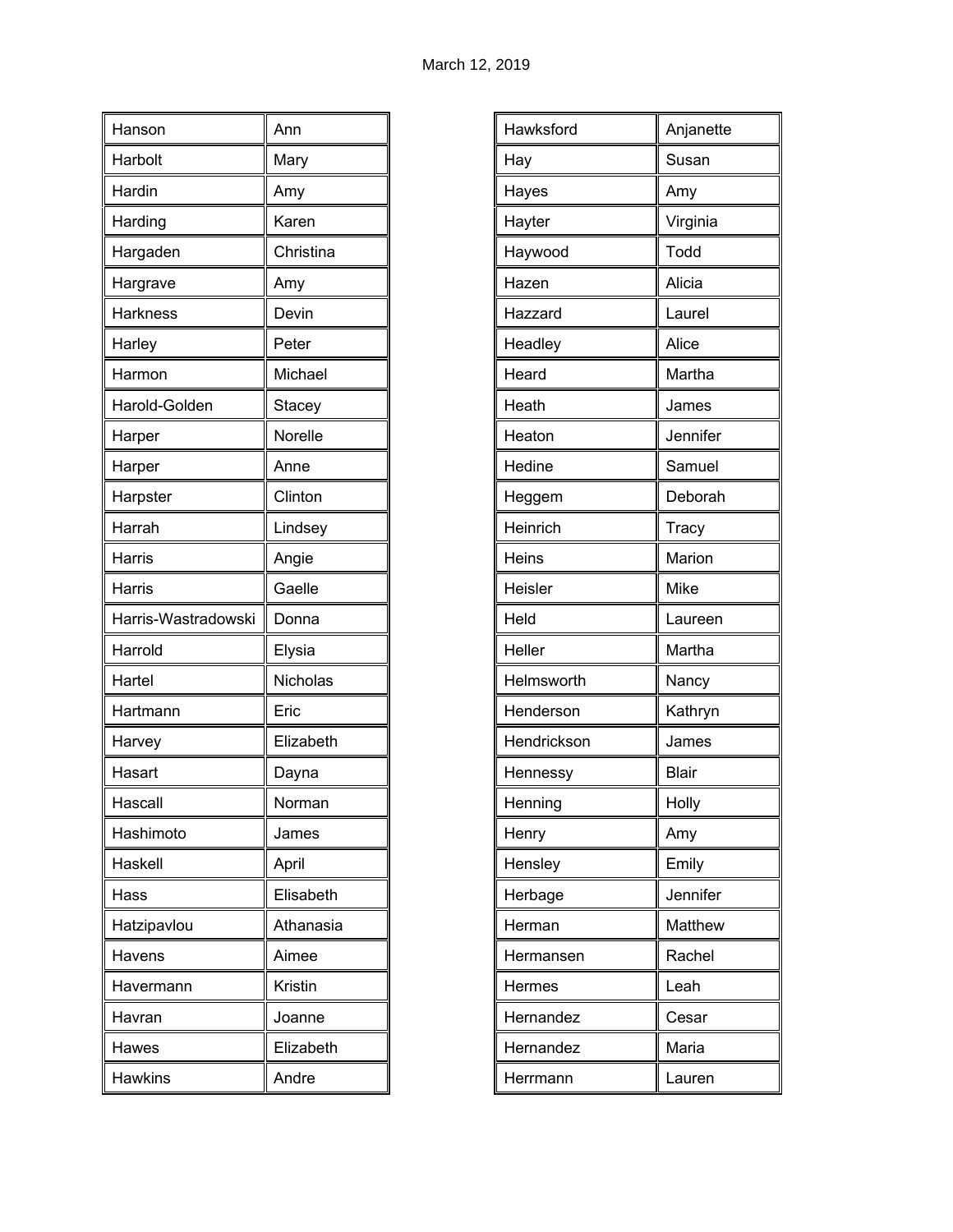| Herron         | Alison       |
|----------------|--------------|
| Herzog         | Jaclyn       |
| Heuberger      | Leeanne      |
| <b>Hewitt</b>  | Natalie      |
| Heyerly        | Logan        |
| Hibbert        | Lisa         |
| Hieggelke      | Jason        |
| Higbee         | Keith        |
| Higginbottom   | Keri         |
| <b>Hilbers</b> | Mikalene     |
| Hilbourne      | Amber        |
| Hildebrant     | Alison       |
| Hildner        | Benjamin     |
| Hill           | Mary         |
| Hill           | Megan        |
| Hill           | Susan        |
| Hillenberg     | Jamie        |
| Hilyard        | Kevin        |
| Himmelstein    | Julia        |
| Hinatsu        | Melia        |
| Hintz          | Carolyn      |
| Hirahara       | Michiko      |
| Hirata         | Marisa       |
| Hite           | Tammy        |
| Hjorth         | Mercedes     |
| Hoang          | Cuong        |
| Hoback         | <b>Dixie</b> |
| Hockett        | Jacob        |
| Hoerauf        | Jason        |
| Hoffelt        | Andrea       |
| Holben         | Melinda      |
| Holden         | Nicole       |

| Holden-Williams  | Demetria      |
|------------------|---------------|
| Holdren          | Caitlin       |
| Hollands         | Walter        |
| Hollingshed      | Odie          |
| Holloway         | Danielle      |
| Hollyfield-Melz  | Jessica       |
| Holmes           | Joellen       |
| Holsclaw         | Dina          |
| Holstine         | Janice        |
| Holte            | Rickey        |
| Holton           | Lashell       |
| Homberg          | Jamie         |
| Hook             | Ryan          |
| Hooper           | Henry         |
| Hopkins          | Jennifer      |
| Horner           | Martha        |
| Horner           | Jamie         |
| Horrigan         | Michael       |
| Horvat           | Jason         |
| <b>Hotchkiss</b> | Luke          |
| Houghton         | Mary          |
| House            | Suzanne       |
| Howard           | Kimberly      |
| Howard           | Ruth          |
| Howard           | <b>Branic</b> |
| Huckaba          | Dave          |
| Hudson           | Christopher   |
| Hudson           | Karla         |
| Huerta           | Javier        |
| Huff             | Ronald        |
| Hugel            | Liduan        |
| Hughes           | Keri          |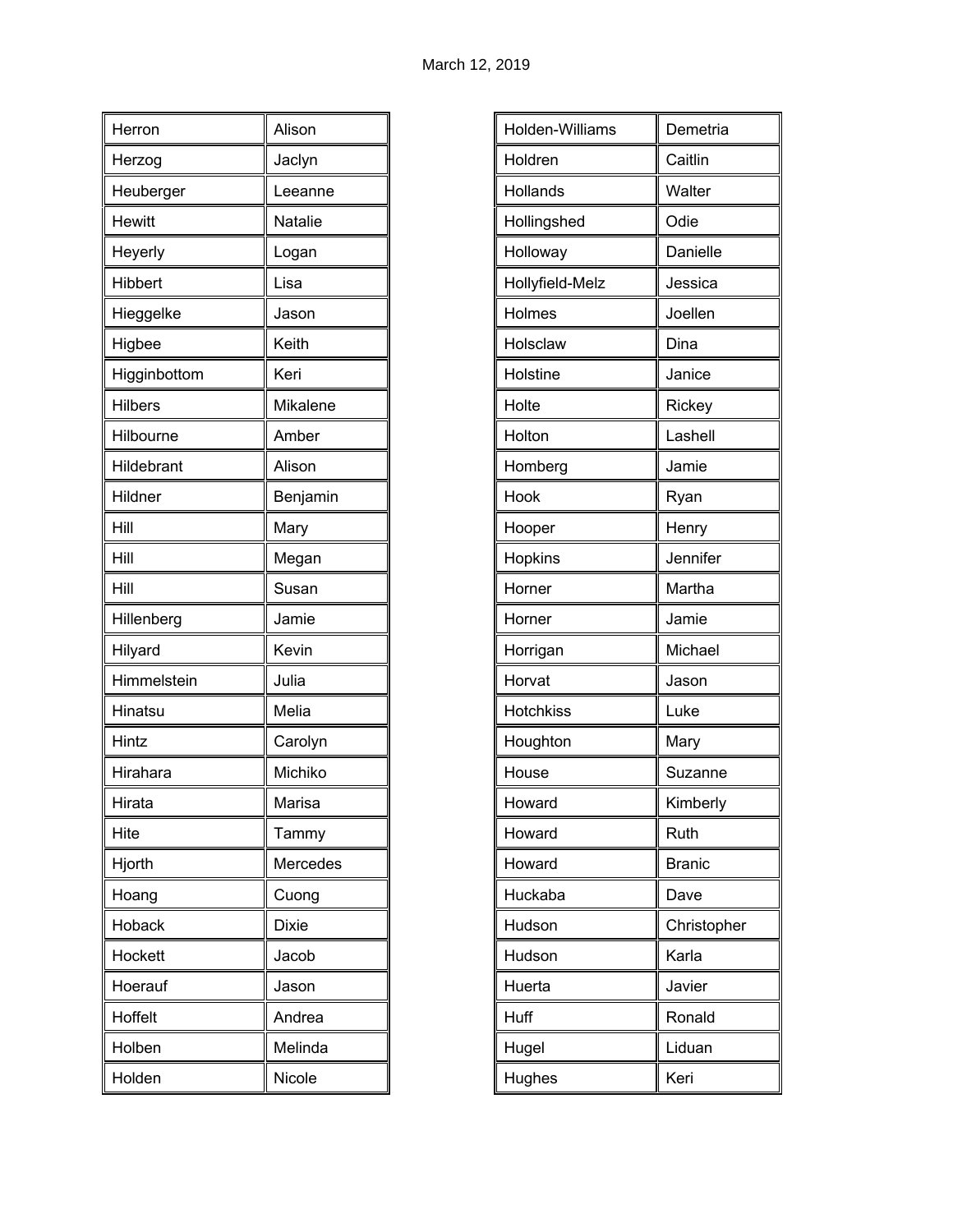| Hughes              | Vanessa   |
|---------------------|-----------|
| Hughes              | Sarah     |
| Hughes-Bond         | Kasey     |
| Huizinga            | Katharine |
| Hull                | Megan     |
| Huls                | Jessica   |
| Humphrey            | Laura     |
| Hunt                | Kathryn   |
| Hunter              | Jesse     |
| Hunter              | Kyle      |
| Huntington          | Gregory   |
| Huntley             | lan       |
| Hunt-Warren         | Nicole    |
| Hurner              | Rose      |
| Husbands            | Nancy     |
| Hutchison           | Jess      |
| Hutsell             | Kennedy   |
| Hyde                | Lisa      |
| Immesoete           | Melissa   |
| Incorvia            | Jamie     |
| Ingraham            | Jessica   |
| Interian            | Michele   |
| Interian Ucan       | Mario     |
| lonescu             | Marinela  |
| Irons               | Michelle  |
| Irwin               | Kristin   |
| Irwin Acosta        | Alicia    |
| Iser                | Jessica   |
| <b>Israel-Davis</b> | Elizabeth |
| Iverson             | Jill      |
| Iverson             | Lindsay   |
| Iwersen             | Deidre    |

| Jablon         | Joel      |
|----------------|-----------|
| Jablonski      | Anna      |
| Jacobs         | Tina      |
| Jacobsen       | Dana      |
| Jamesbarry     | Anthony   |
| Jamesbarry     | Sarah     |
| Jamieson       | Robert    |
| Jangula-McNabb | Jennifer  |
| Jansa          | Michael   |
| Janson         | Patricia  |
| Jaquiss        | Andrew    |
| Jardine        | Tara      |
| Jarvis         | Kimberly  |
| Jeffrey-West   | James     |
| Jendrzejek     | Jessica   |
| Jensen         | Rachell   |
| Jensen         | Eleanor   |
| Jensen         | Martha    |
| Jeppesen       | Paula     |
| Jeudy          | Melanie   |
| Jewel          | Sharese   |
| Johansson      | Eric      |
| Johns          | Lauren    |
| Johnson        | Katharine |
| Johnson        | Kara      |
| Johnson        | Justin    |
| Johnson        | Kimberly  |
| Johnson        | Jeffrey   |
| Johnson        | Jeffrey   |
| Johnson        | Melissa   |
| Johnson        | Gina      |
| Johnson        | Katie     |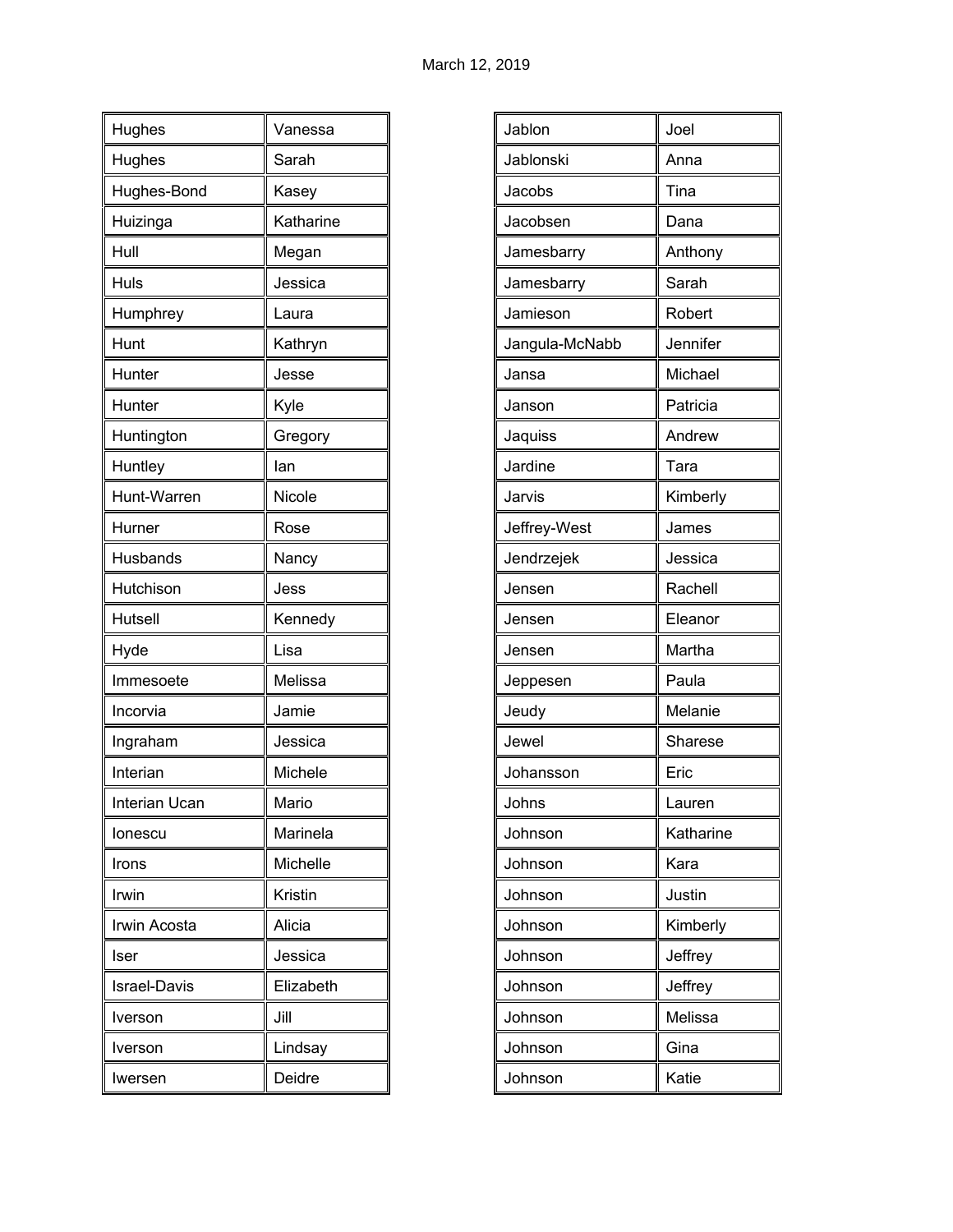| Johnson       | Nicholas       |
|---------------|----------------|
| Johnson       | Daniel         |
| Johnson       | Sean           |
| Johnson       | Leah           |
| Johnson       | <b>Bradley</b> |
| Johnson       | Emily          |
| Johnson       | Melissa        |
| Johnson       | Erika          |
| Johnson       | Jeremy         |
| Johnson-Smith | Carole         |
| Johnston      | Kim            |
| Johnston      | <b>Scott</b>   |
| Johnstone     | lan            |
| Jones         | Karen          |
| Jones         | Kelli          |
| Jones         | Bonnie         |
| Jones         | Keith          |
| Jones         | Kira           |
| Jones         | Jessica        |
| Jones Bohara  | Carrie         |
| Jordan        | Amanda         |
| Joseph        | Chelyn         |
| Joshi         | Gillian        |
| Joy           | Kelli          |
| Joyalle       | Jennifer       |
| Jue           | Meredith       |
| Jugel         | Lynn           |
| Kabza         | Matthew        |
| Kahn          | Meghan         |
| Kaiser        | Jeramie        |
| Kaller        | Susan          |
| Kamata        | Yoshiko        |

| Kamery    | Lee       |
|-----------|-----------|
|           |           |
| Kane      | Thomas    |
| Kangas    | Molly     |
| Kanof     | Kimberly  |
| Kanz      | Holly     |
| Kaplan    | David     |
| Kaplan    | Alexandra |
| Kapranos  | Nicholas  |
| Kapranos  | Jaina     |
| Karki     | Dana      |
| Karpouzes | Stephanie |
| Kauth     | Cecelia   |
| Kavanaugh | John      |
| Kawasaki  | Osamu     |
| Kays      | David     |
| Keefer    | Debbie    |
| Keeler    | Tara      |
| Keil      | Virginia  |
| Keith     | Althea    |
| Kellar    | Michele   |
| Keller    | Damon     |
| Kelley    | Stephanie |
| Kelley    | Robert    |
| Kelly     | Terese    |
| Kelly     | David     |
| Kemp      | James     |
| Kemper    | Keska     |
| Kempster  | Karen     |
| Kendrick  | Gretchen  |
| Kennedy   | Pamela    |
| Kennedy   | Carol     |
| Kennedy   | David     |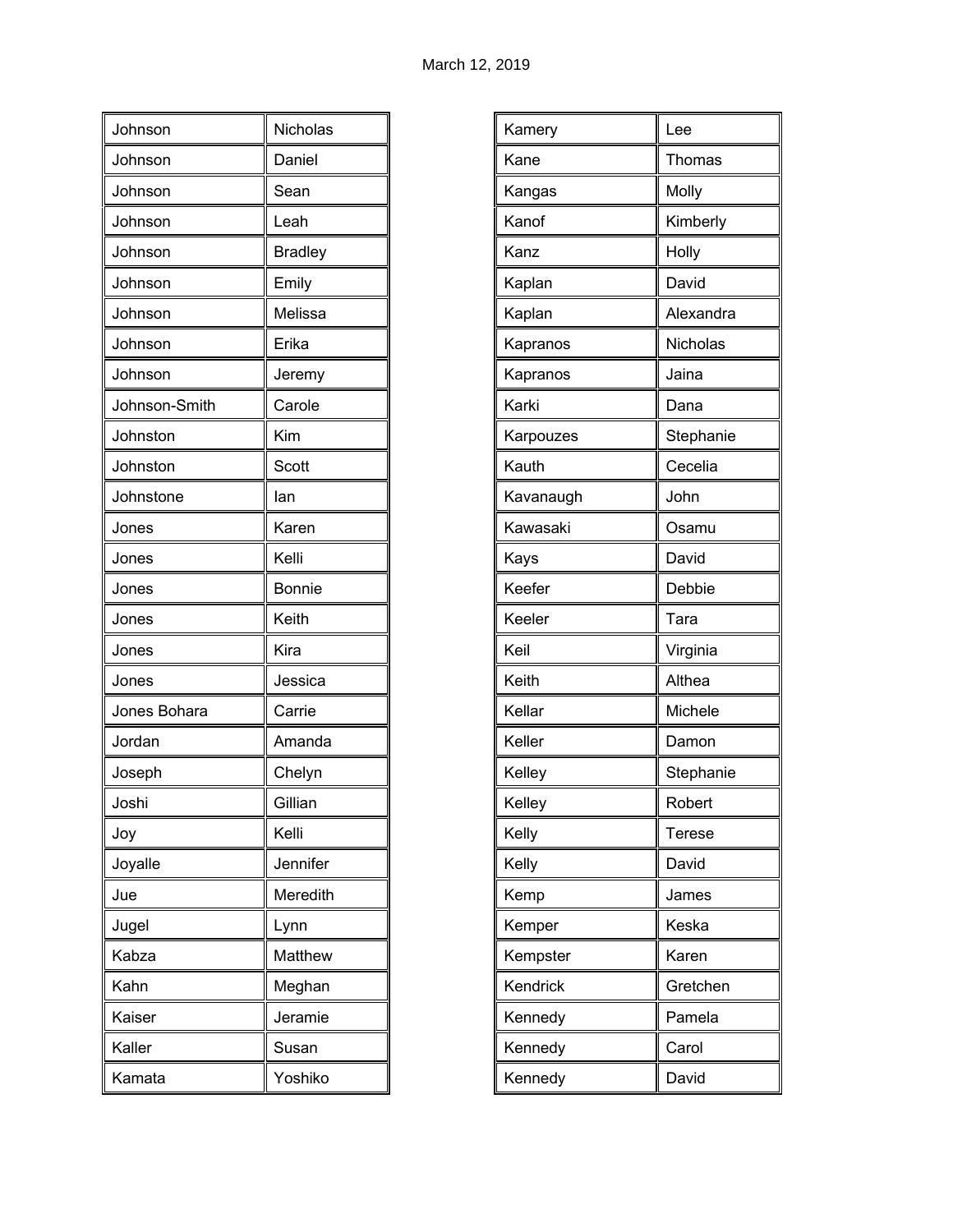| Kennedy         | Kristin   |
|-----------------|-----------|
| Kenney          | Michelle  |
| Kennison        | Lyn       |
| Kenny           | Maureen   |
| Kennybrew       | Adam      |
| Kennybrew       | Melissa   |
| Kenyon          | Kimberly  |
| Kerr            | Shawn     |
| Kerrissey       | Carissa   |
| Kertay          | Kyle      |
| Kertesz         | Matthew   |
| Kessler         | Addy      |
| <b>Kessluk</b>  | Joshua    |
| Khalsa          | Nam Kirn  |
| Kidd            | Karina    |
| Kiernan         | Elizabeth |
| Kim             | ReCher    |
| Kimlinger       | Lauren    |
| Kincaid         | Diana     |
| Kindred         | Megan     |
| King            | Linea     |
| King            | Lindsay   |
| Kinney          | Emily     |
| Kino Harris     | Mariko    |
| Kirk            | Karey     |
| <b>Kirk</b>     | Alexa     |
| Kirkaldie       | Elzabeth  |
| Kirkelie        | Greg      |
| Kirkelie        | Maia      |
| Kirkpatrick     | Melissa   |
| Kirsch          | Elizabeth |
| Kirsch-McMaster | Megan     |

| Kittrick<br>Shannon<br>Kristin<br>Kjome<br>Klee<br>Tim<br>Klein<br>Shara<br>Maria<br>Kleiner<br>Klosterman<br>Tracy<br>lan<br>Knauss<br>Kniser<br>Timothy<br>Knoblich<br>Jeffrey<br>Knochel<br>Kate<br>Kristin<br>Knutsen<br>Elaine<br>Ko<br>Kobs<br>Lisbeth<br>Koenig<br>Misty<br>Kohn<br>Sarah<br>Kohn<br>Erika<br>Kolb<br>Melissa<br>Kolesar<br>Jaclyn<br>Kondylis<br>Katherine<br>Koning<br>Jill<br>Danielle<br>Koping<br>Kordahl<br>Elin<br>Elizabeth<br>Koshy<br>Pantelis<br>Kosmas<br>Kowalski<br>Amy<br>Kozil<br>Andrea<br>Krauel<br>Evening<br>Shelby<br>Kray<br>Kreuz<br>Cameron<br>Kreuzer<br>Sara<br>Kriska<br>Darcy<br>Julie<br>Krom |  |
|---------------------------------------------------------------------------------------------------------------------------------------------------------------------------------------------------------------------------------------------------------------------------------------------------------------------------------------------------------------------------------------------------------------------------------------------------------------------------------------------------------------------------------------------------------------------------------------------------------------------------------------------------|--|
|                                                                                                                                                                                                                                                                                                                                                                                                                                                                                                                                                                                                                                                   |  |
|                                                                                                                                                                                                                                                                                                                                                                                                                                                                                                                                                                                                                                                   |  |
|                                                                                                                                                                                                                                                                                                                                                                                                                                                                                                                                                                                                                                                   |  |
|                                                                                                                                                                                                                                                                                                                                                                                                                                                                                                                                                                                                                                                   |  |
|                                                                                                                                                                                                                                                                                                                                                                                                                                                                                                                                                                                                                                                   |  |
|                                                                                                                                                                                                                                                                                                                                                                                                                                                                                                                                                                                                                                                   |  |
|                                                                                                                                                                                                                                                                                                                                                                                                                                                                                                                                                                                                                                                   |  |
|                                                                                                                                                                                                                                                                                                                                                                                                                                                                                                                                                                                                                                                   |  |
|                                                                                                                                                                                                                                                                                                                                                                                                                                                                                                                                                                                                                                                   |  |
|                                                                                                                                                                                                                                                                                                                                                                                                                                                                                                                                                                                                                                                   |  |
|                                                                                                                                                                                                                                                                                                                                                                                                                                                                                                                                                                                                                                                   |  |
|                                                                                                                                                                                                                                                                                                                                                                                                                                                                                                                                                                                                                                                   |  |
|                                                                                                                                                                                                                                                                                                                                                                                                                                                                                                                                                                                                                                                   |  |
|                                                                                                                                                                                                                                                                                                                                                                                                                                                                                                                                                                                                                                                   |  |
|                                                                                                                                                                                                                                                                                                                                                                                                                                                                                                                                                                                                                                                   |  |
|                                                                                                                                                                                                                                                                                                                                                                                                                                                                                                                                                                                                                                                   |  |
|                                                                                                                                                                                                                                                                                                                                                                                                                                                                                                                                                                                                                                                   |  |
|                                                                                                                                                                                                                                                                                                                                                                                                                                                                                                                                                                                                                                                   |  |
|                                                                                                                                                                                                                                                                                                                                                                                                                                                                                                                                                                                                                                                   |  |
|                                                                                                                                                                                                                                                                                                                                                                                                                                                                                                                                                                                                                                                   |  |
|                                                                                                                                                                                                                                                                                                                                                                                                                                                                                                                                                                                                                                                   |  |
|                                                                                                                                                                                                                                                                                                                                                                                                                                                                                                                                                                                                                                                   |  |
|                                                                                                                                                                                                                                                                                                                                                                                                                                                                                                                                                                                                                                                   |  |
|                                                                                                                                                                                                                                                                                                                                                                                                                                                                                                                                                                                                                                                   |  |
|                                                                                                                                                                                                                                                                                                                                                                                                                                                                                                                                                                                                                                                   |  |
|                                                                                                                                                                                                                                                                                                                                                                                                                                                                                                                                                                                                                                                   |  |
|                                                                                                                                                                                                                                                                                                                                                                                                                                                                                                                                                                                                                                                   |  |
|                                                                                                                                                                                                                                                                                                                                                                                                                                                                                                                                                                                                                                                   |  |
|                                                                                                                                                                                                                                                                                                                                                                                                                                                                                                                                                                                                                                                   |  |
|                                                                                                                                                                                                                                                                                                                                                                                                                                                                                                                                                                                                                                                   |  |
|                                                                                                                                                                                                                                                                                                                                                                                                                                                                                                                                                                                                                                                   |  |
|                                                                                                                                                                                                                                                                                                                                                                                                                                                                                                                                                                                                                                                   |  |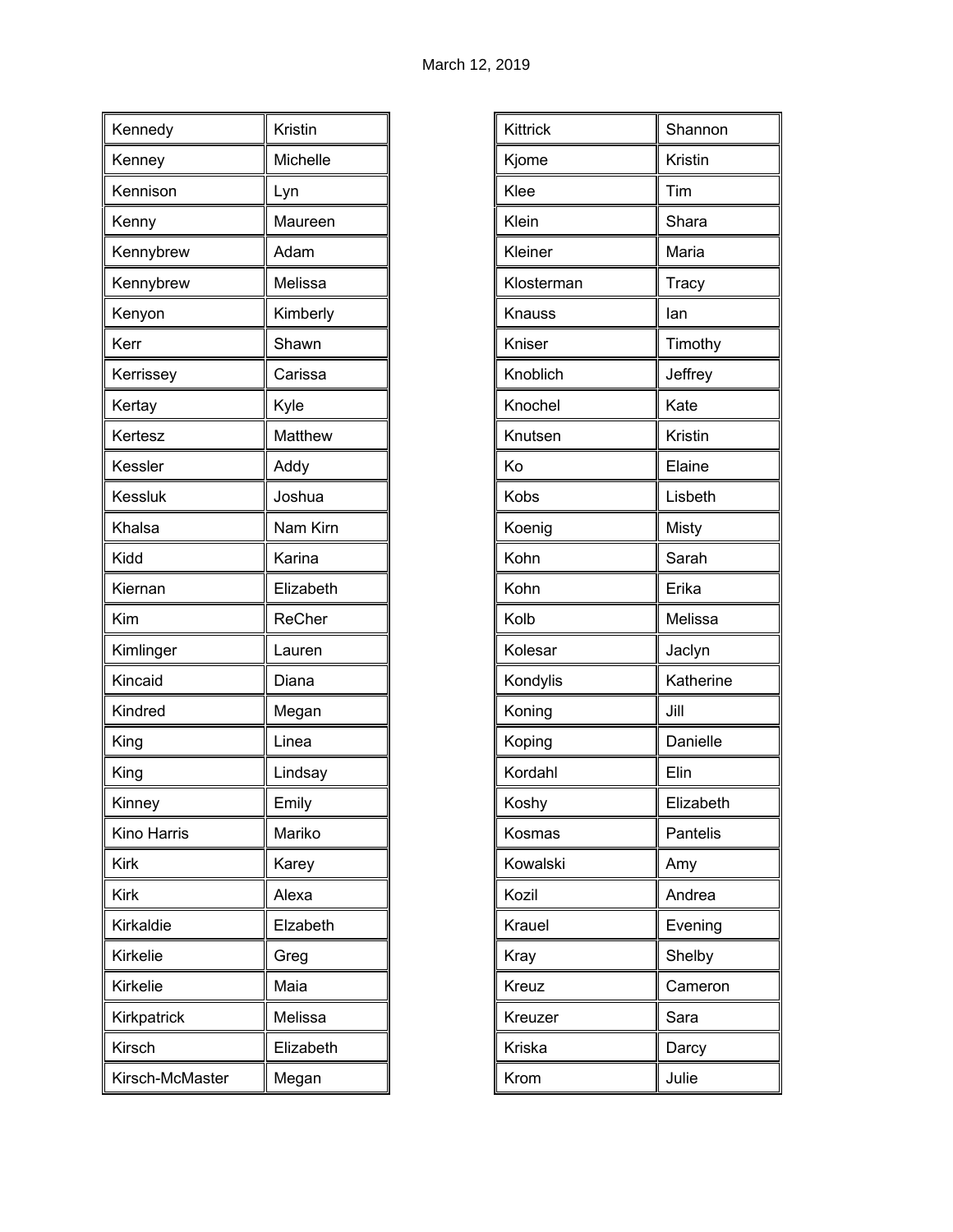| Kroswek      | Paul           |
|--------------|----------------|
| Kucera       | Kristi         |
| Kuhl         | Peri           |
| <b>Kulak</b> | Andrew         |
| Kunda        | Natalya        |
| Kyler-Yano   | Amy            |
| Kyriss       | Rachel         |
| Lacaden      | Michelle       |
| Lageson      | Tina           |
| Lagos-Anker  | Monica         |
| Laguardia    | Carlos         |
| Lahey        | Sheryl         |
| Lamanna      | Tina           |
| Lambert      | Stephen        |
| Lamkins      | Judy           |
| Lammert      | Lisa           |
| Lamoreaux    | Michelle       |
| Lancaster    | Steven         |
| Lancaster    | Valoree        |
| Lanctot      | Michele        |
| Lane         | Jo             |
| Lane         | Chris          |
| Lane         | Jeffrey        |
| Lane         | Chelsea        |
| Laney        | Renee          |
| Laney        | Joel           |
| Lang         | Melody         |
| Langton      | <b>Bradley</b> |
| Lanigan      | Alison         |
| Lanners      | Eric           |
| Lannigan     | Elizabeth      |
| Lannom       | Samantha       |

| Lanzas      | Cassandre    |
|-------------|--------------|
| Lara        | Joel         |
| Largo       | Abby         |
| Lariza      | Katherine    |
| Larsen      | Anne         |
| Larsen      | Penelope     |
| Larson      | Carl         |
| Larson      | Jamie        |
| Lasher      | Kristin      |
| Lasley      | John         |
| Lathan      | Chrysanthius |
| Lathrop     | Fei          |
| Laurence    | <b>Drew</b>  |
| Lauretti    | Leslie       |
| Law         | Iris         |
| Lawhon      | Kevin        |
| Lawler      | Margaret     |
| Lawler      | <b>Beth</b>  |
| Layman      | Mildred      |
| Le          | Thuy-Linh    |
| Le Fave     | Dominic      |
| Leach       | Sam          |
| Leahy       | Dianne       |
| LeDoux-Leos | Sheree       |
| Lee         | Min          |
| Lee         | Jamie        |
| Lee         | Sitti        |
| Lee         | Sarah        |
| Leech       | Andrea       |
| Leeman      | Dylan        |
| LeeWehage   | Elizabeth    |
|             |              |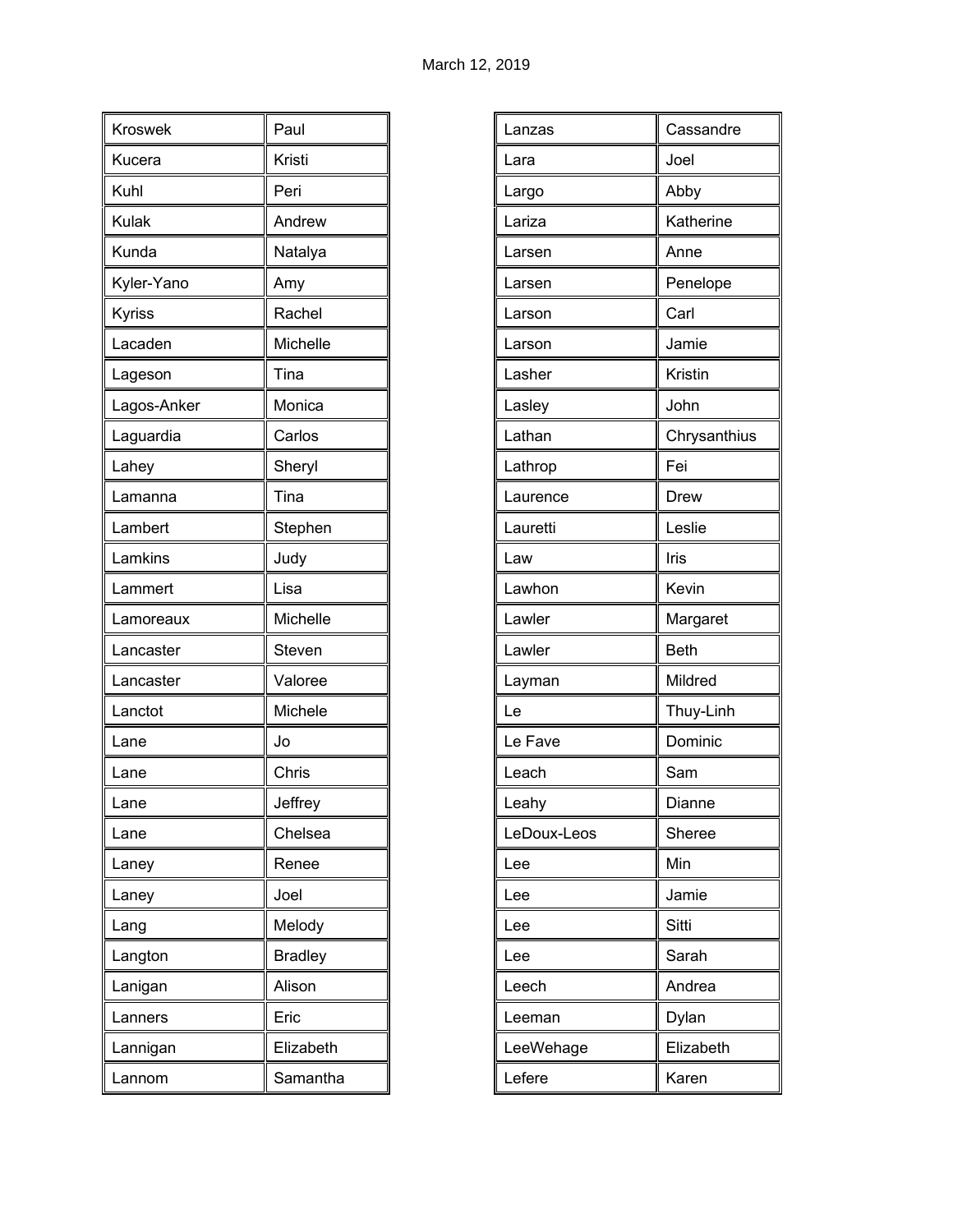| Lefevre       | Michelle  |
|---------------|-----------|
| Leitch        | Sarabeth  |
| LeMay         | Adrianne  |
| Lemen         | Elizabeth |
| LeMeune       | Kieran    |
| LeMier        | Sarah     |
| Lemma         | Laura     |
| Lenc-Westfall | Annie     |
| Leong         | Verna     |
| Lepley        | Jodene    |
| Lesher        | Deborah   |
| Leslie        | Natalie   |
| Letofsky      | Kirsten   |
| LeVan         | Angela    |
| Levear        | lan       |
| Levine        | Eric      |
| Levine        | Nina      |
| Levine        | Joshua    |
| Levison       | Rebecca   |
| Lewis         | Silvia    |
| Lewis         | Kari      |
| Lewis         | Matthew   |
| Lickey        | David     |
| Licurse       | Anne      |
| Lieberman     | Lori      |
| Liljequist    | Kiva      |
| Limb          | Daniel    |
| Lincoln       | Christina |
| Lind          | Patrick   |
| Linder        | John      |
| Lindsay       | Pamela    |
| Lindstrom     | Kari      |

| Rosalie      |
|--------------|
| Andrew       |
| Dana         |
| Richard      |
| Kimberly     |
| David        |
| Katherine    |
| Eric         |
| Cheri        |
| Jamin        |
| Jay          |
| Cori         |
| Katharine    |
| Liberty      |
| Monica       |
| Alodie       |
| Ursula       |
| Christi      |
| Jennifer     |
| Timothy      |
| Chrysann     |
| Marianne     |
| Jennifer     |
| Mehira       |
| Amy          |
| Sally        |
| Heidi        |
| Alexandra    |
| Erika        |
| William      |
| Rodney       |
| <b>Derek</b> |
|              |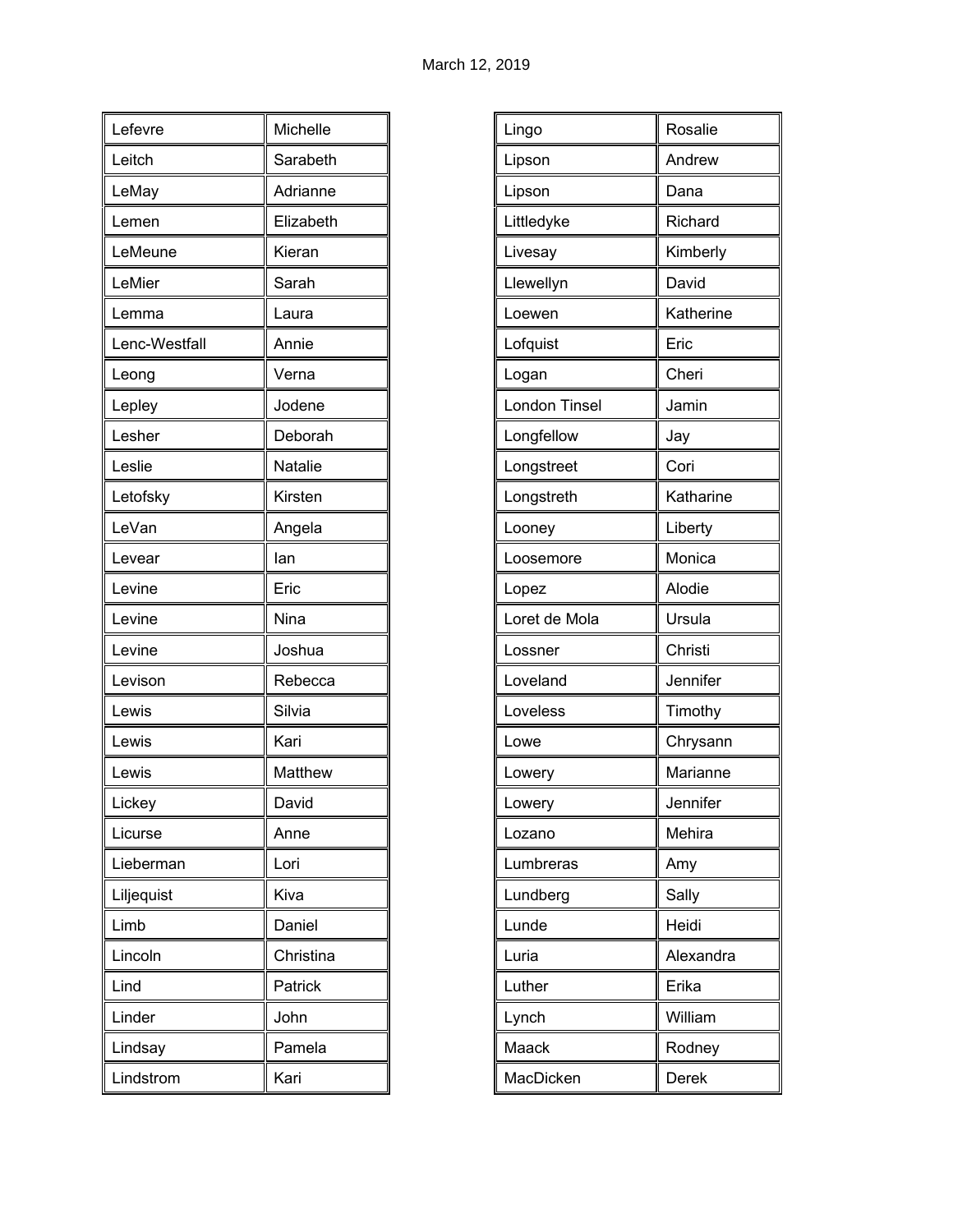| Macdonald     | Stephanie |
|---------------|-----------|
| Machuca       | Eliana    |
| Mack          | Catherine |
| MacKinnon     | Amy       |
| Macklin       | William   |
| MacNeill      | Marla     |
| Macon         | Barbara   |
| Macy          | Jill      |
| Madden        | Peter     |
| Maddocks      | Joseph    |
| Maddy         | Courtney  |
| Madison       | Phyllis   |
| Maestas       | Marlena   |
| Mafara        | Kathleen  |
| Mafchir       | Anna      |
| Magee         | Lauren    |
| Mahaney       | Kelsey    |
| Mahony        | Erin      |
| Mahurin       | Michael   |
| Maier         | Christine |
| Maier         | Elizabeth |
| Mak           | Korey     |
| Makara        | Jamie     |
| Malbin        | Benjamin  |
| Mallare-Best  | Jessica   |
| Mandell       | Doug      |
| Mankowski     | Heather   |
| Mann          | Robyn     |
| Mann          | Kathrine  |
| Marchyok      | Matthew   |
| Marcus-McEwen | Kristine  |
| Margolis      | Jason     |

| Marienburg      | Nicole      |
|-----------------|-------------|
| Markewitz       | Emily       |
| Markovich       | Elizabeth   |
| Marquardt       | Christopher |
| Marquardt       | Kevin       |
| Marquardt       | Amy         |
| Marquardt       | Serena      |
| Marquez         | Kenya       |
| Marquez         | Jerardo     |
| Marquis         | Carissa     |
| Marron          | Deanna      |
| Marsh           | Kelly       |
| Marsland        | Melissa     |
| Martin          | Dawn        |
| Martin          | Rebekah     |
| Martin          | Joshua      |
| Martin          | Andrea      |
| Martin          | Joseph      |
| Martin          | Elizabeth   |
| Martine         | Emily       |
| Martinez        | Carolina    |
| Martinez        | Matilde     |
| Martini         | Aaron       |
| Martins         | Sara        |
| Marx            | Kara        |
| Mashia          | Jeanetta    |
| Massey          | George      |
| <b>Masters</b>  | Nicole      |
| Matano          | Sara        |
| <b>Mathews</b>  | Frank       |
| Matsen          | Jeremy      |
| Matthews-Fisher | Naomi       |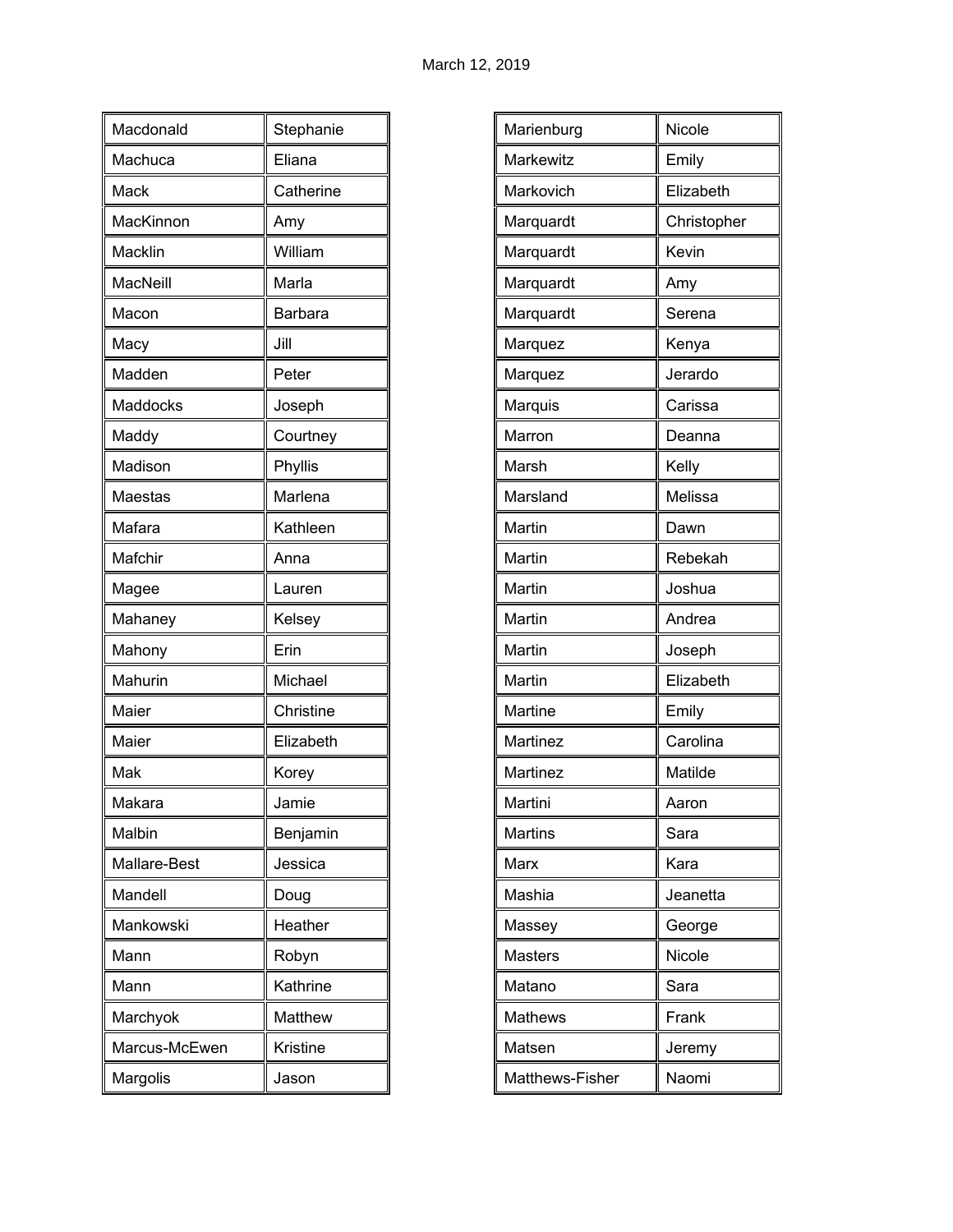| Matyiko          | Geri           |
|------------------|----------------|
| Mauldin          | Robin          |
| Maves            | Randall        |
| May              | Kellie         |
| Mayer            | Elizabeth      |
| Mayer            | Keelin         |
| Maynard          | Allyson        |
| Maynard          | Jamie          |
| Mayo             | Jennifer       |
| <b>McArthur</b>  | Martha         |
| <b>McBride</b>   | Amy            |
| <b>McBride</b>   | Haylee         |
| McCann           | Luke           |
| <b>McCarter</b>  | Andrea         |
| <b>McCarthy</b>  | Nicholas       |
| <b>McCarthy</b>  | Ellen          |
| McCartney        | Layne          |
| McCartney        | Kathryn        |
| <b>McCarty</b>   | Scott          |
| <b>McCarty</b>   | Christine      |
| McClain          | <b>Brandan</b> |
| McClain          | Stephanie      |
| McClay           | Mauria         |
| McClendon        | William        |
| <b>McClincy</b>  | Clare          |
| McCollister      | Wakana         |
| <b>McCormick</b> | Rosalind       |
| <b>McCormick</b> | Mary           |
| McCoy            | Caroline       |
| McCracken Ferro  | Erin           |
| McCulloch        | Caroline       |
| McDaid           | Heather        |

| McDowell             | Elizabeth    |
|----------------------|--------------|
| McEwan               | Karen        |
|                      |              |
| McEwen               | Spencer      |
| McFadden             | Morgan       |
| McFadden             | <b>Brian</b> |
| McFaul-Amadoro       | Sunshine     |
| McGhee               | Shalonda     |
| McGlotten            | James        |
| McGowan              | Maya         |
| McGowan              | John         |
| <b>McHaley Foley</b> | Saneun       |
| McIntyre             | Linda        |
| McIntyre             | <b>Brian</b> |
| McIvor-Baker         | Ellery       |
| McKay                | Diana        |
| McKee                | Sarah        |
| McKee                | Erin         |
| McKelvey             | Da'Anyel     |
| McKenzie             | Valerie      |
| McKenzie             | Sharitha     |
| McKibben             | Darci        |
| McKie                | Donald       |
| McKie                | Jessica      |
| McKinney             | Yolanda      |
| McKinney-Heiney      | Hilary       |
| <b>McKinstry</b>     | Samuel       |
| McLaughlin           | Shannon      |
| McLaughlin           | John         |
| McLean               | Oksana       |
| McLellan             | Linda        |
| McLellarn            | Palmyra      |
| McLernon             | Gayle        |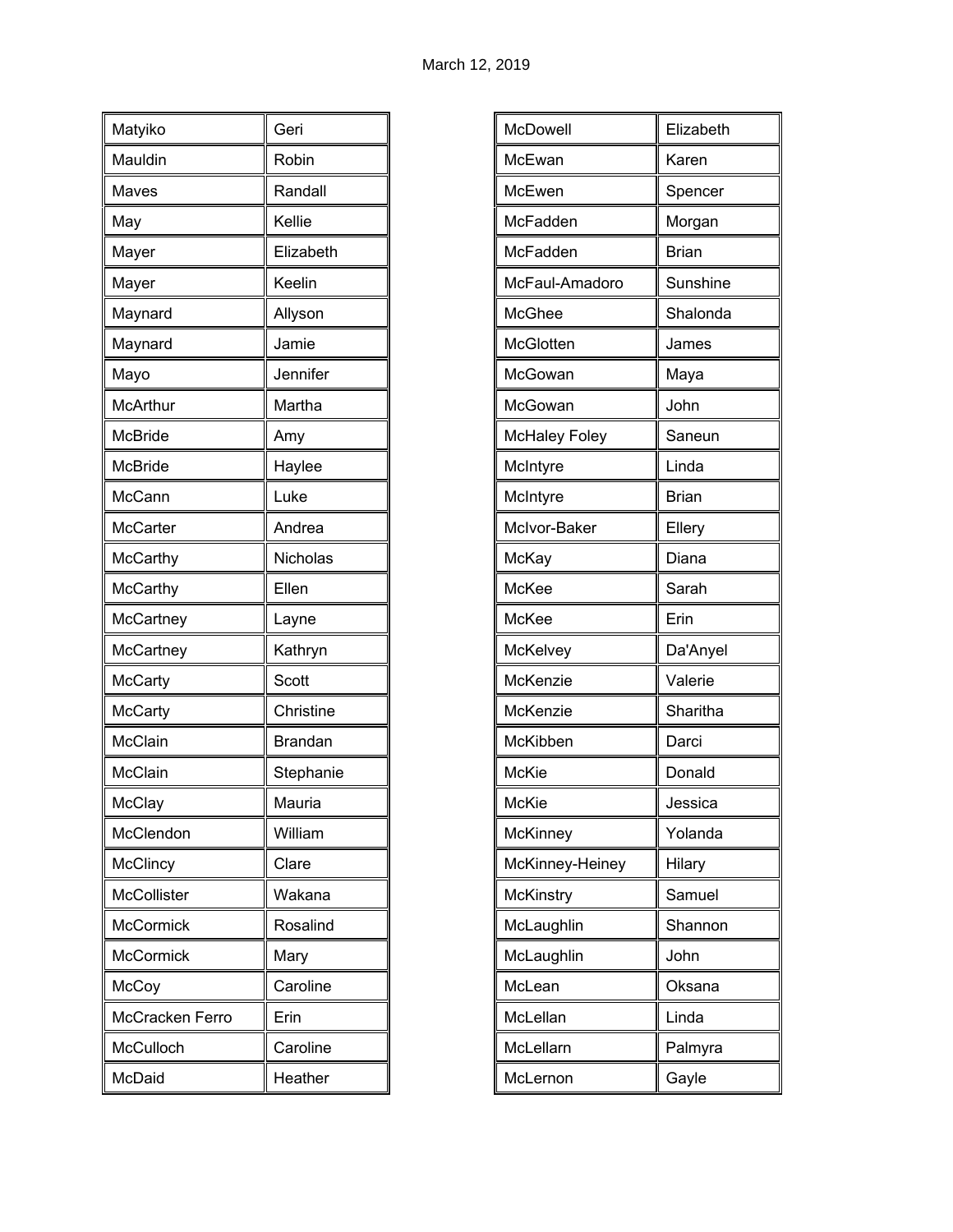| McMahon          | Jill         |
|------------------|--------------|
| McMahon          | Marie        |
| McMillan         | Julie        |
| <b>McNeal</b>    | Jeffrey      |
| McNeely          | James        |
| <b>McNulty</b>   | Erin         |
| <b>McNulty</b>   | Teri         |
| <b>McNutt</b>    | Nicole       |
| McQueen          | Adam         |
| McShane          | Joyce        |
| Mead             | Christopher  |
| Meadows          | Anneliese    |
| Meadows          | Richard      |
| Mears            | April        |
| Mease            | Sara         |
| Medley           | Ethan        |
| Melcher          | Katie        |
| Mella            | Douglas      |
| Melling          | Richard      |
| Mendels          | Sharon       |
| Mendez-Rodriguez | Demetrio     |
| Menke-Thielman   | Forest       |
| Mercer           | Stacy        |
| Merrill          | Gracia       |
| Meskimen         | John         |
| Metcalf          | Megan        |
| Metz             | John         |
| Mew              | Natalie      |
| Meyer            | Mia          |
| Meyer            | Jennifer     |
| Meyer            | Marie        |
| Meyer            | <b>Brian</b> |

| Meyers         | Craig         |
|----------------|---------------|
| Michael        | Janet         |
| Micheletti     | Kesia         |
| Michels        | Rose          |
| <b>Mick</b>    | Elizabeth     |
| Middleton      | Elizabeth     |
| Mildenberger   | Marjory       |
| <b>Miles</b>   | Anne          |
| Miles          | Douglas       |
| Miles-Gonzales | Jenny         |
| Milford        | Kelly         |
| Millar         | Alain         |
| Miller         | Deborah       |
| Miller         | Karen         |
| Miller         | Jolinda       |
| Miller         | Christia      |
| Miller         | Dana          |
| Miller         | Jamie         |
| Miller         | <b>Brandi</b> |
| Miller         | John          |
| Miller         | Julie         |
| Miller         | Jason         |
| Miller         | Seth          |
| <b>Millis</b>  | Stephanie     |
| Millon         | Claire        |
| Minato         | Joseph        |
| Miner          | Amy           |
| Mininger       | Madeline      |
| Mirsepassi     | Eric          |
| Mitchell       | Sharon        |
| Mitchell McVay | Angela        |
| Mode           | Connie        |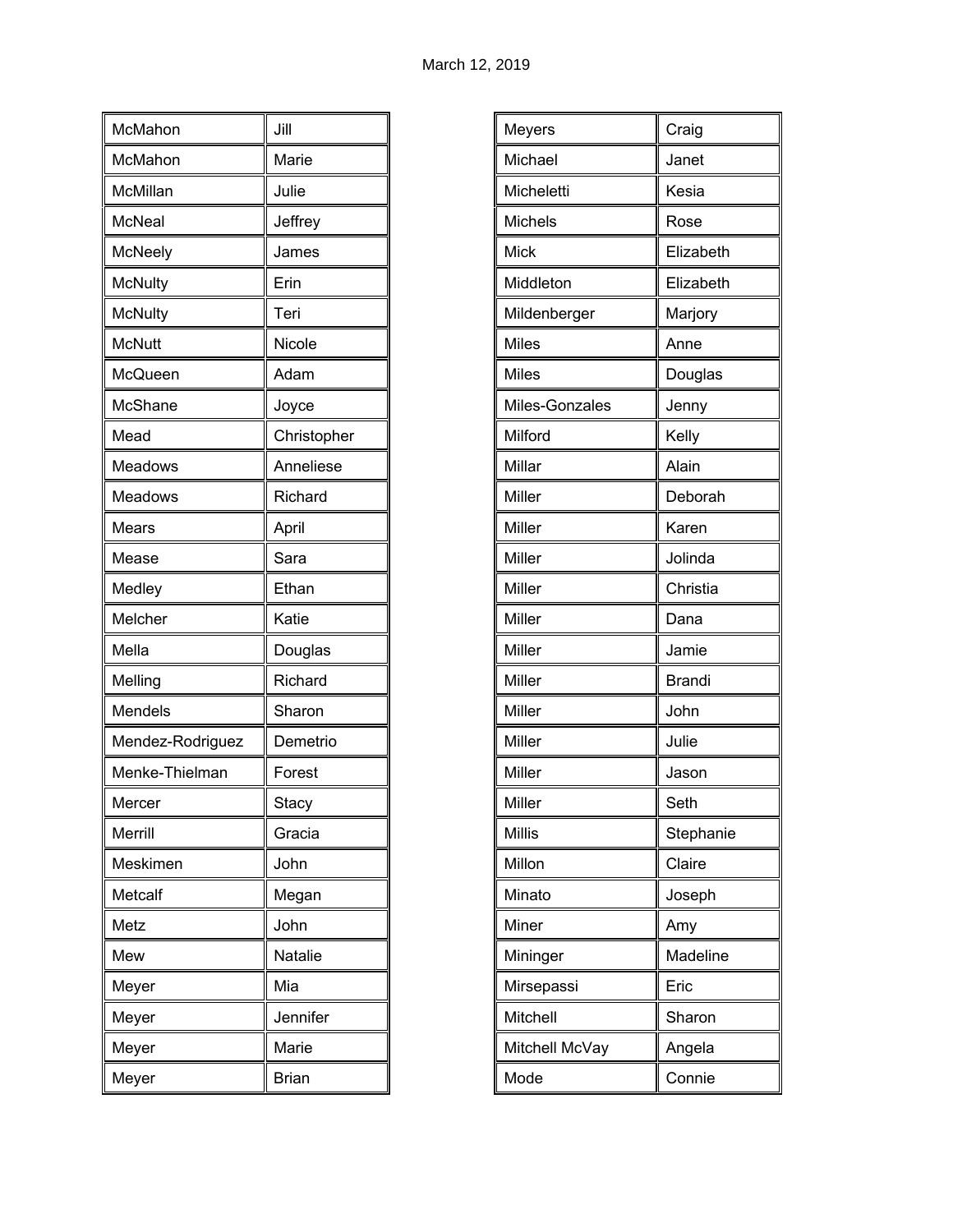| Mogi            | Eriko    |
|-----------------|----------|
| Moist           | Dennis   |
| Molina          | Jose     |
| Moller          | Erika    |
| Molloy          | David    |
| Monroe          | Melanie  |
| Montalbano      | Marie    |
| Montfort        | Alex     |
| Moon            | Kristin  |
| Mooney          | Amy      |
| Moore           | Kathryn  |
| Moore           | Darrell  |
| Moore           | Kathryn  |
| Moore           | Michael  |
| Morales-Vazquez | Karina   |
| Morden          | Donna    |
| Morell-Hart     | Daniel   |
| Moren           | Michael  |
| Morgan          | Melissa  |
| Morgan          | Debra    |
| Morgan          | Jennifer |
| Morgan          | Robert   |
| Morgan          | Darci    |
| Morgan          | Ronald   |
| Morley          | David    |
| Morlock         | Leigh    |
| Morrell         | Lisa     |
| Morris          | Melanie  |
| Morris          | Jacy     |
| Morris          | Shae     |
| Morse           | Cynthia  |
| Mosqueda        | Martha   |

| Moule          | Matthew       |
|----------------|---------------|
| Moxley         | Robert        |
| Moyer          | Megan         |
| Muir           | Kevin         |
| Mulvihill      | Michele       |
| Munana         | Anabel        |
| Muncie-Jarvis  | Ashley        |
| Munoz          | Deborah       |
| Munoz          | Mercedes      |
| Munro          | Avril         |
| Muraoka        | Kenneth       |
| Murchison      | Jessica       |
| Murdock        | Melinda       |
| Murer          | Margaret      |
| Murphy         | <b>Brooke</b> |
| Murphy         | Elisabeth     |
| Murr           | Gillian       |
| Murray         | Jessica       |
| Musashino      | Keisuke       |
| Musgnung       | Noel          |
| <b>Mussio</b>  | Sarah         |
| <b>Myers</b>   | Carolyn       |
| <b>Myers</b>   | Thomas        |
| Naganuma       | Steve         |
| Nagarajan      | Surya         |
| Nahurski       | Andrea        |
| <b>Nally</b>   | David         |
| Nam            | Hyung         |
| <b>Nations</b> | Katherine     |
| Nava-Replogle  | Alejandra     |
| Naze           | Craig         |
| Naze           | Christopher   |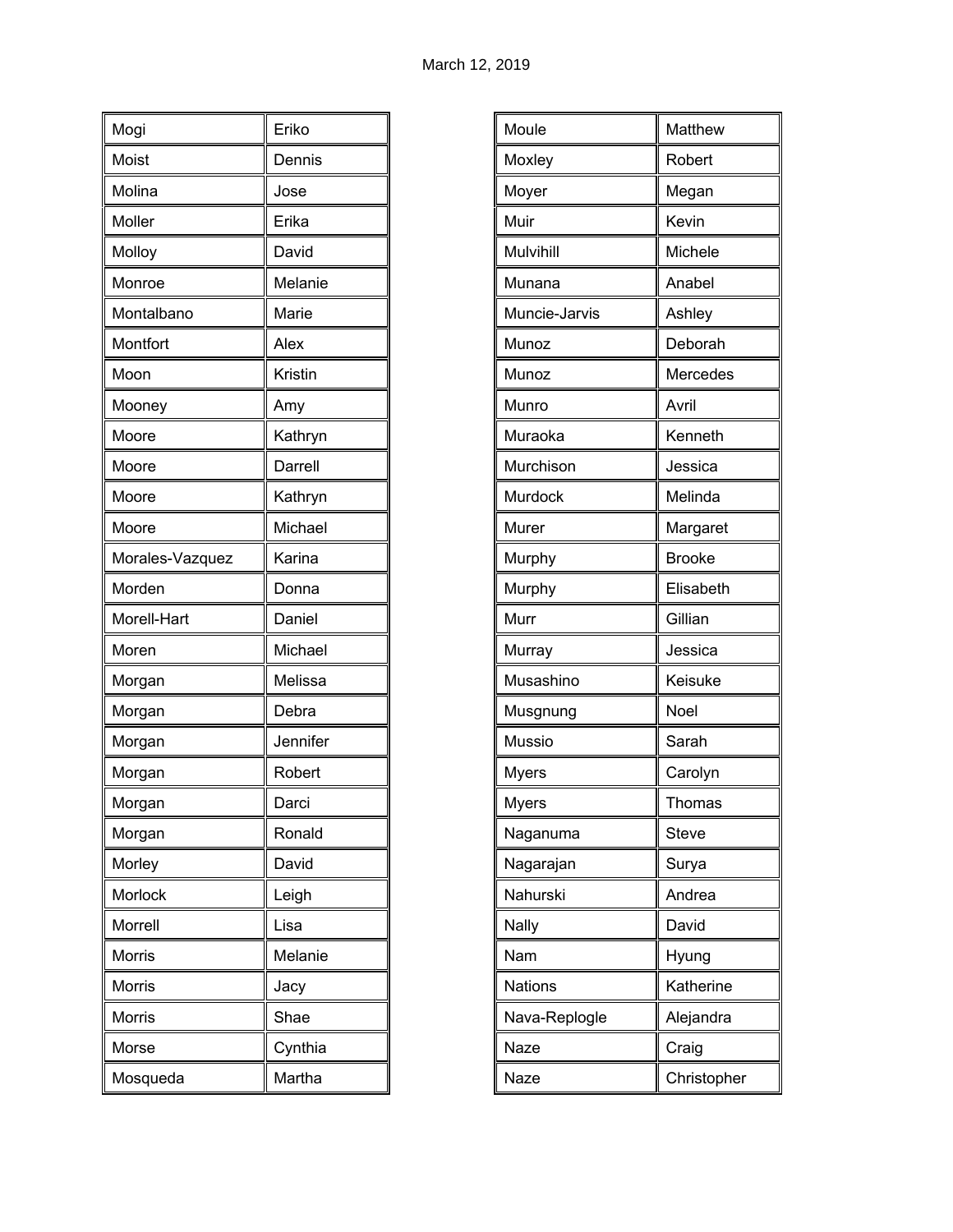| Neal            | Carolyn     |
|-----------------|-------------|
| Needham         | Benton      |
| Neff            | Suzanne     |
| Nelsen          | Laura       |
| Nelson          | Heather     |
| Nelson          | Susan       |
| Nelson          | Susan       |
| Nelson          | Bethany     |
| Nelson          | Janelle     |
| Nelson          | Sonya       |
| Nelson          | Craig       |
| Nelson          | Kasey       |
| Nemesi          | Emily       |
| Nemeth          | Zsuzsa      |
| <b>Ness</b>     | Diane       |
| Neufeld-Griffin | Teri        |
| Newton          | Allison     |
| Ngai            | Lillian     |
| Nguyen          | Nguyen      |
| Nguyen          | Thuy        |
| Nguyen          | Catherine   |
| Nichenko        | Linda       |
| Nicholas        | Timothy     |
| Nicholl         | Alicia      |
| Nichols         | Kelly       |
| Nichols         | Derek       |
| Nicholson       | Deborah     |
| Nicola          | Jill        |
| Nicola          | Michelle    |
| Niebergall-     |             |
| Eltagonde       | Christopher |
| Niebergall-     |             |
| Eltagonde       | Keala       |

| <b>Nims</b>     | Stephen       |
|-----------------|---------------|
| <b>Noakes</b>   | Kianne        |
| Nohner          | Nicholas      |
| Nolan           | Michael       |
| Nordwall Keller | Genevieve     |
| Norgaard        | Kasandra      |
| Norman          | Rebecca       |
| Norquist        | Melissa       |
| Nowland         | Sean          |
| Nunn            | Amy           |
| Nutter          | Jennifer      |
| O'Barrow        | Salaad        |
| O'Brien         | Jeanne        |
| O'Connell       | Margo         |
| Oesterle        | Carla         |
| O'Hagan         | <b>Brigid</b> |
| O'Hara          | Mary          |
| Olavarrieta     | Jose          |
| Olberding       | Claire        |
| O'Leary         | Megan         |
| O'Leary         | Alicia        |
| O'Leary         | Colleen       |
| O'Leary         | Elizabeth     |
| Oleson          | Matthew       |
| Olivas          | Ambar         |
| Olivera         | Christine     |
| Olsen           | Aaron         |
| Olsen           | Martin        |
| Olson           | William       |
| O'Malley        | Tamara        |
| Omey            | Denise        |
| ONeal           | Shawna        |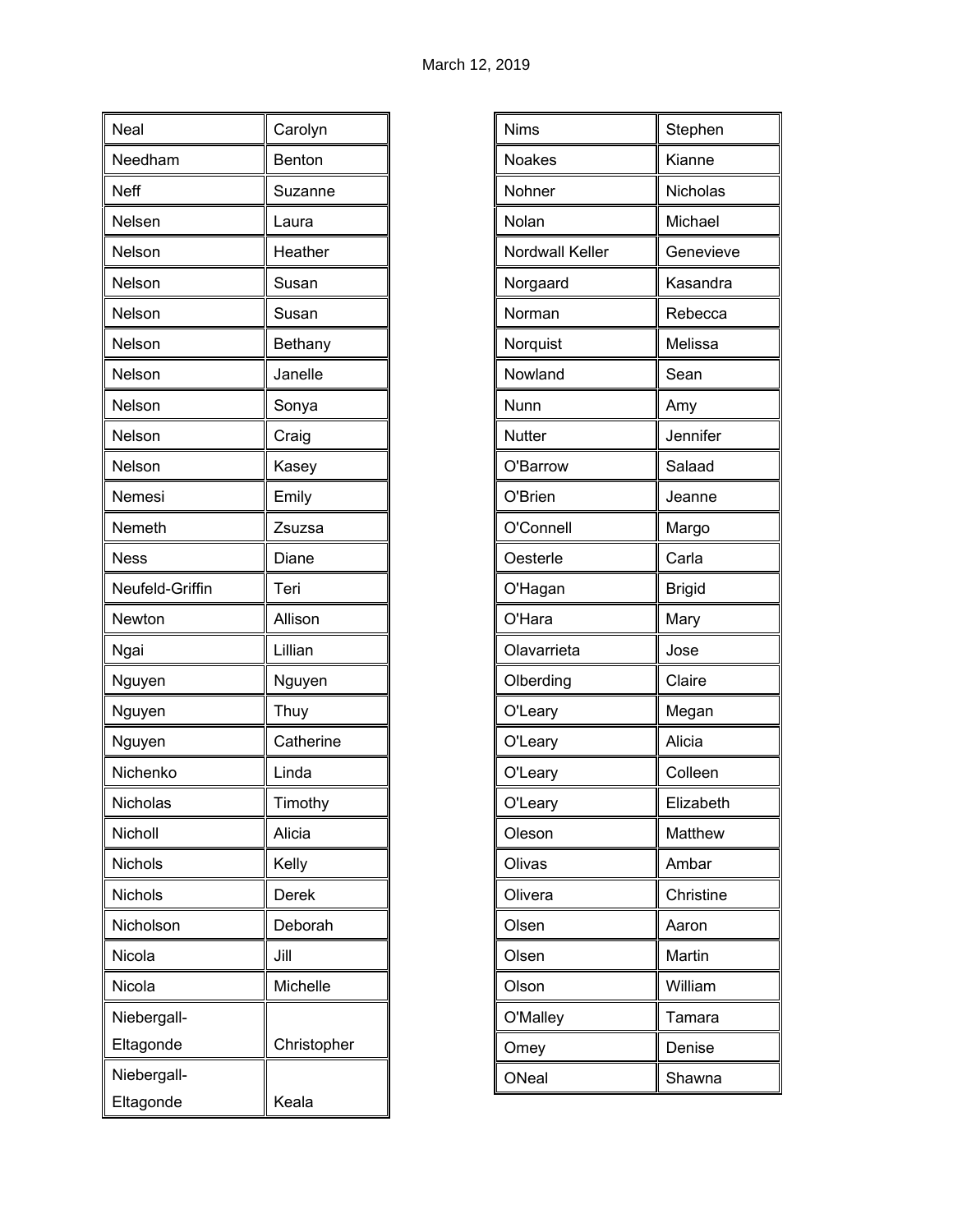| ONeill        | Juliana       |
|---------------|---------------|
| O'Neill       | Steven        |
| O'Neill       | Michael       |
| Onnis         | Nicola        |
| Oppedisano    | John          |
| Orcutt Kane   | Lisa          |
| Ordaz         | Maggie        |
| Ordway        | <b>Kirk</b>   |
| Oriard        | Colin         |
| Ortiz         | Esteban       |
| Ortiz         | Melissa       |
| Osborn        | Robi          |
| O'Shanecy     | Emelia        |
| O'Shea-Betker | Patricia      |
| Oster         | Cameron       |
| Otero         | Mijail        |
| O'Toole       | Carrie        |
| Outcalt       | Sara          |
| Overvold      | Elena         |
| Owens         | Jason         |
| Owens         | Jennifer      |
| Page          | Kazuko        |
| Pagenstecher  | Aubrey        |
| Palici        | Sirenna       |
| Palmer        | Rosamma       |
| Palmer        | Julie         |
| Palmer        | <b>Brooke</b> |
| Palmer        | Megan         |
| Palmer        | Courtney      |
| Panagopoulos  | Raymond       |
| Parente       | Teri          |
| Parker        | Catherine     |

| Parker            | Robert    |
|-------------------|-----------|
| Parker            | Sarah     |
| Parker            | Trevor    |
| Parker            | Shoko     |
| Parks             | Laura     |
| Parks             | Kylene    |
| Parr              | Charlene  |
| Parrott           | Kirsten   |
| Patterson         | Daniel    |
| Patterson de Tarr | Gavriel   |
| Pattiani          | Colleen   |
| Pawol             | Shannon   |
| Paxton-Williams   | Katherine |
| Peake             | Mary      |
| Peake             | Michelle  |
| Pearl             | Stephanie |
| Pearson           | Melissa   |
| Pearson           | Marie     |
| Pease             | Ariel     |
| Peattie           | Julia     |
| Pedersen          | Julie     |
| Pederson          | Ryan      |
| Peerenboom        | James     |
| Peloquin          | Sara      |
| Penoncello        | Nicole    |
| Peoples           | Margarett |
| Pepitone          | Andrea    |
| Pepperwood        | Paige     |
| Perdue            | Michaelyn |
| Perez             | Marty     |
|                   |           |
| Perez Vargas      | Celene    |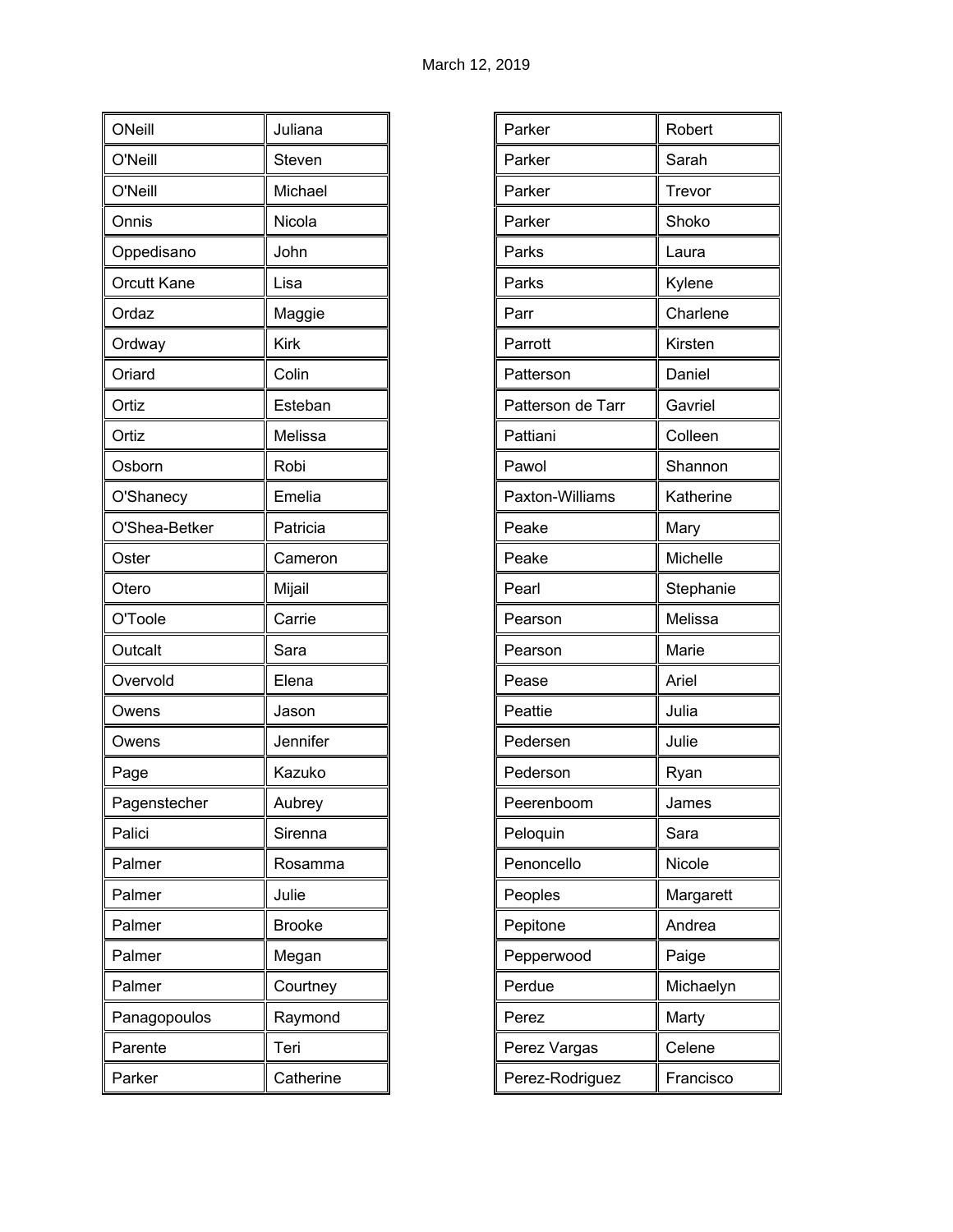| Perkins    | Jerrie    |
|------------|-----------|
| Pernice    | Anthony   |
| Peterka    | Sky       |
| Peters     | Diana     |
| Petersen   | Ingrid    |
| Petersen   | Irene     |
| Petersen   | Maya      |
| Peterson   | Russell   |
| Peterson   | Lucinda   |
| Peterson   | Anna-Kate |
| Peterson   | Stacy     |
| Peterson   | Gabrielle |
| Petraglia  | Anthony   |
| Petrin     | Kelly     |
| Pettit     | Cara      |
| Phan       | Cristal   |
| Pier       | Nathan    |
| Pierce     | David     |
| Pierce     | Nancy     |
| Pierre     | Patrice   |
| Pinder     | Gabriela  |
| Pinney     | Suzanne   |
| Piper      | Shyla     |
| Pires      | Wendy     |
| Pixley     | Emily     |
| Plank      | Cynthia   |
| Plaza      | Linda     |
| Plein      | Michael   |
| Pluymers   | Rochelle  |
| Podichetty | Jennifer  |
| Polis      | Karen     |
| Pollock    | Sean      |

| Polzin          | Daniel       |
|-----------------|--------------|
| Polzin          | Amy          |
| Ponz            | Ana          |
| Porras          | Angela       |
| Porter          | Kristina     |
| Porter          | Patrisha     |
| Porter          | Kelsey       |
| Post            | <b>Brian</b> |
| Postema         | Anastacia    |
| Potestio        | Michele      |
| Powell          | Charity      |
| Prahl           | Alexandria   |
| Prakken         | Jennifer     |
| Pratt           | Emily        |
| Pressman-Olson  | <b>Beth</b>  |
| Price           | Robert       |
| Price           | Kayla        |
| Price           | Evan         |
| Price           | Makenzie     |
| Pryor           | Melanie      |
| Puhvel          | Peter        |
| Putnam-Almaguer | Saaron       |
| Oian            | Kun          |
| Qualey          | Greg         |
| Quan            | Alexander    |
| Quastler        | Juliana      |
| Quigley         | Julieanne    |
| Quinn           | Caitlin      |
| Quintana        | Gabrielle    |
| Quintero        | Tracy        |
| Quinton         | Erin         |
| Quiros          | Yailine      |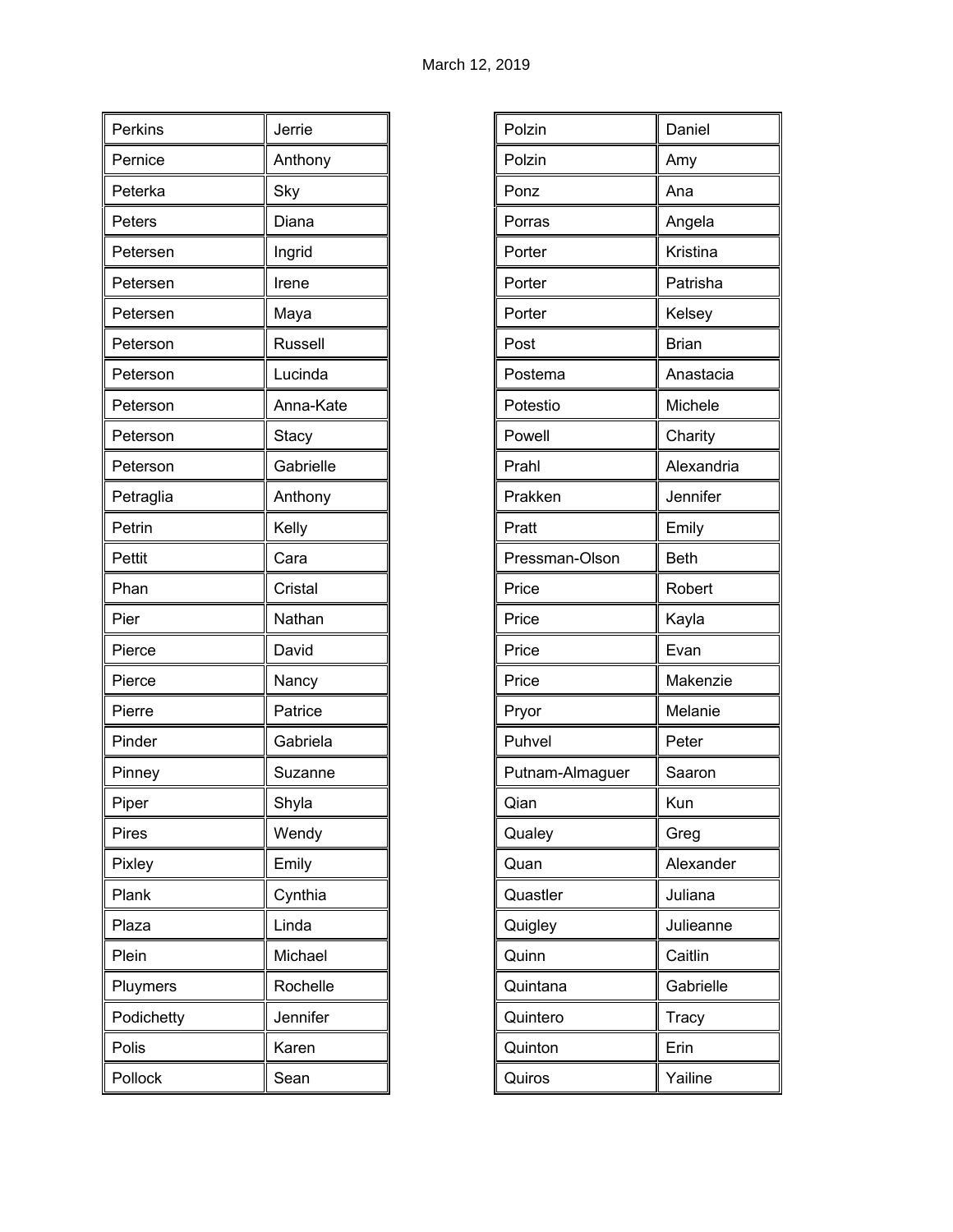| Rabchuk           | Alexander     |
|-------------------|---------------|
| Raczek            | Margaret      |
| Rader             | Jessica       |
| Radler-Okby       | Cynthia       |
| Rafferty          | Philip        |
| Railey            | Eddie         |
| Rainey            | John          |
| Rainey            | Ellen         |
| Raisman           | Elizabeth     |
| Ramirez           | Guiza         |
| Ramirez           | Cesar         |
| Ramirez           | Daniel        |
| Ramsey            | Melanie       |
| Ramsey            | Jeffrey       |
| Rangel            | Gregorio      |
| Ranjani           | Krishnan      |
| Raspone           | Sara          |
| Ray               | Rachel        |
| Ray               | Dawn          |
| Rebholz           | Jill          |
| Recht             | Isabel        |
| Recker            | Laura         |
| Redd              | <b>Bonnie</b> |
| Reddekopp         | Julianne      |
| Redding           | Tawnya        |
| Redmond           | Cynthia       |
| Redmond-Davenport | Kathleen      |
| Reed              | Nicole        |
| Reeser            | Ellen         |
| Reeves            | Gage          |
| Reeves            | Jennifer      |
| Rege              | Stephanie     |

| Rehm<br>Thomas<br>Reich<br>Rachel<br>Reid<br>Anne-Marie<br>Reinholt<br>Jeremy<br>Reisman<br>Deanna<br>Relaford<br>Rosemary<br>Remington<br>Erewyn<br>Molly<br>Renauer<br>Marta<br>Repollet<br>Retherford<br>Chris<br>Akiko<br>Revay<br>Ordella<br>Reynolds<br>Mark<br>Reynolds<br>Koll<br>Reynolds<br>Alix<br>Reynolds<br>Trisha<br>Rhoades<br>Louise<br>Richards<br><b>Richards</b><br>Michelle<br>Richardson<br>Kevin<br>Melissa<br>Richman<br>Richman<br>Christian<br>Ridabock<br>Amy<br>Riedel<br>Gavin<br>Riler<br>Gary<br>Rinehart<br>Paul<br>Richard<br>Rintoul<br>Rischiotto<br>Jean<br>Riscol<br>Nichole<br>Riser<br>Christopher<br>Ritzinger<br>Karen<br>Toshiko<br>Rivera<br>Evelyn<br>Rivera Coca |  |
|---------------------------------------------------------------------------------------------------------------------------------------------------------------------------------------------------------------------------------------------------------------------------------------------------------------------------------------------------------------------------------------------------------------------------------------------------------------------------------------------------------------------------------------------------------------------------------------------------------------------------------------------------------------------------------------------------------------|--|
|                                                                                                                                                                                                                                                                                                                                                                                                                                                                                                                                                                                                                                                                                                               |  |
|                                                                                                                                                                                                                                                                                                                                                                                                                                                                                                                                                                                                                                                                                                               |  |
|                                                                                                                                                                                                                                                                                                                                                                                                                                                                                                                                                                                                                                                                                                               |  |
|                                                                                                                                                                                                                                                                                                                                                                                                                                                                                                                                                                                                                                                                                                               |  |
|                                                                                                                                                                                                                                                                                                                                                                                                                                                                                                                                                                                                                                                                                                               |  |
|                                                                                                                                                                                                                                                                                                                                                                                                                                                                                                                                                                                                                                                                                                               |  |
|                                                                                                                                                                                                                                                                                                                                                                                                                                                                                                                                                                                                                                                                                                               |  |
|                                                                                                                                                                                                                                                                                                                                                                                                                                                                                                                                                                                                                                                                                                               |  |
|                                                                                                                                                                                                                                                                                                                                                                                                                                                                                                                                                                                                                                                                                                               |  |
|                                                                                                                                                                                                                                                                                                                                                                                                                                                                                                                                                                                                                                                                                                               |  |
|                                                                                                                                                                                                                                                                                                                                                                                                                                                                                                                                                                                                                                                                                                               |  |
|                                                                                                                                                                                                                                                                                                                                                                                                                                                                                                                                                                                                                                                                                                               |  |
|                                                                                                                                                                                                                                                                                                                                                                                                                                                                                                                                                                                                                                                                                                               |  |
|                                                                                                                                                                                                                                                                                                                                                                                                                                                                                                                                                                                                                                                                                                               |  |
|                                                                                                                                                                                                                                                                                                                                                                                                                                                                                                                                                                                                                                                                                                               |  |
|                                                                                                                                                                                                                                                                                                                                                                                                                                                                                                                                                                                                                                                                                                               |  |
|                                                                                                                                                                                                                                                                                                                                                                                                                                                                                                                                                                                                                                                                                                               |  |
|                                                                                                                                                                                                                                                                                                                                                                                                                                                                                                                                                                                                                                                                                                               |  |
|                                                                                                                                                                                                                                                                                                                                                                                                                                                                                                                                                                                                                                                                                                               |  |
|                                                                                                                                                                                                                                                                                                                                                                                                                                                                                                                                                                                                                                                                                                               |  |
|                                                                                                                                                                                                                                                                                                                                                                                                                                                                                                                                                                                                                                                                                                               |  |
|                                                                                                                                                                                                                                                                                                                                                                                                                                                                                                                                                                                                                                                                                                               |  |
|                                                                                                                                                                                                                                                                                                                                                                                                                                                                                                                                                                                                                                                                                                               |  |
|                                                                                                                                                                                                                                                                                                                                                                                                                                                                                                                                                                                                                                                                                                               |  |
|                                                                                                                                                                                                                                                                                                                                                                                                                                                                                                                                                                                                                                                                                                               |  |
|                                                                                                                                                                                                                                                                                                                                                                                                                                                                                                                                                                                                                                                                                                               |  |
|                                                                                                                                                                                                                                                                                                                                                                                                                                                                                                                                                                                                                                                                                                               |  |
|                                                                                                                                                                                                                                                                                                                                                                                                                                                                                                                                                                                                                                                                                                               |  |
|                                                                                                                                                                                                                                                                                                                                                                                                                                                                                                                                                                                                                                                                                                               |  |
|                                                                                                                                                                                                                                                                                                                                                                                                                                                                                                                                                                                                                                                                                                               |  |
|                                                                                                                                                                                                                                                                                                                                                                                                                                                                                                                                                                                                                                                                                                               |  |
|                                                                                                                                                                                                                                                                                                                                                                                                                                                                                                                                                                                                                                                                                                               |  |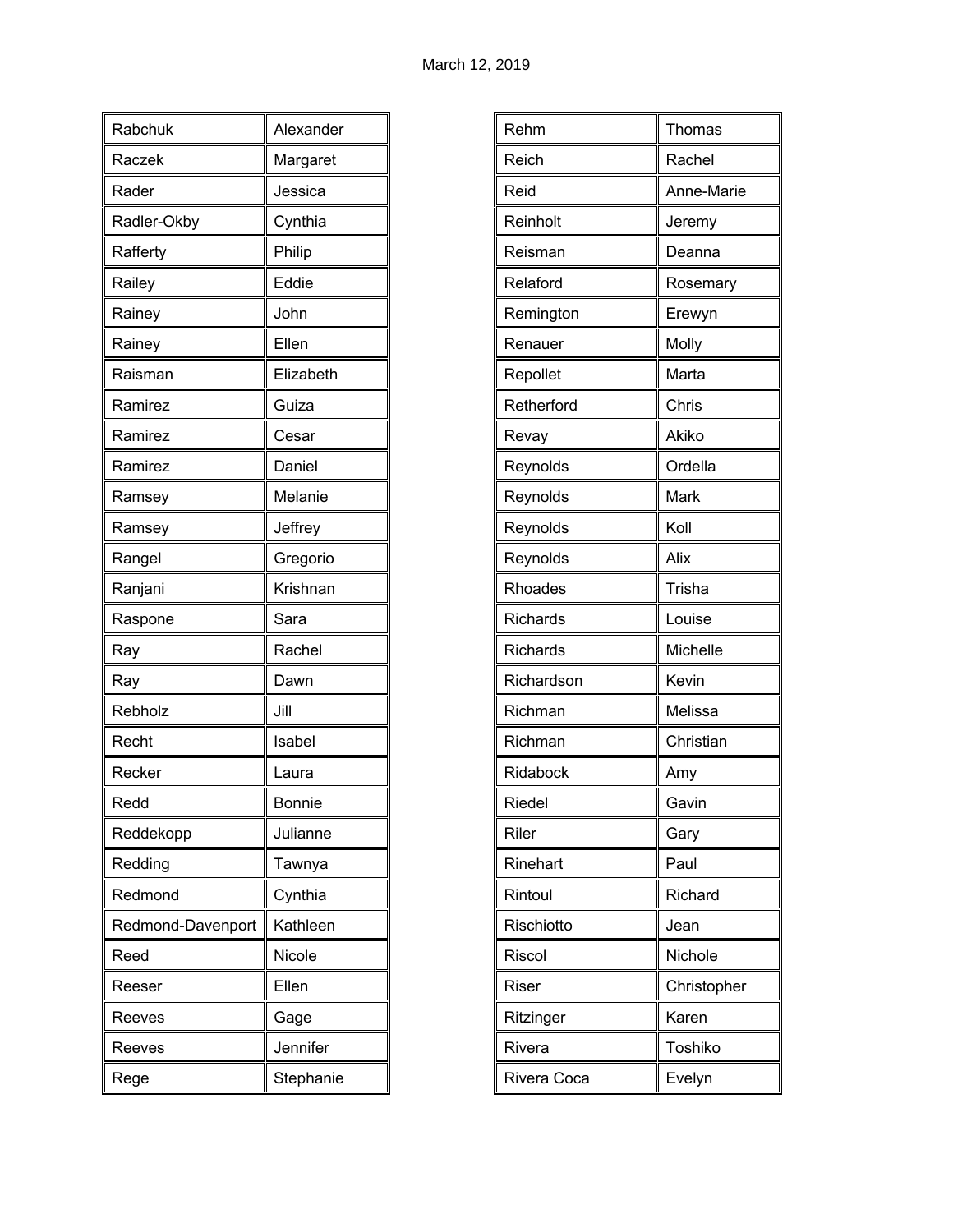| Robb           | <b>Bonnie</b> |
|----------------|---------------|
| <b>Robbins</b> |               |
|                | Amy           |
| Robblee        | Lindsay       |
| Robert         | Rodney        |
| <b>Roberts</b> | Dawn          |
| Robertson      | Heather       |
| Robertson      | Elisabeth     |
| Robertson      | Susan         |
| Rocha          | Michael       |
| Rockness       | Tor           |
| Rockwell       | Melody        |
| Roddis         | Aaron         |
| Roddis         | JoAnna        |
| Rodeback       | Mary          |
| Rodgers        | Victoria      |
| Rodgers        | Grace         |
| Rodhe          | Casey         |
| Rodriguez      | Marisol       |
| Rodriguez      | James         |
| Rodriguez      | David         |
| Rodriguez      | Kate          |
| Roix           | Clair         |
| Rojas          | Agaryvette    |
| Rolfe          | Robin         |
| Rolfe-Redding  | lan           |
| Roll           | Liza          |
| Rollins        | Ashley        |
| Romanaggi      | Joanne        |
| Ronyak         | Jennifer      |
| Rood           | Jeffrey       |
| Rooklyn        | Miles         |
| Rosales        | Laura         |

| Rose              | Judith    |
|-------------------|-----------|
| Rose              | Donald    |
| Roser             | Jennifer  |
| Roska             | Jane      |
| Rosman            | Sarah     |
| Rosoff            | Stacy     |
| Ross              | Laurie    |
| Ross              | Carmel    |
| Ross              | Laura     |
| Rossington        | Donald    |
| Rossitto          | Kathleen  |
| Rossman           | Cathy     |
| Rosteck           | Darlene   |
| Rothery           | Rebecca   |
| Rothwell          | Kristina  |
| Rouse             | Karen     |
| Routtenberg       | Yael      |
| Rowan             | Christine |
| Rowe              | Joseph    |
| Rowey             | Diana     |
| Rozell            | Scott     |
| Rozewski          | Joseph    |
| Rozman            | Linda     |
| Ruberte           | Karina    |
| Rubrecht          | Michele   |
| Rudnick           | Darcy     |
| Rudolph           | Benjamin  |
| Ruhlman           | Margaret  |
| <b>Ruiz Riehl</b> | June      |
| Rumann            | Meredith  |
| Rundle            | Kelly     |
| Running           | Erik      |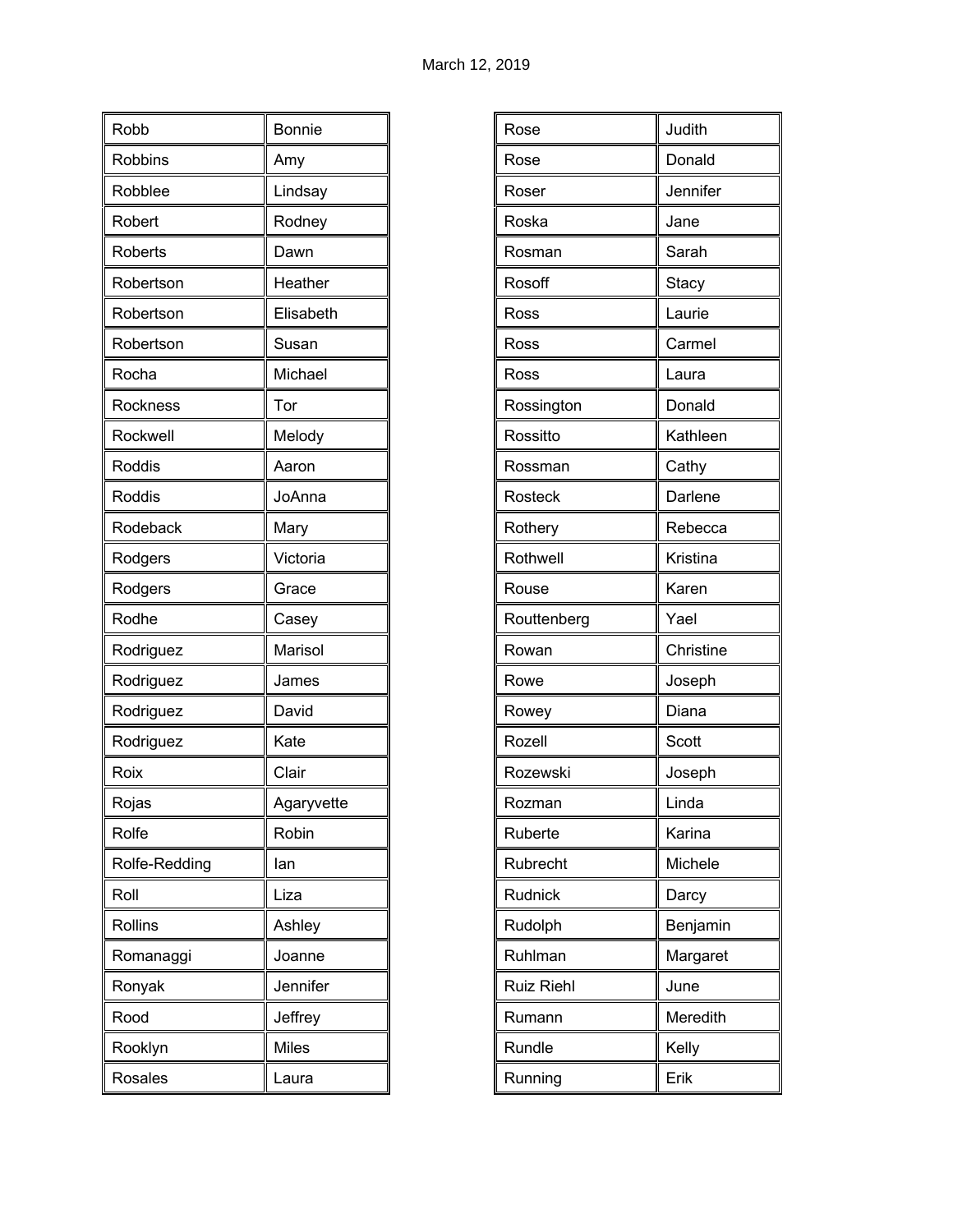| Russell    | Susan        |
|------------|--------------|
| Russell    | Shannon      |
| Russell    | Jessica      |
| Ryan       | Myron        |
| Ryan       | Lori         |
| Rybak      | Anne         |
| Ryczek     | John         |
| Sadhal     | Manpreet     |
| Safranek   | Nicole       |
| Sahler     | <b>Brian</b> |
| Salmon     | Michael      |
| Sammons    | Douglas      |
| Sammons    | Kimberly     |
| Sams       | Marci        |
| Sams       | Markelle     |
| Sanborn    | Emily        |
| Sancomb    | Mathew       |
| Sandri     | Shannon      |
| Sanford    | Quinn        |
| Sankovitz  | Debra        |
| Sansom     | Merritt      |
| Santangelo | Scott        |
| Sapienza   | Anna         |
| Satoorian  | Stephanie    |
| Satter     | Rachel       |
| Sauceda    | Cristina     |
| Saunders   | Melanie      |
| Savage     | Erin         |
| Savage     | Magdalene    |
| Sayler     | Laura        |
| Scantling  | Jeanette     |
| Schacker   | Sarah        |

| Jane            |
|-----------------|
| Bryan           |
| Catherine       |
| Angela          |
| Е               |
| Anne            |
| Mackinsey       |
| Stephanie       |
| Stephanie       |
| Jessica         |
| Andrea          |
| Jayson          |
| Jerod           |
| Elizabeth       |
| Kate            |
| Thomas          |
| Erika           |
| Peggy           |
| David           |
| Eric            |
| Mona            |
| Jane            |
| <b>Tessalie</b> |
| Kristine        |
| Charles         |
| Timothy         |
| Julie           |
| Terry           |
| Emilia          |
| Linda           |
| Josephine       |
| Sylvia          |
|                 |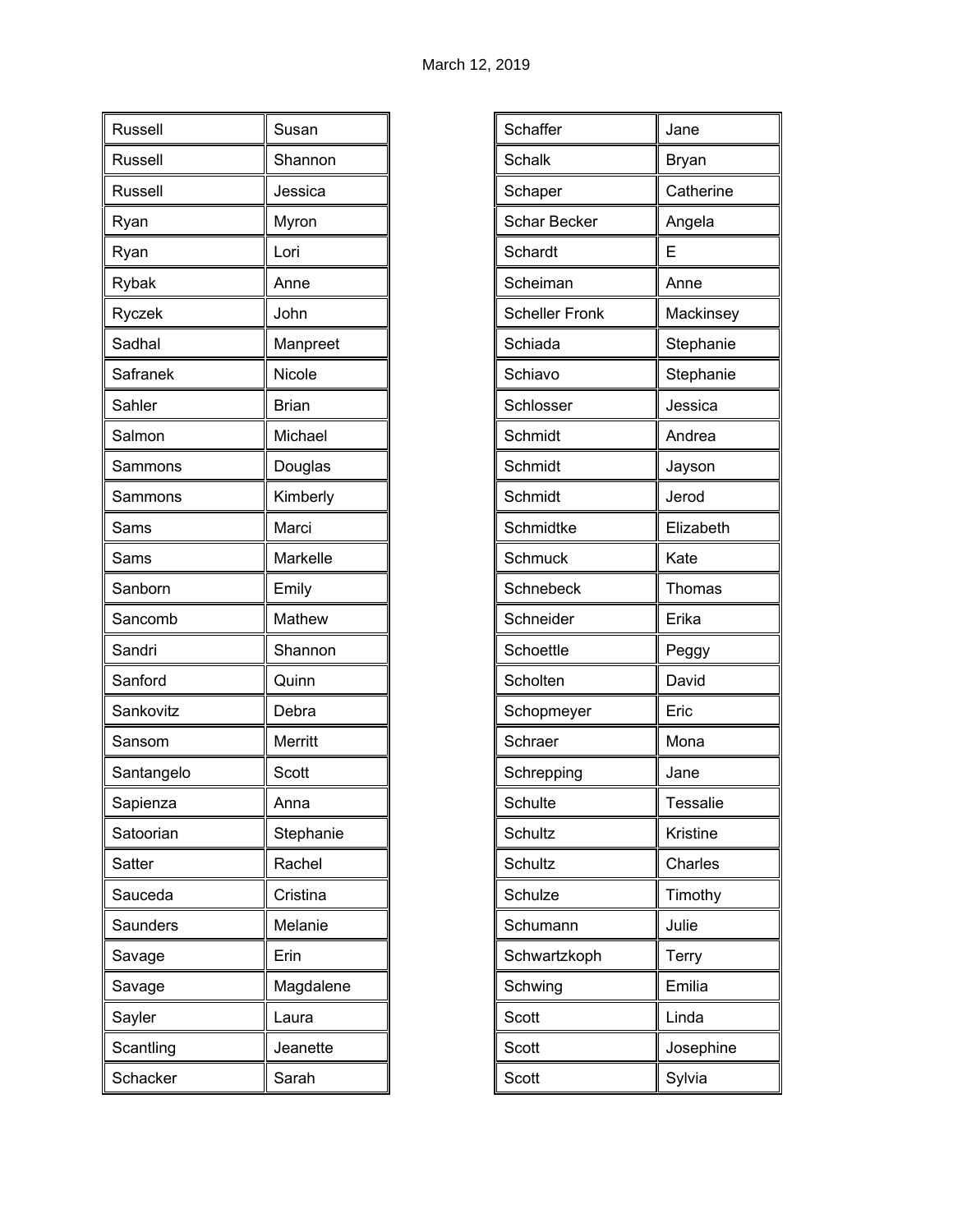| Scoville        | Steven        |
|-----------------|---------------|
| Scrutchions     | Gerald        |
| Seavey          | Erik          |
| Seeley          | Theresa       |
| Segraves        | Jessica       |
| Segurola        | Sofia         |
| Seifert         | David         |
| Sele            | Karen         |
| Selivanova      | Anna          |
| <b>Sellers</b>  | Andrew        |
| Selter          | Sherron       |
| Sesar           | Pamela        |
| Setterholm      | Suzanne       |
| Sexton          | Merry         |
| Sharp           | Gwendolyn     |
| Shaw            | Clifford      |
| Shay            | Karen         |
| Shea            | Susan         |
| Shea            | Cheri         |
| <b>Sheckels</b> | Polly         |
| Sheldon         | Suzanne       |
| Shelton         | Wendy         |
| Shelton         | Sarah         |
| Sherden         | David         |
| Sheridan        | <b>Brenna</b> |
| Sherman         | Martha        |
| Shetler         | Jeremy        |
| Shinagawa       | Donna         |
| Shiokari        | Lauren        |
| Shipe           | Ryan          |
| Shippy          | Lori          |
| Shonkwiler      | Laurie        |

| Shore      | Alla           |
|------------|----------------|
| Short      | Richard        |
| Shriki     | Rina           |
| Shue       | Robin          |
| Shumway    | Lori           |
| Shutt      | Allison        |
| Siam       | Jose           |
| Sichel     | Kumar          |
| Siebold    | Kent           |
| Siegel     | Jennifer       |
| Siegel     | Douglas        |
| Siegfried  | Heather        |
| Sievers    | Allyson        |
| Silvernail | Daniel         |
| Simonsen   | Shelley        |
| Simpson    | Crystal        |
| Simrell    | Melody         |
| Singer     | Sylvia         |
| Sipes      | Emily          |
| Siprian    | Daniel         |
| Siri       | Wendy          |
| Sisk       | <b>Brian</b>   |
| Siu        | Caroline       |
| Skorohodov | Elizabeth      |
| Sky        | Anna           |
| Skybak     | Leslie         |
| Skye       | Lauren         |
| Sletmoe    | Gary           |
| Sloan      | Shawn          |
| Slusher    | Charles        |
| Smith      | Kathryn        |
| Smith      | <b>Bridget</b> |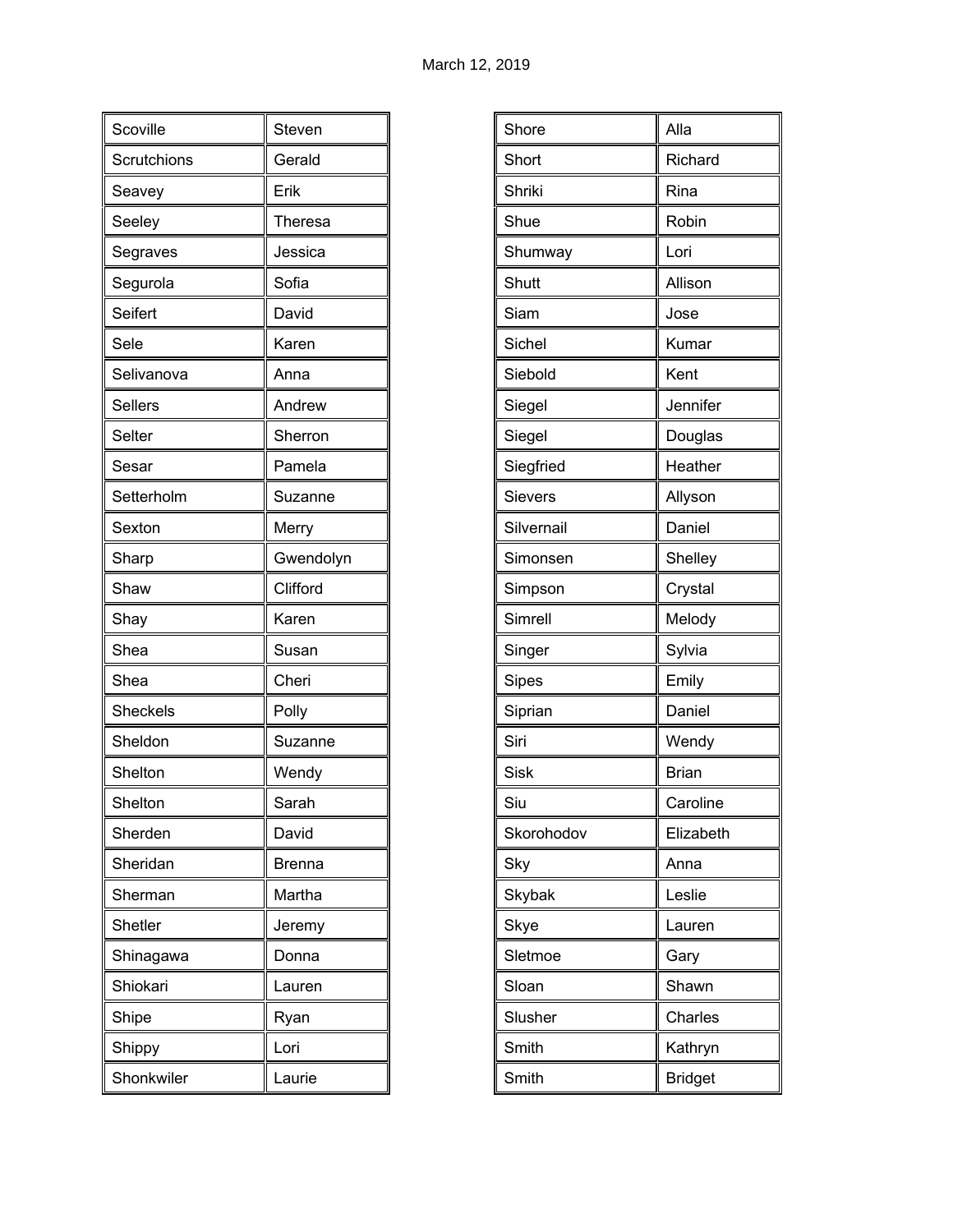| Smith        | Bryan       |
|--------------|-------------|
| Smith        | Bryan       |
| Smith        | Amy         |
| Smith        | Suzanne     |
| Smith        | Julie       |
| Smith        | Vanessa     |
| Smith        | Jason       |
| Smith        | Calvin      |
| Smith        | Heather     |
| Smith        | Allison     |
| Smith        | Steven      |
| Smith        | Christopher |
| Smith        | Jennifer    |
| Smith        | Alexandra   |
| Smith-Wallis | Tija        |
| Smythe       | Shelby      |
| Sneed        | Joseph      |
| Snowadski    | Andrea      |
| Snyderbrown  | Christopher |
| Soderquist   | Dawn        |
| Sogo         | Wakako      |
| Soliz        | Ronald      |
| Sollman      | Jennifer    |
| Sorensen     | Dena        |
| Sorensen     | Andrew      |
| Sorg         | Kelly       |
| Sossel       | Richard     |
| Soto         | Jacob       |
| Soulas       | Kara        |
| Souther      | Lisa        |
| Spann        | Bobby       |
| Spector      | Lesley      |

| Speer           | Natalie   |
|-----------------|-----------|
| Speer           | Matthew   |
| Speerstra       | Jane      |
| Spella          | Sarah     |
| Spieler Compton | Connie    |
| Spiers          | Elizabeth |
| Spohn           | Michelle  |
| Spring          | Tanya     |
| Springfield     | Suella    |
| Springgate      | Liza      |
| <b>St Amant</b> | Anne      |
| Staab           | Matthew   |
| <b>Stabler</b>  | Laramie   |
| Stafford        | Dylan     |
| Stagner         | Rachel    |
| Stahlecker      | Michele   |
| Standish        | Cortney   |
| Standley        | Melissa   |
| Stanfield       | Heathrina |
| <b>Staples</b>  | Ashley    |
| <b>Stark</b>    | Anita     |
| <b>Stark</b>    | Julia     |
| Stearns-Gannett | Janet     |
| <b>Steel</b>    | Amy       |
| <b>Steeves</b>  | Amy       |
| Stegner         | Alexander |
| <b>Steinke</b>  | Aron      |
| <b>Stelter</b>  | Amanda    |
| Stember         | Samuel    |
| Sten            | Matthew   |
| Stenger         | Patrick   |
| Stephenson      | Sally     |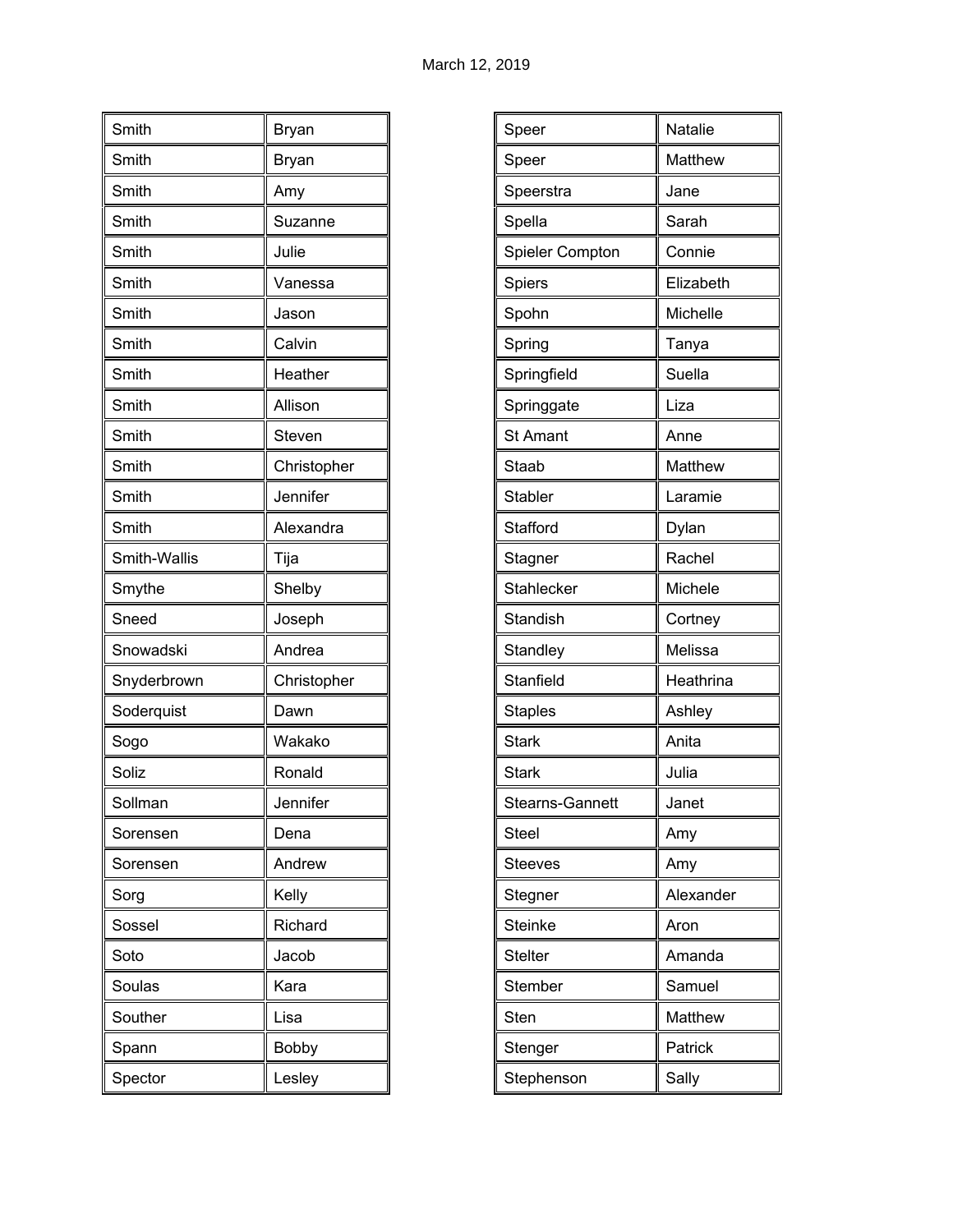| Steranko          | James       |
|-------------------|-------------|
| Sterry            | Claudia     |
| <b>Stevens</b>    | Heather     |
| <b>Stevens</b>    | Christopher |
| <b>Stewart</b>    | Matt        |
| Stinson           | Christine   |
| Stockstad         | Kimberly    |
| Stohl             | Joshua      |
| <b>Stolte</b>     | Kayla       |
| Stone             | Carolyn     |
| Stone             | Susan       |
| Stone             | Lindell     |
| Stone             | Jillian     |
| Stone             | Stephen     |
| Stonecipher       | Geoff       |
| Storm van Leeuwen | Janine      |
| Straub            | Mary        |
| Streano           | Anna        |
| Stremming         | Norman      |
| <b>Strickler</b>  | Michelle    |
| Strobel           | Michelle    |
| Stroman           | Kara        |
| Stroup            | David       |
| Struble           | Laura       |
| <b>Stubbs</b>     | Roberta     |
| Studt             | Ryan        |
| Stultz            | James       |
| <b>Sturges</b>    | Jeffrey     |
| <b>Sturges</b>    | Maren       |
| Su                | Jianying    |
| Suckow            | RaeAnn      |
| Sudermann         | Richard     |

| Suehiro        | Jamie        |
|----------------|--------------|
| Sullivan       | Nancy        |
| Sullivan       | Kathleen     |
| Sullivan       | Gwendolyn    |
| Sullivan       | Lindsey      |
| Sumiya         | Naomi        |
| Sumner         | Vickie       |
| Sussman        | Gabrielle    |
| Sutter         | Jeremy       |
| Sutton         | Jacqueline   |
| Sutton         | Amy          |
| Sutton         | Hannah       |
| Swan           | <b>Brian</b> |
| Swanson        | Shawn        |
| Swanson-Wright | Gail         |
| Sweeney        | Michelle     |
| Sweeney        | Lisa         |
| Swehla         | Eric         |
| Swerdlik       | Anthony      |
| Swinehart      | Timothy      |
| Switalla       | Craig        |
| Sykes          | Carolyn      |
| Szok           | Ann Marie    |
| Tabor          | Kathleen     |
| Tabshy         | Joshua       |
| <b>Talent</b>  | Lynn         |
| Talerico       | Tracie       |
| Talerico       | Frank        |
| Tanaka         | Yuki         |
| Tanner         | Gabrielle    |
| Tapfer         | Caley        |
| Taramasso      | Amy          |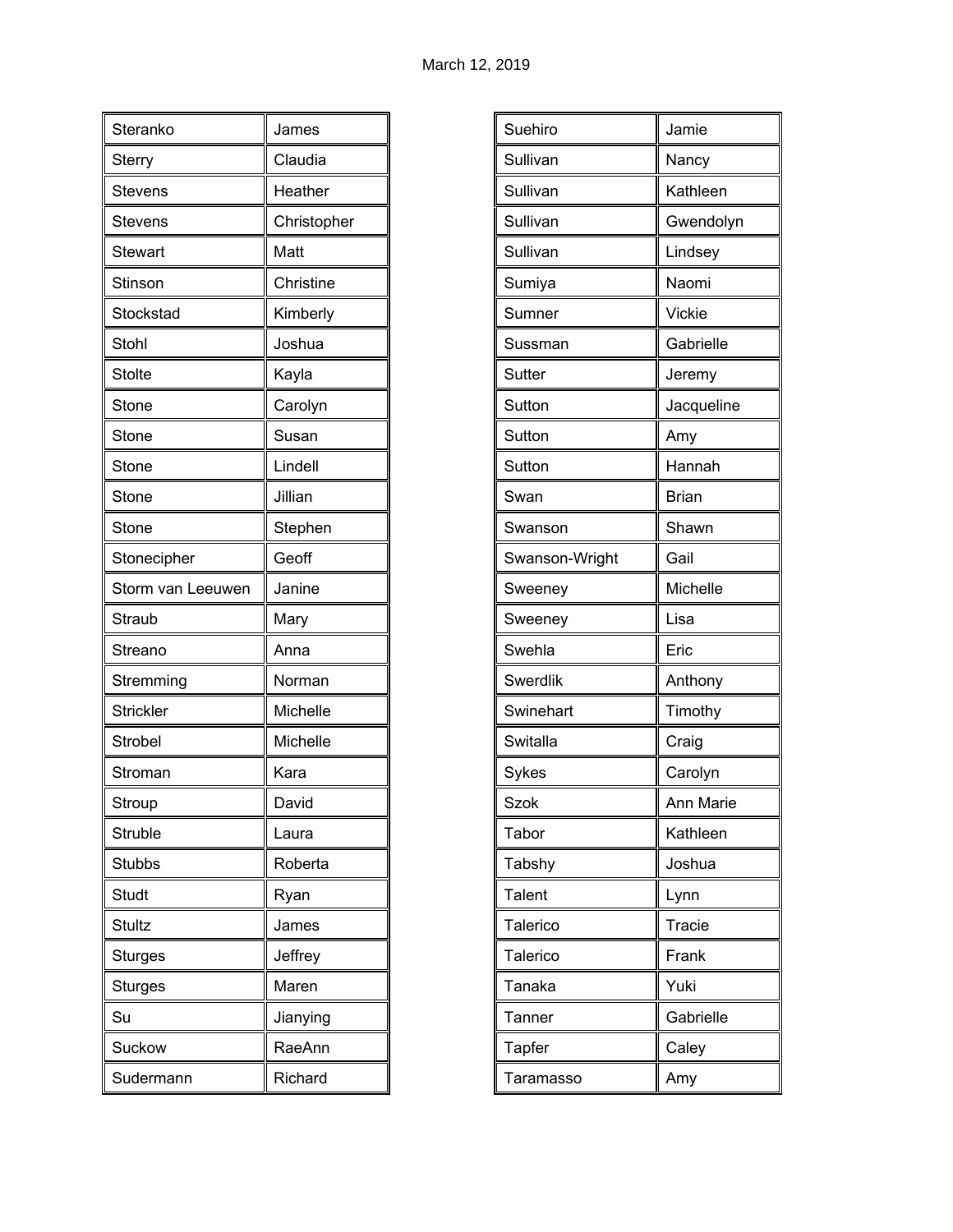| Tarnowski       | Ivan         |
|-----------------|--------------|
| Tate            | Raymond      |
| Taylor          | Marie        |
| Taylor          | Ginger       |
|                 | Mary         |
| Taylor          | Kari         |
| Taylor          |              |
| Taylor          | Adam         |
| Telles-Ferreira | Henise       |
| Tellez-Gomez    | Elsa         |
| Temple          | Tracy        |
| <b>Tetrick</b>  | Allison      |
| <b>Tews</b>     | Nicole       |
| Tharp           | Jonathan     |
| Thiel           | Elizabeth    |
| Thomas          | Jeremy       |
| Thomas          | Jennifer     |
| Thomas          | Erin         |
| Thomas          | Paige        |
| Thomas          | Christina    |
| Thomas-Coleman  | Sherree      |
| Thomason        | Marcia       |
| Thompson        | David        |
| Thompson        | William      |
| Thompson        | Jeffrey      |
| Thompson        | Raeann       |
| Thompson        | Haley        |
| <b>Tighe</b>    | <b>Betsy</b> |
| <b>Tillery</b>  | Mary         |
| Tilt            | Amy          |
| Timmerman       | Christian    |
| Timmons         | Peter        |
| Tims            | Margaret     |

| Tinling             | James             |
|---------------------|-------------------|
| Tischleder          | <b>Bree</b>       |
| Tobey               | Jill              |
| Todd                | Trisha            |
| Todd                | Rachel            |
| Todd                | Trevor            |
| Todd                | Michael           |
| Tofanelli-Dougherty | Moira             |
| <b>Tofel</b>        | Anna              |
| Tolentino           | Heidi             |
| Torain              | Heather           |
| <b>Toren Hrin</b>   | Melissa           |
| Tosh                | Cynthia           |
| <b>Tovar Valdes</b> | Nayibe            |
| Tran                | Ailien            |
| Tran                | Hoang             |
| Tran                | Connie            |
| <b>Trask</b>        | <b>Bren-Marie</b> |
| Trinchero           | Nadine            |
| <b>Trinh</b>        | Hung              |
| <b>Triplett</b>     | Tearale           |
| <b>Triplett</b>     | Tara              |
| Tripp               | Elizabeth         |
| Troehler            | Keri              |
| Trotter             | David             |
| Trovillion          | Noelle            |
| True                | Jason             |
| Truhlar             | April             |
| Truman              | Kirsten           |
| Trump               | Patricia          |
| Truong              | Yen               |
| Truong              | Veronique-Thu     |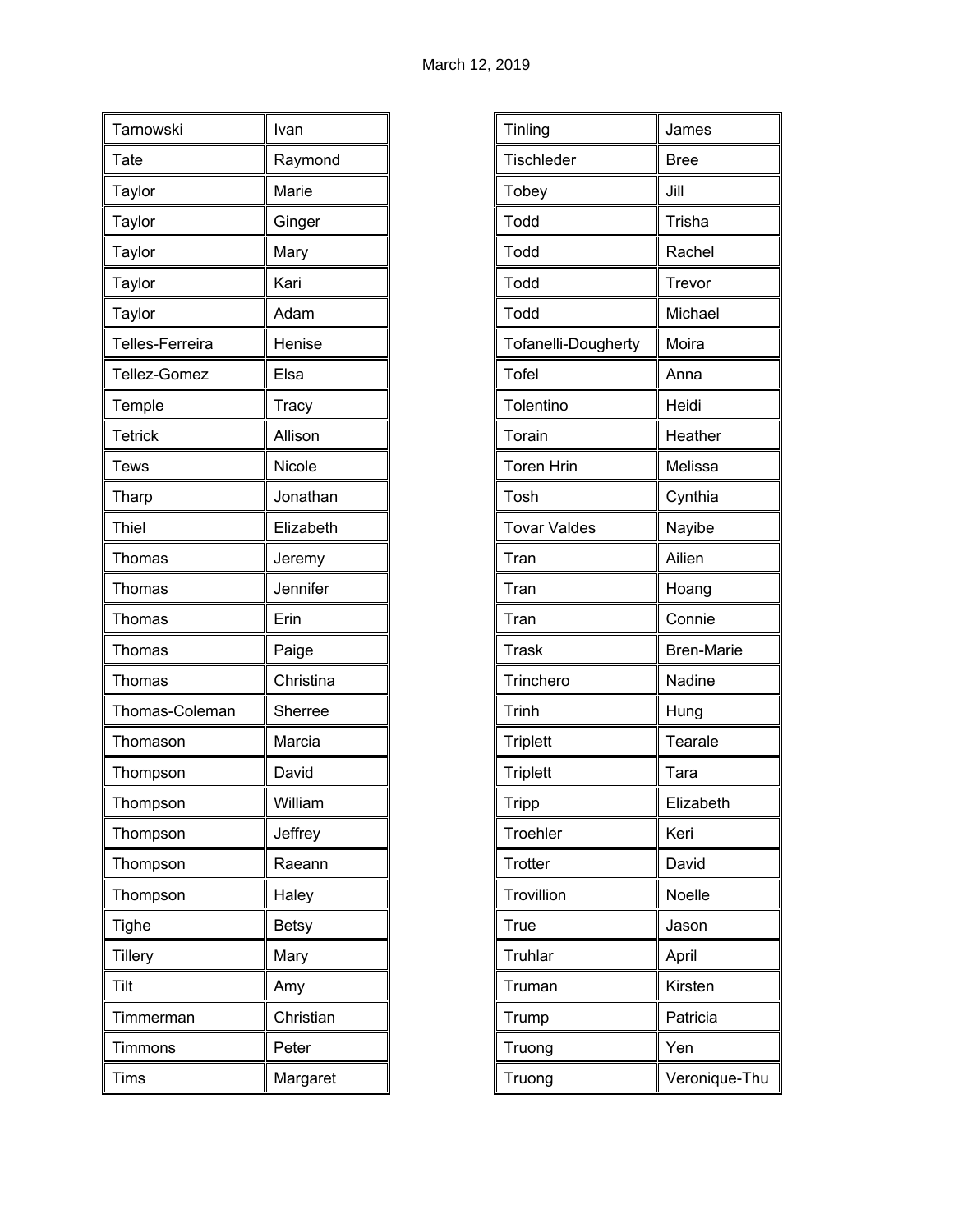| Tucker         | James         |
|----------------|---------------|
| <b>Tucker</b>  | Roslyn        |
| <b>Tucker</b>  | Catherine     |
| Tuggle         | <b>Brooke</b> |
| Turley         | Danielle      |
| Turley         | Janine        |
| Turner         | Theresa       |
| Turner         | Valerie       |
| Tyler          | Sid           |
| Uchida         | Sumiko        |
| Underwood      | Barbara       |
| Urbano-Neilson | Diane         |
| Urke           | Eric          |
| Ustach         | Thomas        |
| Vala           | Kristine      |
| Valent         | Laura         |
| Valenti        | Michael       |
| Valenzuela     | David         |
| Valenzuela     | Zulema        |
| Valley         | <b>Brian</b>  |
| Van Clock      | Lisa          |
| Van Dam        | Jane          |
| Van de Water   | Allen         |
| Van Egeren     | Sara          |
| Van Farowe     | Vonda         |
| Van Kopp       | Jennifer      |
| Van Lehman     | Gayle         |
| Van Patten     | Kelda         |
| Van Witzenburg | Melanie       |
| Vance          | Meagan        |
| Vancleve       | Madonna       |
| Vandenburgh    | Lauren        |

| VanMarter-Sanders | Richard       |
|-------------------|---------------|
| Vann              | Jonquil       |
| Vasey             | Vicky         |
| Vasquez           | Luis          |
| Vaughan           | Amy           |
| Vaughn-Edmonds    | Holly         |
| Vausberg          | Joanna        |
| Vega              | Jaeger        |
| Velasquez         | Cynthia       |
| Ventura           | Mary          |
| Verbon            | Nicholas      |
| Vercher           | Jonalee       |
| Verheyleweghen    | Susan         |
| Viajar            | Rosheil       |
| Vieira            | <b>Esther</b> |
| Vigna             | Debra         |
| Vinger            | Dana          |
| Vogl              | Clifton       |
| Volnycheva        | Olga          |
| Volsky            | Lyubov        |
| Von Ahn           | Rochelle      |
| Vorasai           | Kim           |
| Wade              | David         |
| Wager             | Wendy         |
| Wages             | David         |
| Wagner            | Rebecca       |
| Wagner            | Sarah         |
| Wagner            | Mary          |
| Wahl-Stephens     | Lauren        |
| Wahl-Stephens     | Jeremy        |
| Waiwaiole         | Poeko         |
| Walden            | Sarah         |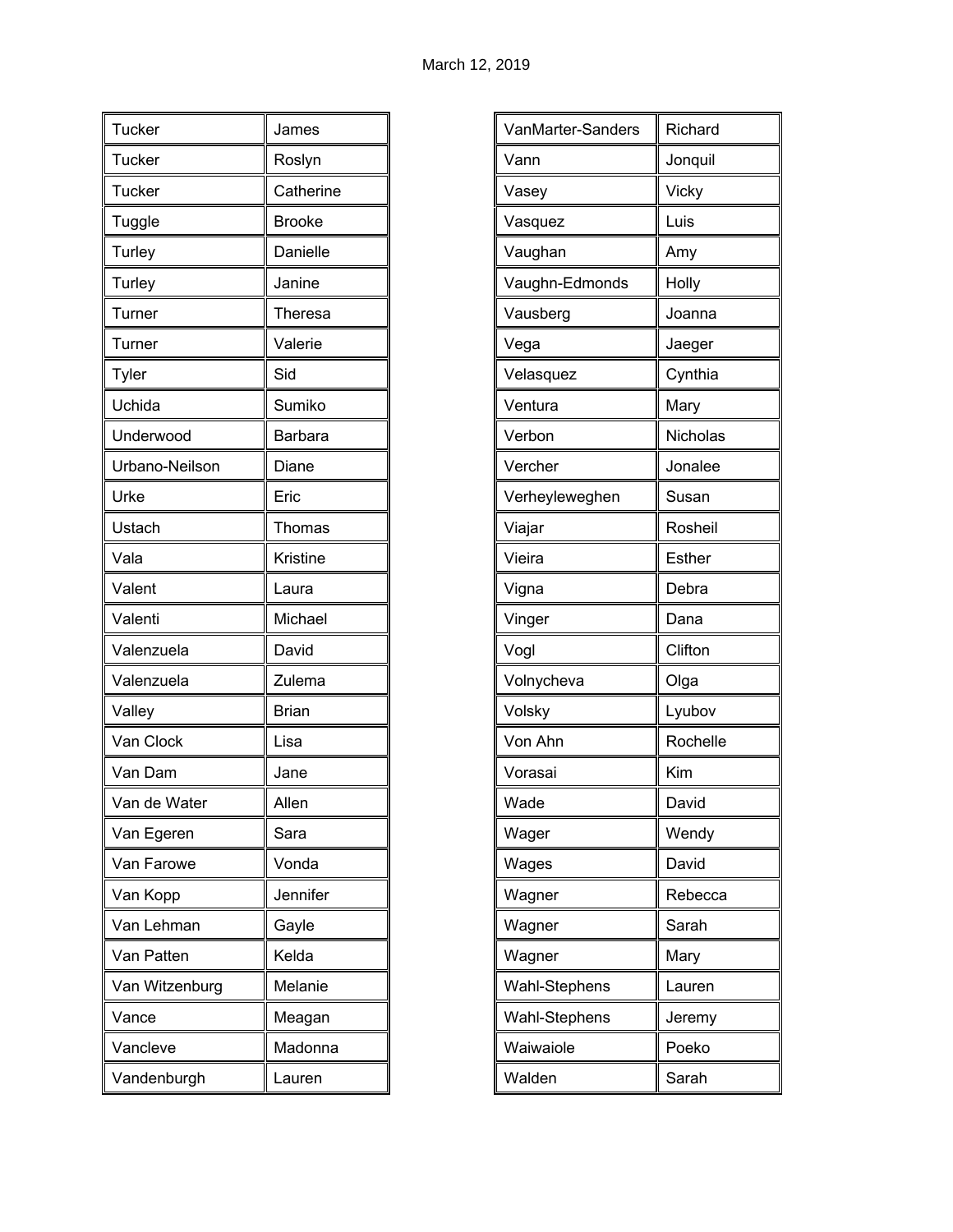| Walker              | Phillip        |
|---------------------|----------------|
| Walker              | Lisa           |
| Walker              | Jerrine        |
| Walker              | Joseph         |
| Walker              | Molly          |
| Walker              | Derrell        |
| Walker              | Jennifer       |
| Walker              | Susanna        |
| Walker              | Kyla           |
| Walker              | John           |
| Walker              | Coral          |
| Walker              | Melody         |
| Walker-Byrne        | Margaret       |
| Wall                | Helen          |
| Wall                | Sarah          |
| Wallace             | Kristin        |
| <b>Wallace Sosa</b> | Jacquelyn      |
| Wallis              | <b>Barbara</b> |
| Walmer              | Steven         |
| Walrod              | John           |
| Walrod              | Julianne       |
| Walterbach          | Sandra         |
| Walters             | Douglas        |
| Walters             | Rhonda         |
| Walter-Young        | Rayne          |
| Wang                | Mo             |
| Ward                | James          |
| Warfel              | Sonia          |
| Warfield            | Virginia       |
| Warner              | Mark           |
| Warren              | Erica          |
| Washington          | Kenneth        |
|                     |                |

| Washington     | Andre          |
|----------------|----------------|
| Wasinger       | Nettajane      |
| Wasserman      | Debra          |
| Wasson         | Shannon        |
| Waters         | <b>Bradley</b> |
| <b>Watkins</b> | Terresa        |
| <b>Watkins</b> | Lily           |
| Watkins        | Mary           |
| Watson         | Nichole        |
| Watson         | Wendi          |
| Watson         | Nathan         |
| Watson         | Nicole         |
| Watson         | Christopher    |
| Waugh          | Ronald         |
| Waymire        | Kerrie         |
| Weatherill     | Megan          |
| Weaver         | Erin           |
| Weaver         | Miranda        |
| Weber          | Chris          |
| Webster        | Randall        |
| Weesner        | Lurena         |
| Weidner        | Paula          |
| Weigandt       | Elise          |
| Weimer         | Laurie         |
| Weinberg       | Kenneth        |
| Weiner         | Joshua         |
| Weiner         | Adam           |
| Weir-Mayorga   | Willow         |
| Weitman        | Tina           |
| Wellington     | Cory           |
| Wendel         | Kara           |
| Wenger         | Melissa        |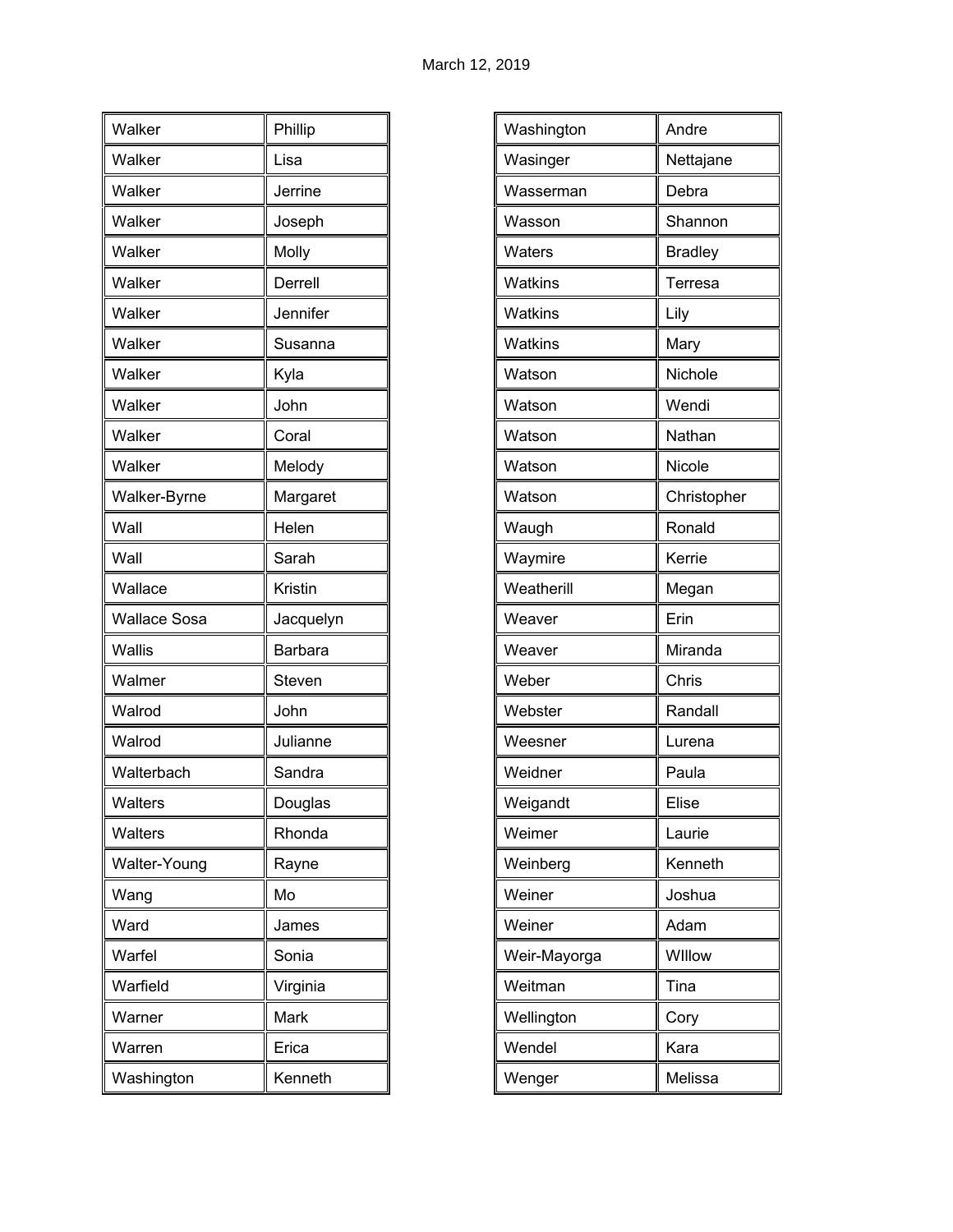| Werner     | Adele     |
|------------|-----------|
| Werts      | Kristin   |
| Wessinger  | Anna      |
| West       | Kerri     |
| West       | Tara      |
| West       | S         |
| Whatmore   | Ellen     |
| Wheeler    | Christen  |
| Wheeler    | Shawna    |
| Wheeler    | Rhonda    |
| Whisler    | Casey     |
| Whisnand   | Megan     |
| Whitaker   | Liza      |
| Whitaker   | Jennifer  |
| Whitaker   | Julie     |
| White      | Amy       |
| White      | Linda     |
| White      | Laura     |
| White      | Benjamin  |
| Whitewolff | Steven    |
| Whitmore   | Carole    |
| Whitney    | Morgan    |
| Wich       | Katherine |
| Wicker     | Tarehna   |
| Wiencke    | Susan     |
| Wierth     | David     |
| Wierth     | Dorothy   |
| Wiesner    | William   |
| Wilde      | Rose      |
| WilderTack | Elenoir   |
| Wilebski   | Katy      |
| Wilebski   | Jeffrey   |

| <b>Wilkins</b><br>Laurel<br>Wilkins<br>Jayme<br>Wilkinson<br>Jack<br>Williams<br>Michael<br>Williams<br>Kathleen<br>Williams<br>Takiyah<br>Williams<br>Jane<br>Williams<br>Diane<br>Williams<br>Lori<br>Williams<br>Jamie<br>Williams<br>Kelsey<br>Williams<br>Todd<br>Williamson<br>Anne<br>Willis<br>Kernan<br>Wilson<br>Curtis<br>William<br>Wilson<br>Wilson<br>John<br>Wilson<br>Kimberlee<br>Wilson<br>Daniel<br>Wilson<br>Courtney<br>Wilson<br>Holly<br>Wilson<br>Gina<br>Wilson<br>Kimberly<br>Windham<br>Stephanie<br>Lilly F<br>Windle<br>Winicki<br>Frank<br>Winn<br>Elaine<br>Winokur<br>Emily<br>Winterbower<br>Ryan<br>С<br>Winterspring<br>Wisely<br>Kendra |        |             |
|-----------------------------------------------------------------------------------------------------------------------------------------------------------------------------------------------------------------------------------------------------------------------------------------------------------------------------------------------------------------------------------------------------------------------------------------------------------------------------------------------------------------------------------------------------------------------------------------------------------------------------------------------------------------------------|--------|-------------|
|                                                                                                                                                                                                                                                                                                                                                                                                                                                                                                                                                                                                                                                                             | Wilken | <b>Huck</b> |
|                                                                                                                                                                                                                                                                                                                                                                                                                                                                                                                                                                                                                                                                             |        |             |
|                                                                                                                                                                                                                                                                                                                                                                                                                                                                                                                                                                                                                                                                             |        |             |
|                                                                                                                                                                                                                                                                                                                                                                                                                                                                                                                                                                                                                                                                             |        |             |
|                                                                                                                                                                                                                                                                                                                                                                                                                                                                                                                                                                                                                                                                             |        |             |
|                                                                                                                                                                                                                                                                                                                                                                                                                                                                                                                                                                                                                                                                             |        |             |
|                                                                                                                                                                                                                                                                                                                                                                                                                                                                                                                                                                                                                                                                             |        |             |
|                                                                                                                                                                                                                                                                                                                                                                                                                                                                                                                                                                                                                                                                             |        |             |
|                                                                                                                                                                                                                                                                                                                                                                                                                                                                                                                                                                                                                                                                             |        |             |
|                                                                                                                                                                                                                                                                                                                                                                                                                                                                                                                                                                                                                                                                             |        |             |
|                                                                                                                                                                                                                                                                                                                                                                                                                                                                                                                                                                                                                                                                             |        |             |
|                                                                                                                                                                                                                                                                                                                                                                                                                                                                                                                                                                                                                                                                             |        |             |
|                                                                                                                                                                                                                                                                                                                                                                                                                                                                                                                                                                                                                                                                             |        |             |
|                                                                                                                                                                                                                                                                                                                                                                                                                                                                                                                                                                                                                                                                             |        |             |
|                                                                                                                                                                                                                                                                                                                                                                                                                                                                                                                                                                                                                                                                             |        |             |
|                                                                                                                                                                                                                                                                                                                                                                                                                                                                                                                                                                                                                                                                             |        |             |
|                                                                                                                                                                                                                                                                                                                                                                                                                                                                                                                                                                                                                                                                             |        |             |
|                                                                                                                                                                                                                                                                                                                                                                                                                                                                                                                                                                                                                                                                             |        |             |
|                                                                                                                                                                                                                                                                                                                                                                                                                                                                                                                                                                                                                                                                             |        |             |
|                                                                                                                                                                                                                                                                                                                                                                                                                                                                                                                                                                                                                                                                             |        |             |
|                                                                                                                                                                                                                                                                                                                                                                                                                                                                                                                                                                                                                                                                             |        |             |
|                                                                                                                                                                                                                                                                                                                                                                                                                                                                                                                                                                                                                                                                             |        |             |
|                                                                                                                                                                                                                                                                                                                                                                                                                                                                                                                                                                                                                                                                             |        |             |
|                                                                                                                                                                                                                                                                                                                                                                                                                                                                                                                                                                                                                                                                             |        |             |
|                                                                                                                                                                                                                                                                                                                                                                                                                                                                                                                                                                                                                                                                             |        |             |
|                                                                                                                                                                                                                                                                                                                                                                                                                                                                                                                                                                                                                                                                             |        |             |
|                                                                                                                                                                                                                                                                                                                                                                                                                                                                                                                                                                                                                                                                             |        |             |
|                                                                                                                                                                                                                                                                                                                                                                                                                                                                                                                                                                                                                                                                             |        |             |
|                                                                                                                                                                                                                                                                                                                                                                                                                                                                                                                                                                                                                                                                             |        |             |
|                                                                                                                                                                                                                                                                                                                                                                                                                                                                                                                                                                                                                                                                             |        |             |
|                                                                                                                                                                                                                                                                                                                                                                                                                                                                                                                                                                                                                                                                             |        |             |
|                                                                                                                                                                                                                                                                                                                                                                                                                                                                                                                                                                                                                                                                             |        |             |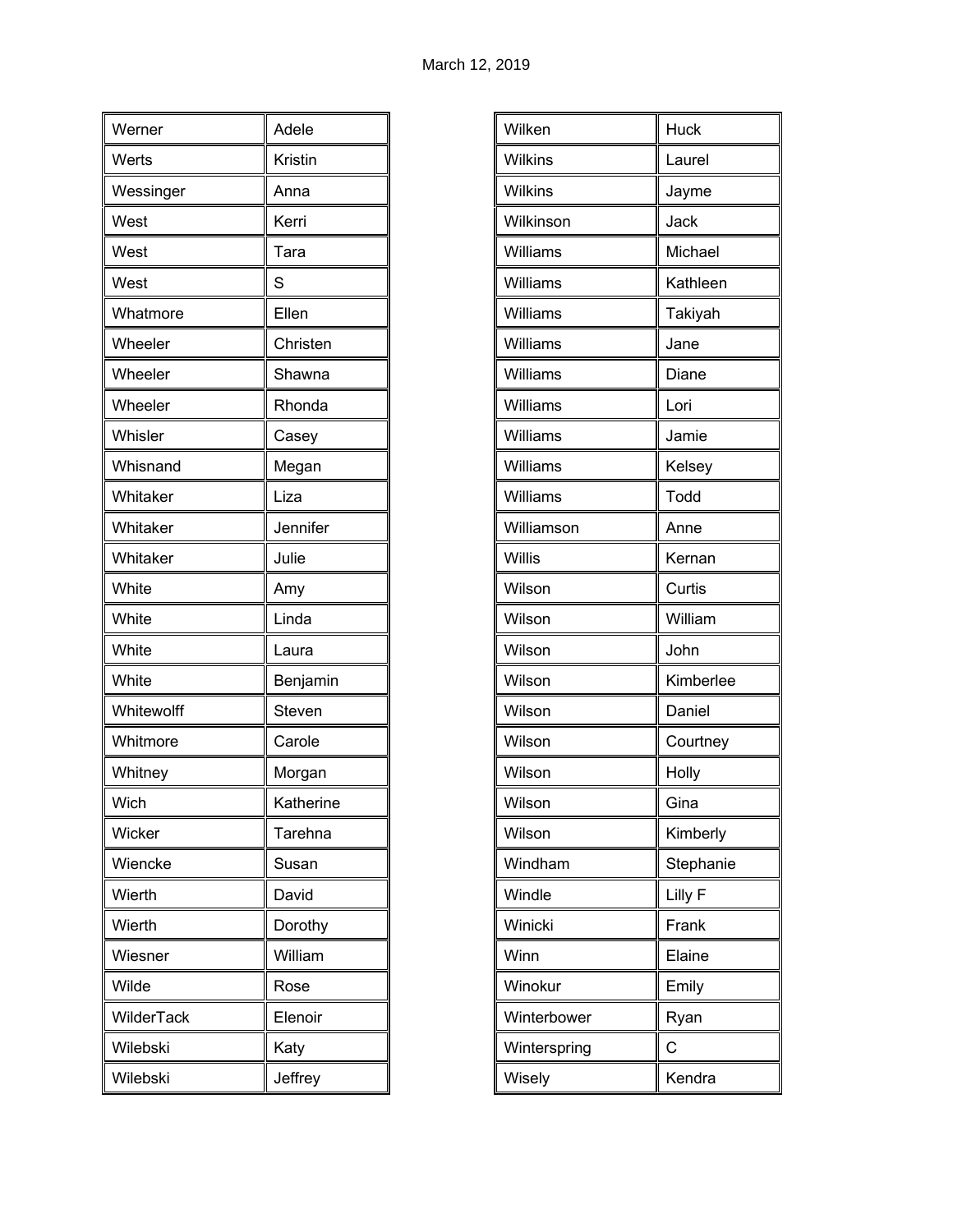| Wisher       | Tracy       |
|--------------|-------------|
| Wixon        | Benjamin    |
| Wolf         | James       |
| Wolfe        | Joshua      |
| Wolfe        | Catherine   |
| Wolfer       | MaLynda     |
| Wolfer       | Stephanie   |
| Wolff        | Kathryn     |
| Wolff-Myren  | Desiree     |
| Wong         | Elisa       |
| Woodhouse    | Leslie      |
| Woods        | Kenneth     |
| Woods        | Tanan       |
| Woods        | Cari        |
| Wortham      | Cecile      |
| Wright       | Emily       |
| Wright       | Julie       |
| Wulferdingen | Christine   |
| Yago         | Ernest      |
| Yang         | Xiaonan     |
| Yao          | Kendra      |
| Yarlott      | Katherine   |
| Yarne        | Lynn        |
| Yoder        | Nicholas    |
| Yonamine     | Moe         |
| York         | Michelle    |
| York         | Anna-Sophia |
| Yoshida      | Lainie      |
| Yoshida      | Reiko       |

| Yoshiwara       | Mariko         |
|-----------------|----------------|
| Young           | Richard        |
| Young           | Megan          |
| Young           | Gerald         |
| Younie          | Gail           |
| Yovu            | Christine      |
| Yu              | Chiung-Chen    |
| Yu              | Beyoung        |
| Zadoff          | Dina           |
| Zambrano        | Kerry          |
| Zartler         | James          |
| Zelazek         | Daniel         |
| Zeller-Williams | Lavonna        |
| Zerba           | Jeffrey        |
| Ziady           | Joshua         |
| Zibelman        | Michael        |
| Zimmer          | Sarah          |
| Zimtbaum        | Mark           |
| Zipp            | Kathleen       |
| Zogas           | <b>Brianne</b> |
| Zook            | Daren          |
| Zwissler        | Karen          |

*S. Reese*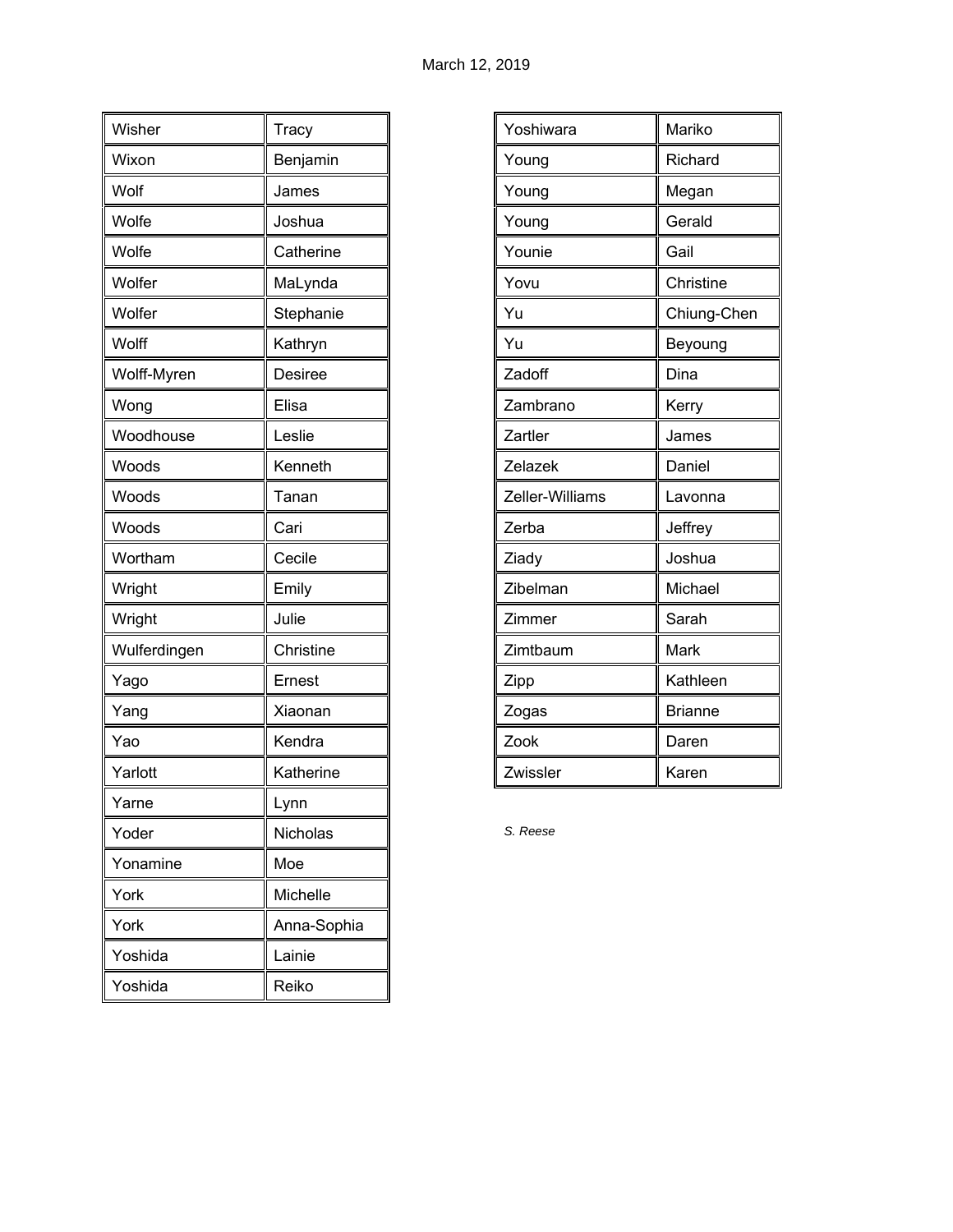#### Notice of First Time Non-Extension Contract Teachers

## **RECITAL**

On the advice of the Chief Human Resources Officer, the Superintendent recommends that the contracts of the teachers below not be extended for the first time. First time non-extensions generally result in placement on a program of assistance for improvement and continuation of employment for another school year.

### **RESOLUTION**

The Board of Education accepts the Superintendent's recommendations and by this resolution hereby does not extend the contract of the contract teacher listed below, on the grounds and processes identified in state law (ORS 342.865, ORS 342.895, ORS 342.905). The Human Resources Department is instructed to notify this staffl that the employment contracts is not extended for the 2019-2020 school year.

|          | <b>Employee ID</b> |
|----------|--------------------|
| 013035   |                    |
| S. Reese |                    |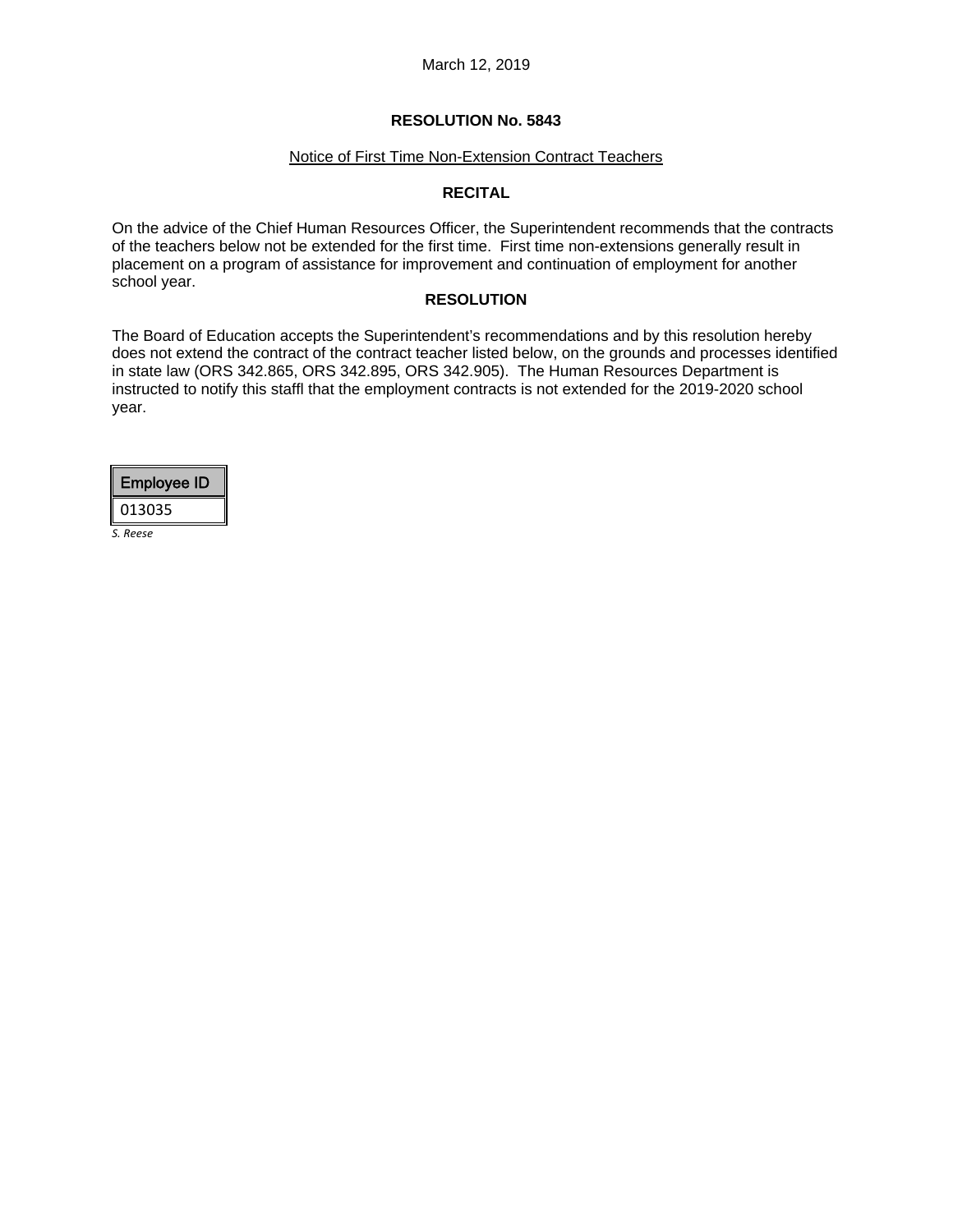### Other Matters Requiring Board Approval

#### Resolution Numbers 5844 through 5853

During the Committee of the Whole, Director Brim-Edwards moved and all remaining Directors seconded the motion to adopt Resolution 5844. The motion was put to a voice vote and passed unanimously (7 yes, 0-no), with Student Representative Paesler voting yes, unofficial.

During the Committee of the Whole, Director Kohnstamm moved and Director Rosen seconded the motion to adopt Resolution 5845. The motion was put to a voice vote and passed unanimously (7-yes, 0 no), with Student Representative Paesler voting yes, unofficial.

During the Committee of the Whole, Director Esparza Brown moved and Director Anthony seconded the motion to adopt Resolution 5846. The motion was put to a voice vote and passed unanimously (7-yes, 0 no), with Student Representative Paesler absent.

Director Anthony moved and Director Kohnstamm seconded the motion to adopt Resolutions 5847 through 5849. The motion was put to a voice vote and passed unanimously (7-yes, 0-no), with Student Representative Paesler voting yes, unofficial.

During the Committee of the Whole, Director Brim-Edwards moved and Director Anthony seconded the motion to adopt amended Resolution 5850. The motion was put to a voice vote and passed by a vote of 5-2 (5-yes, 2-no [Brim-Edwards, Anthony]), with Student Representative Paesler absent.

Director Anthony moved and Director Rosen seconded the motion to amend Resolution 5850 by adding the following language under Resolution:

"The Board directs the Superintendent to:

- Negotiate the length of time of compensatory services wit the parents, and how documentation will be communicated.
- Respond to the parents' questions about how a staffing formula actually meets the individual needs of students with IEPs at the school in question.
- Respond to the parents' concerns about how services are documented, and what best practices are in this regard."

The motion was put to a voice vote and passed unanimously (7-yes, 0-no), with Student Representative Paesler absent.

Director Anthony moved and Director Kohnstamm seconded the motion to adopt Resolutions 5847 through 5851. The motion was put to a voice vote and passed unanimously (7-yes, 0-no), with Student Representative Paesler voting yes, unofficial.

During the Committee of the Whole, Director Kohnstamm moved and Director Brim-Edwards seconded the motion to adopt Resolution 5852. The motion was put to a voice vote and passed unanimously (7 yes, 0-no), with Student Representative Paesler absent.

Director Anthony moved and Director Kohnstamm seconded the motion to adopt Resolutions 5847 through 5853. The motion was put to a voice vote and passed unanimously (7-yes, 0-no), with Student Representative Paesler voting yes, unofficial.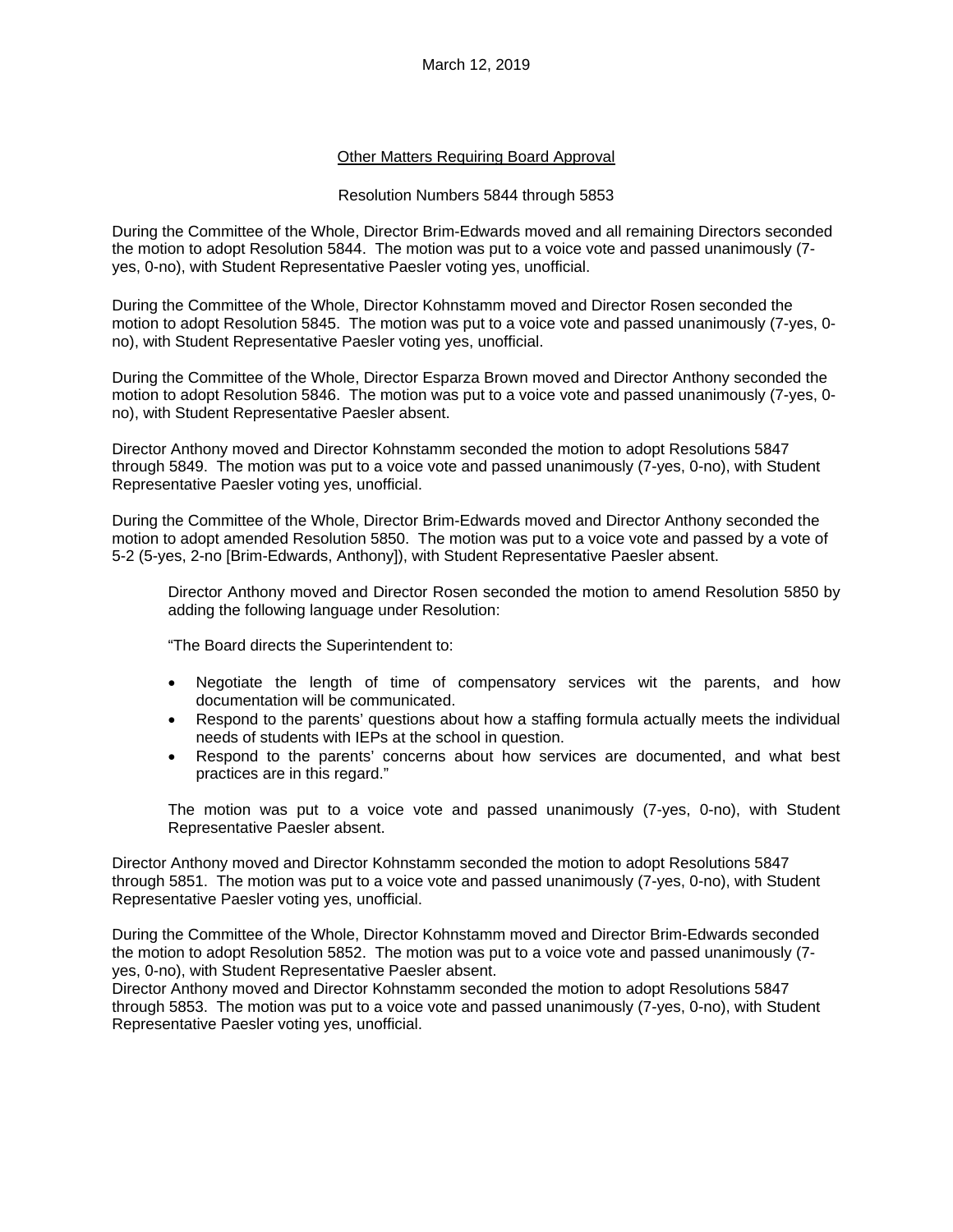#### March 12, 2019

#### **RESOLUTION No. 5844**

#### Resolution to Recognize Classified and Non-Represented Employee Appreciation Week March 4-8, 2019

## **RECITALS**

- A. Portland Public Schools' Classified and Non-Represented employees are essential members of our educational team. From the moment students board a school bus each weekday morning, their learning experience is shaped by members of our Classified and Non-Represented staff. On the front lines and behind the scenes, the men and women of our Classified and Non-Represented staff are in a unique position to influence our school communities. They create a positive learning environment for our students by assisting them in the classroom; preparing and serving meals; caring for their physical needs; transporting them; keeping them safe; and aiding their families. Classified and Non-Represented staff keep our administrative and school offices humming; attend to our buildings and grounds; help us communicate with each other and our community; shepherd supplies and equipment; and because of this vital and integral role, we are grateful for their work and support.
- B. The Board of Education for Portland Public Schools acknowledges and applauds Portland Public Schools' Assistive Tech Practitioners, Attendance Monitors, Book Clerks, Bookkeepers, Bus Drivers, Campus Monitors, Clerks, Community Agents, CNA's, Custodians, Educational Assistants (ESL, Headstart, Gen Ed), Food Service Assistants, Instructional Tech Assistants, Library Assistants, Licensed Physical Therapists (LPTA), Certified Occupational Therapy Assistants (COTA), Maintenance Workers, Nutrition Services Workers, Orthopedic Equip Techs, Occupational and Physical Therapists, Para Educators (Special Ed), Secretaries, Security Techs, Sign Language Interpreters, Transportation Route Schedulers, Analysts, Associates, Coordinators, Functional Leads, Developers, Advocates, Evaluators, Photojournalists, Supervisors, Technicians and Specialists and Senior Specialists and more too numerous to mention.
- C. For their efforts on behalf of the more than 49,000 students in the Portland Public Schools community, the Classified and Non-Represented employees deserve our collective recognition and thanks.

# **RESOLUTION**

- 1. The Board of Education declares March 4-8, 2019 Classified and Non-Represented Employee Appreciation Week in recognition of the many daily services provided to enrich and support students in Portland Public Schools toward their highest achievement possible.
- 2. Be it further resolved, that the Board encourages the Portland Public Schools community to join in honoring Classified and Non-Represented Employees for their impact on our students and our community.

*S. Reese*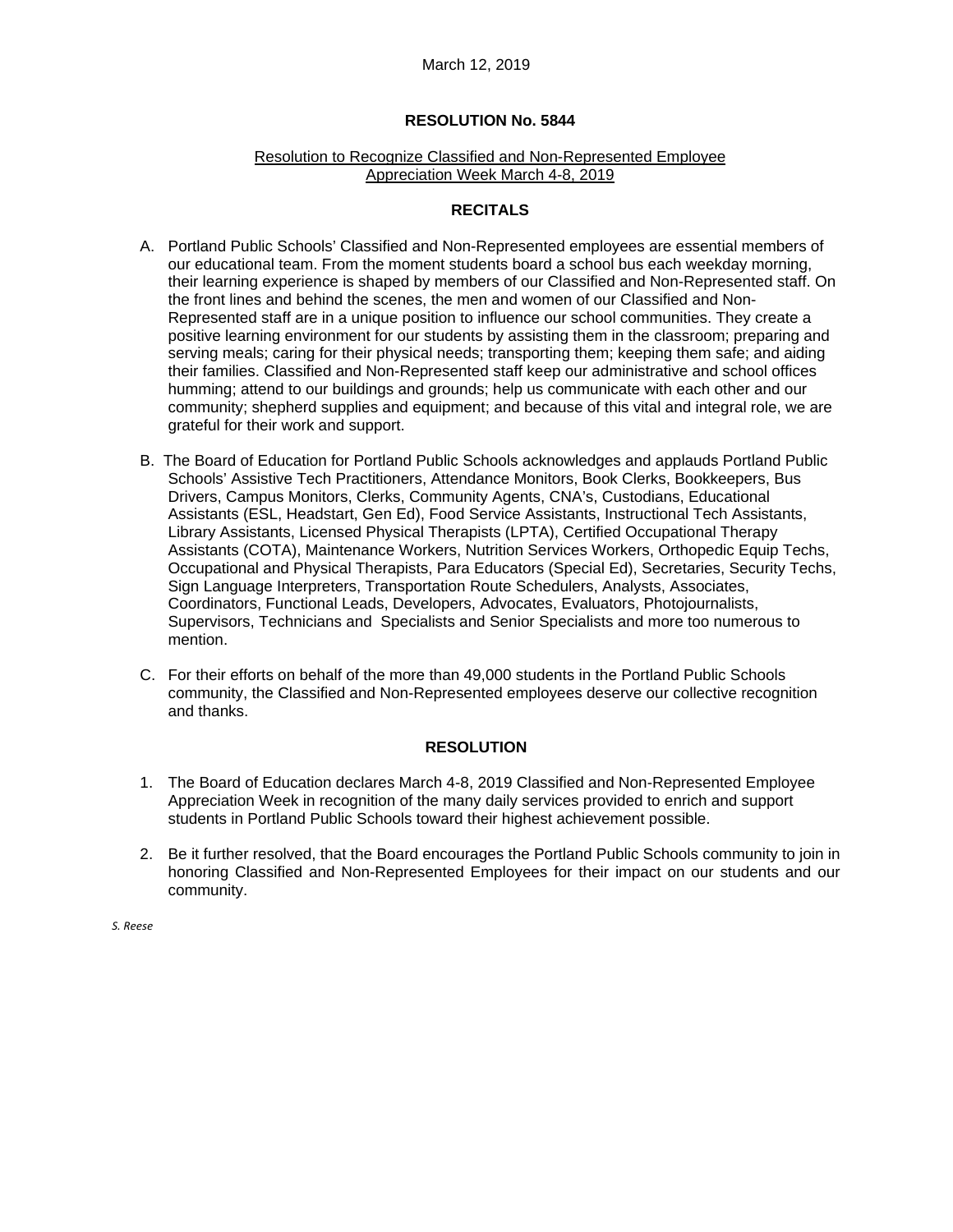#### Adoption of 2019-20 School Year-Round Calendar for Rosa Parks

# **RECITALS**

- A. In March of 2014, District staff, teachers, and community members from Rosa Parks Elementary School, requested to pilot a year-round balanced calendar for the 2014-15, 2015-16, and 2016-17 school years. In May 2018, the Rosa Parks year-round calendar was extended for an additional year for the 2018-19 school year.
- B. The March 17, 2014 staff report cited a number of measurements that the districts would track that were both qualitative and quantitative.
- C. In the Fall of 2019, the Oregon Department of Education will post its annual district and school report card accountability data and outcomes for the 2018-19 school year; in addition, other data from the school and district will be available to inform the school community and district discussions.
- D. During the 2019-2020 school year, District and Rosa Parks staff will examine academic and other student outcomes and community satisfaction under the year-round calendar, and provide the Board and community a recommendation on the continuation of the year-round calendar no later than the end of January 2020. If the decision is made to move to the standard PPS school calendar in future years, the Office of School Performance will work with the building principal to develop a plan and timeline to share with the Board and community for a smooth transition to take place.

# **RESOLUTION**

The Board adopts the proposed 2019-2020 year-round school calendar for Rosa Parks Elementay School.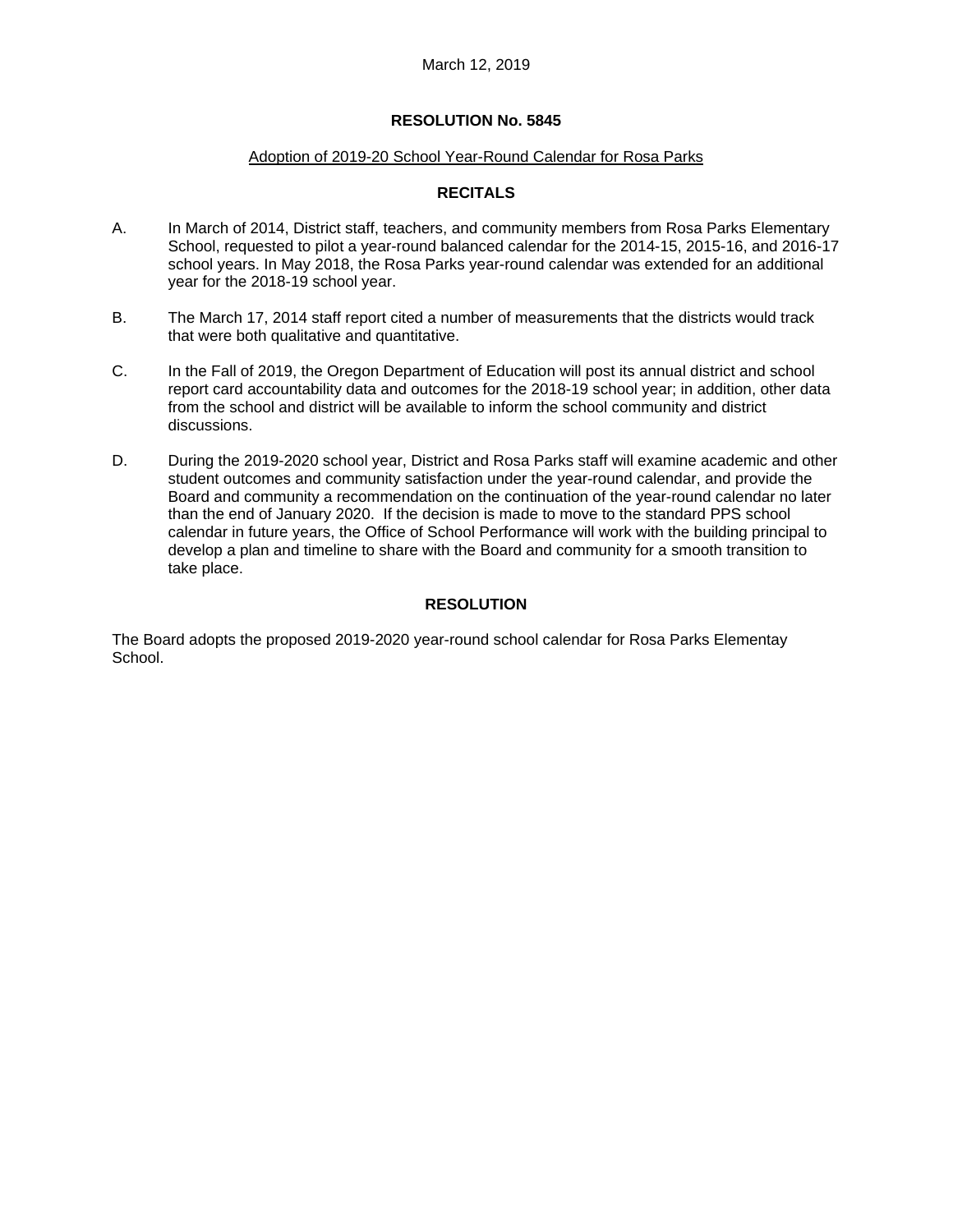#### Resolution Approving Renewal of the Charter Agreement with The Emerson Public Charter School

# **RECITALS**

- A. On February 10, 2003, Portland School District 1J ("District") entered into a three-year initial contract with The Emerson Public Charter School ("Emerson") for the operation of a K-5 charter school.
- B. On April 20, 2006, after a process in accordance with ORS 338.065, the District entered into a renewal contract with Emerson for a second three-year term.
- C. On March 30, 2009, the Portland Public School Board ("Board") approved Resolution 4064 to renew the contract with The Emerson Public Charter School ("Emerson") under a "flexible five-toten-year" agreement, which expires on June 30, 2019.
- D. The process and criteria for considering the renewal of a charter are described in ORS 338.065. The criteria include a requirement that the first renewal of a charter must be for the same term as the initial charter, and all future renewals must be for a term of no less than five and no more than 10 years. The Emerson Charter School will be entering its third renewal period and has requested a ten-year renewal term.
- E. Emerson delivered its request for renewal of its charter agreement consistent with ORS 338.065.
- F. The District Charter School Program Director reviewed Emerson's renewal request in good faith using criteria consistent with ORS 338.065(6), which require an evaluation of whether the public charter school is:
	- a. in compliance with ORS Chapter 338 and all other applicable state and federal laws;
	- b. in compliance with the charter of the public charter school;
	- c. meeting or working toward meeting the student performance goals and agreements specified in the charter or in any other written agreements between the District and Emerson;
	- d. fiscally stable and has used the sound financial management system described in the proposal and incorporated into the written charter; and
	- e. in compliance with any other renewal criteria specified in the charter.
- G. On February 25, 2019, the Board Charter Schools Committee held a public hearing to hear comment on Emerson's charter renewal request. A copy of the hearing minutes and materials are on file at the District Board office.
- H. On March 5, 2019, after reviewing the information presented by Emerson in support of its renewal request, including information from the public hearing and the staff report, Superintendent Guerrero recommended that the District renew the charter agreement with Emerson. A copy of Superintendent Guerrero's recommendation is on file at the District Board office.

# **RESOLUTION**

- 1. The Board of Education for Portland Public Schools has determined that Emerson's request to renew its charter meets the criteria of ORS Chapter 338.
- 2. The Board of Education for Portland Public Schools directs staff to negotiate a ten-year charter agreement between the District and Emerson that is consistent with ORS Chapter 338 and with District policies, is in a form approved by the District's General Counsel, and that includes the following provisions:
	- a. The contract with The Emerson School shall be for a maximum enrollment of 175 students in grades K-5. Emerson will continue to receive pass-through State School Funds at the statutory minimum of 80% of the charter school per-student rate for students in grades K-5, in accordance with ORS 338.
	- b. Emerson will provide evidence satisfactory to the District that: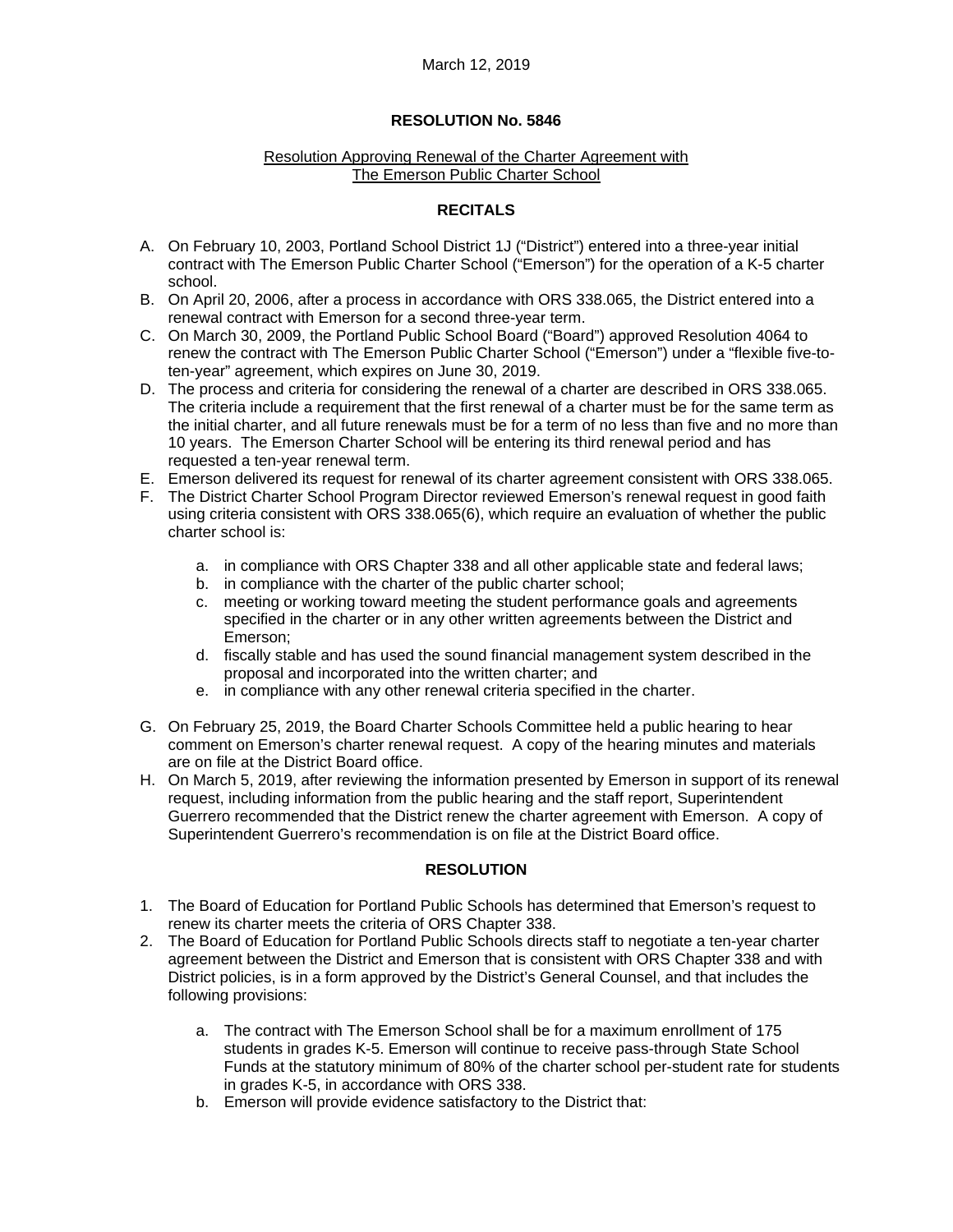- i. Sources of donations and grants are reasonably assured, and that there is a plan in place for supplementing funds received from the State School Fund (SSF) as necessary;
- ii. Emerson has a contingency plan in place if revenues are significantly less than or expenses are significantly more than projected, or if there is a significant cut in the SSF charter school rate or decline in enrollment; and
- iii. Each school year's budget will be amended and resubmitted to the District when there are any significant changes to the SSF charter school rate or an enrollment decline of more than 10%.
- c. Emerson will provide a plan to attract a diverse population of students, specifically including Economically Disadvantaged students. Emerson will report on the implementation of this plan and the ongoing results in its Annual Performance Framework and Report.
- 3. The Board of Education for Portland Public Schools directs the Superintendent to report to the Board each year on Emerson's compliance with the terms of the charter agreement. This report may be part of an overall report for all District-sponsored charter schools.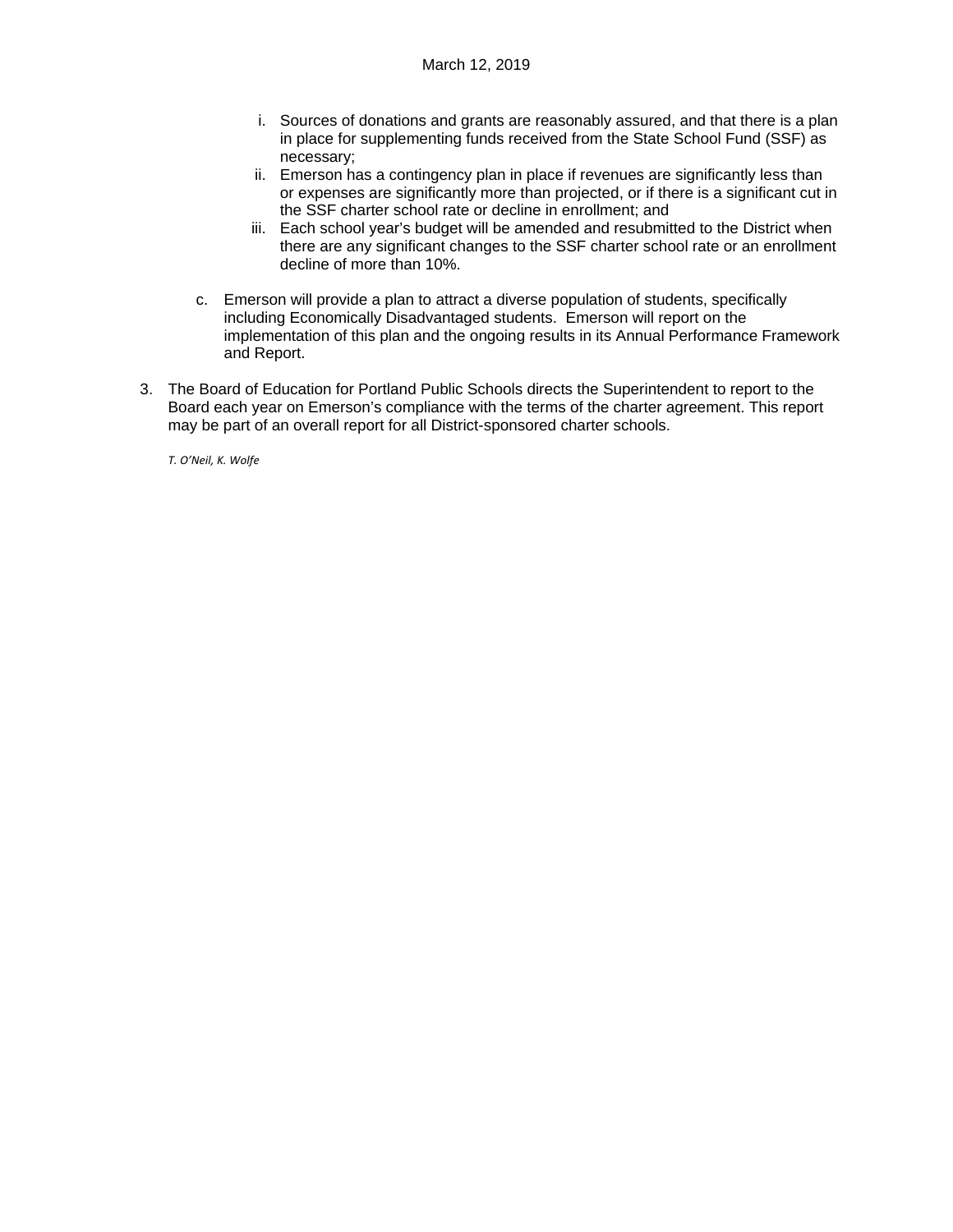#### Resolution Approving the Request for Extension of the Charter Agreement with Portland Arthur Academy Public Charter School

### **RECITALS**

- A. On March 28, 2011, the Portland Public School Board ("Board") approved Resolution 4437 to renew the contract with The Portland Arthur Academy Public Charter School ("Portland Arthur Academy").
- B. The term of this contract was a five-to-ten-year "flexible" term, which is defined in Section J of the contract with Arthur Academy as the following:

"The term of this agreement shall be for five years, scheduled to terminate as of June 30, 2016 (unless earlier terminated as provided herein). However, this agreement shall be considered a "flexible term" agreement, and will contain the following provisions:

- 1. During the fifth year of this contract, the Board and/or the school will determine whether a renewal process is deemed necessary based on Arthur Academy's ability to meet academic performance standards, its fiscal stability, its adherence with all applicable state laws, and its compliance with all terms of this contract.
- 2. If the Board and/or the school determine that a renewal process is not necessary, then the term of the contract shall be extended by one year.
- 3. If the Board and/or the school determine that a renewal process is necessary, then the renewal process will take place in that school year.
- 4. The process described above will repeat annually until the  $10<sup>th</sup>$  year of the contract, at which time the renewal process will be mandated in accordance with ORS 338.065(c).
- 5. At any point between the fifth and  $10<sup>th</sup>$  year of the contract, either party (Arthur Academy or the District) may request that the renewal process be initiated and, provided that this request falls within a reasonable timeline, the renewal process will take place within that school year."
- C. Portland Arthur Academy's performance has been reviewed on an annual basis in three major areas: academic, organizational, and financial. According to the data and information gathered, Portland Arthur Academy's performance meets or exceeds standard in all areas.
- D. On February 8, 2019, the Charter Schools Committee of the Board heard the school's request and the staff review of Portland Arthur Academy's program.
- E. On March 5, 2019, after reviewing the information presented by Portland Arthur Academy in support of its extension request, including the staff report, Superintendent Guerrero recommended that the District extend the charter agreement with Portland Arthur Academy. A copy of Superintendent Guerrero's recommendation is on file at the District Board office.

# **RESOLUTION**

The Board approves Portland Arthur Academy's request, and directs staff to extend Portland Arthur Academy's contract by one year.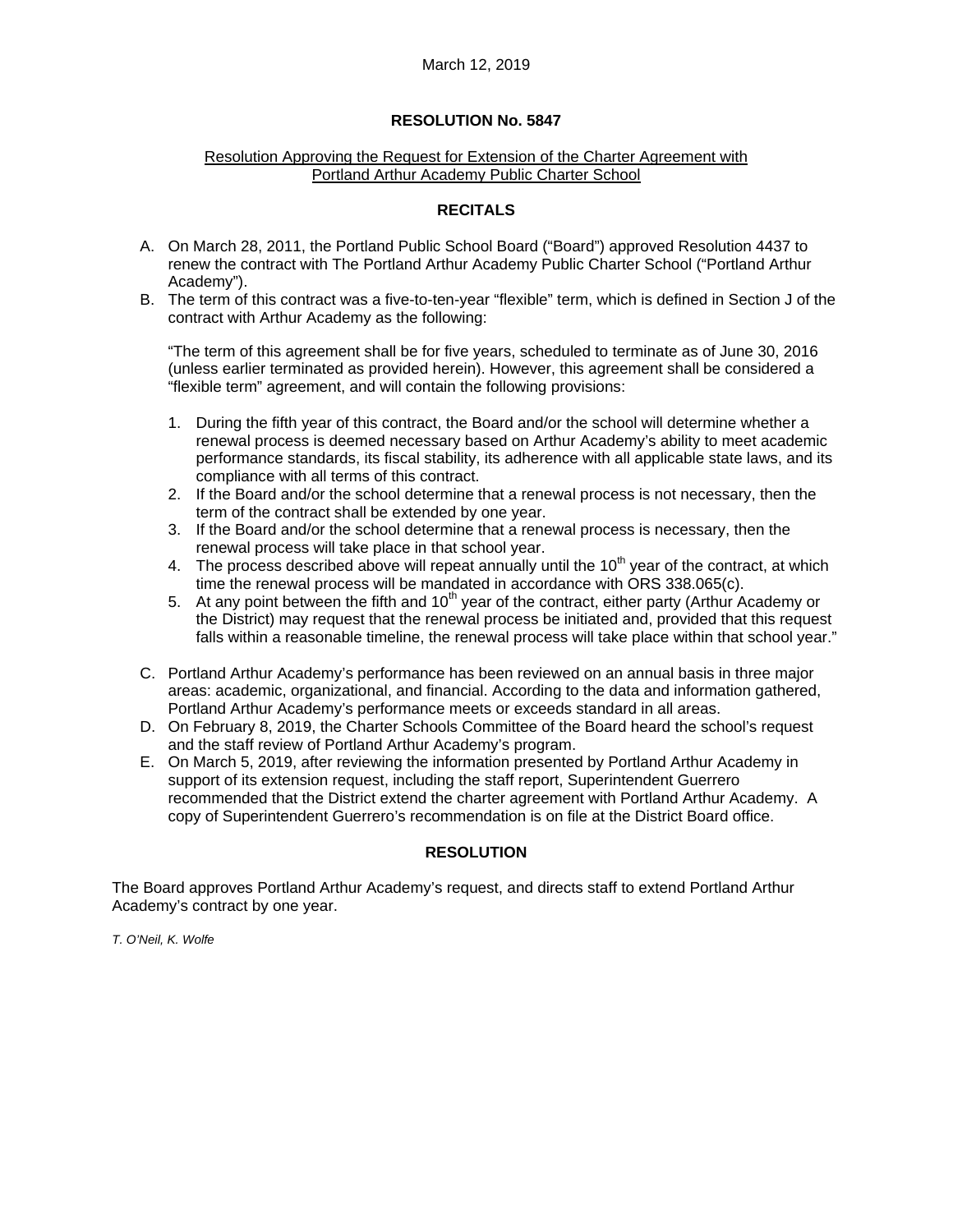### Resolution Approving the Request for Extension of the Charter Agreement with Opal Public Charter School

# **RECITALS**

- A. On March 28, 2011, the Portland Public School Board ("Board") approved Resolution 4436 to renew the contract with Opal Public Charter School ("Opal").
- B. The term of this contract was a five-to-ten-year "flexible" term, which is defined in Section E of the contract with Opal as the following:

"The term of this agreement shall be for five years, scheduled to terminate as of June 30, 2016 (unless earlier terminated as provided herein). However, this agreement shall be considered a "flexible term" agreement, and will contain the following provisions:

- 1. During the fifth year of this contract, the Board and/or the school will determine whether a renewal process is deemed necessary based on Opal's ability to meet academic performance standards, its fiscal stability, its adherence with all applicable state laws, and its compliance with all terms of this contract.
- 2. If the Board and/or the school determine that a renewal process is not necessary, then the term of the contract shall be extended by one year.
- 3. If the Board and/or the school determine that a renewal process is necessary, then the renewal process will take place in that school year.
- 4. The process described above will repeat annually until the  $10<sup>th</sup>$  year of the contract, at which time the renewal process will be mandated in accordance with ORS 338.065(4)(c).
- 5. At any point between the fifth and 10<sup>th</sup> year of the contract, either party (Opal or the District) may request that the renewal process be initiated and, provided that this request falls within a reasonable timeline, the renewal process will take place within that school year."
- C. Opal's performance has been reviewed on an annual basis in three major areas: academic, organizational, and financial. According to the data and information gathered, Opal's performance meets contractual and statutory standards.
- D. On February 8, 2019, the Charter Schools Committee of the Board heard the school's request and the staff review of Opal's program.
- E. On March 5, 2019, after reviewing the information presented by Opal in support of its request, including the staff report, Superintendent Guerrero recommended that the District extend the charter agreement with Opal School. A copy of Superintendent Guerrero's recommendation is on file at the District Board office.

# **RESOLUTION**

The Board approves Opal's request, and directs staff to extend Opal's contract by one year.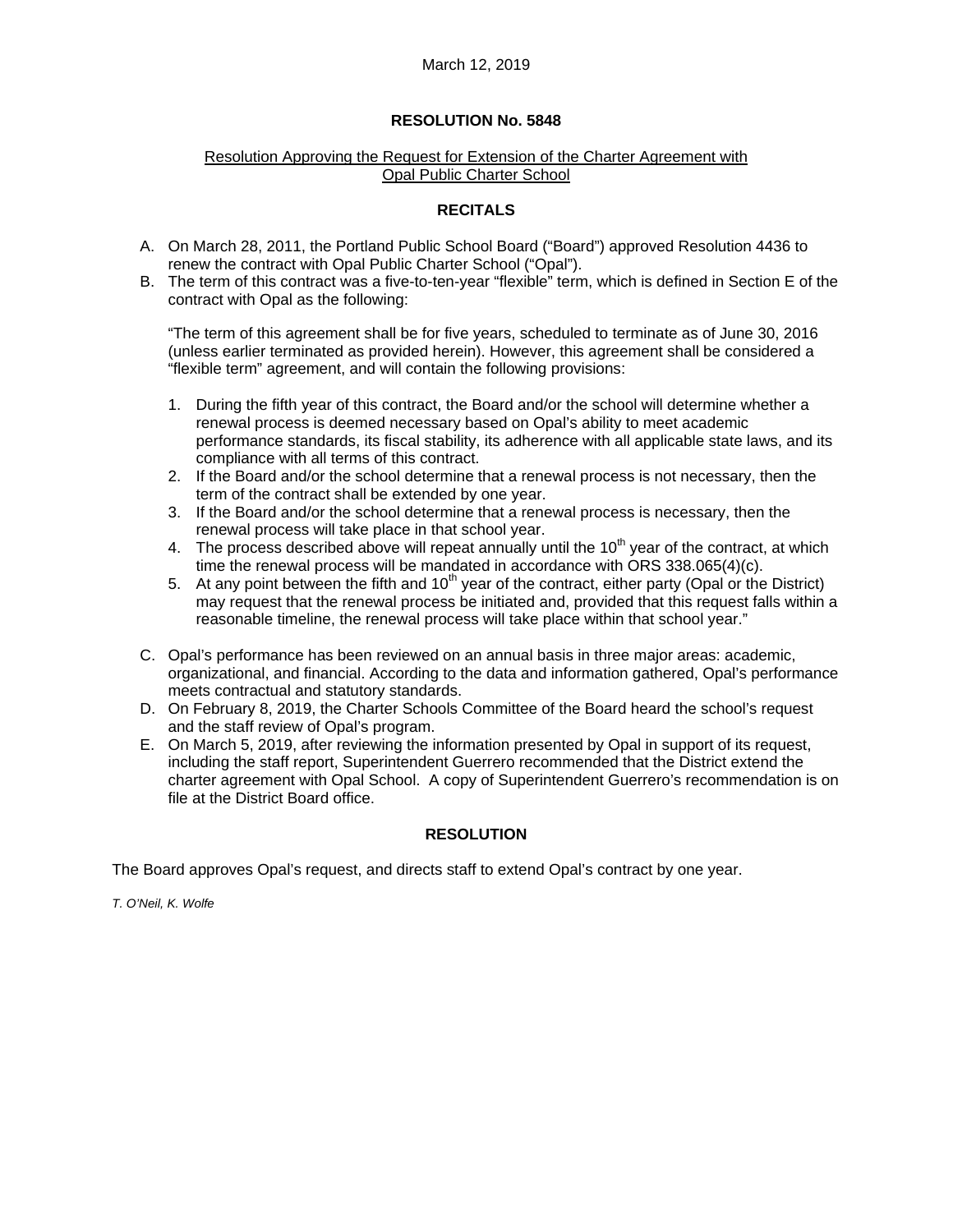#### Resolution Approving the Request for Extension of the Charter Agreement with Portland Village Public Charter School

# **RECITALS**

- A. On December 3, 2012, the Portland Public School Board ("Board") approved Resolution 4700 to renew the contract with Portland Village Public Charter School ("Portland Village School").
- B. The term of this contract was a five-to-ten-year "flexible" term, which is defined in Section J of the contract with Portland Village School as the following:

"The term of this agreement shall be for five years, scheduled to terminate as of June 30, 2018 (unless earlier terminated as provided herein). However, this agreement shall be considered a "flexible term" agreement, and will contain the following provisions:

- 1. During the fifth year of this contract, the Board and/or the school will determine whether a renewal process is deemed necessary based on Portland Village School's ability to meet academic performance standards, its fiscal stability, its adherence with all applicable state laws, and its compliance with all terms of this contract.
- 2. If the Board and/or the school determine that a renewal process is not necessary, then the term of the contract shall be extended by one year.
- 3. If the Board and/or the school determine that a renewal process is necessary, then the renewal process will take place in that school year.
- 4. The process described above will repeat annually until the  $10<sup>th</sup>$  year of the contract, at which time the renewal process will be mandated in accordance with ORS 338.065(4)(c).
- 5. At any point between the fifth and  $10<sup>th</sup>$  year of the contract, either party (Portland Village School or the District) may request that the renewal process be initiated and, provided that this request falls within a reasonable timeline, the renewal process will take place within that school year."
- C. Portland Village School's performance has been reviewed on an annual basis in three major areas: academic, organizational, and financial. According to the data and information gathered, Portland Village School's performance meets contractual and statutory standards in the financial and organizational areas. The school has provided an academic Performance Improvement Plan and has one year to show improvement in achievement prior to further district action.
- D. On February 8, 2019, the Charter Schools Committee of the Board heard the school's request and the staff review of Portland Village School's program.
- E. On March 5, 2019, after reviewing the information presented by Portland Village School in support of its extension request, including the staff report, Superintendent Guerrero recommended that the District extend the charter agreement with Portland Village School. A copy of Superintendent Guerrero's recommendation is on file at the District Board office.

# **RESOLUTION**

The Board approves Portland Village School's request, and directs staff to extend Portland Village School's contract by one year with the following provision:

a. Portland Village School will undergo the Improvement Plan Review beginning in November 2019, and a full contract renewal process beginning January 2020.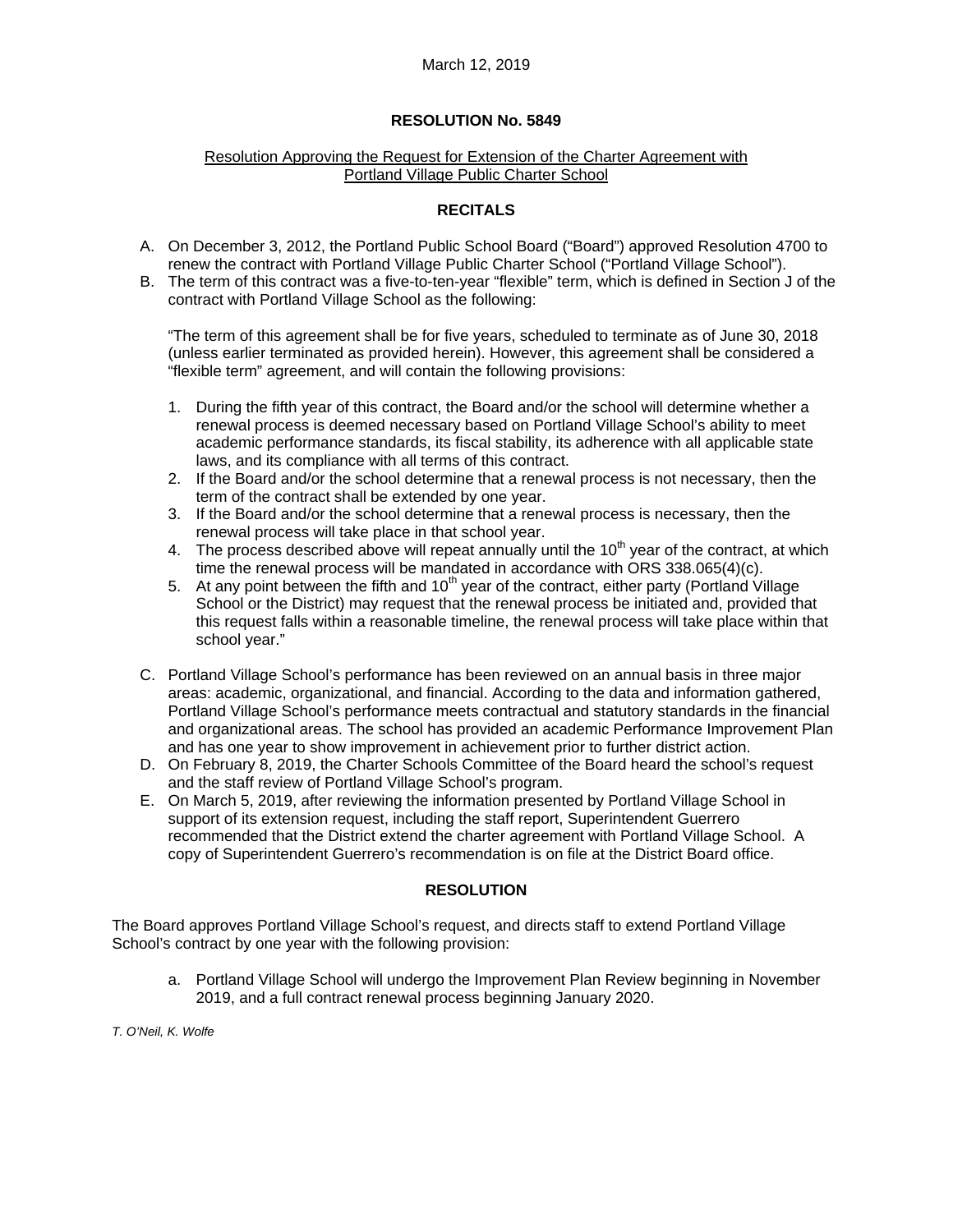#### Resolution to Uphold the Superintendent's Decision on a Step 2 Appeal – Complaint No. 2019-01

# **RECITALS**

The Board of Education has received and reviewed Complaint # 2019-01 submitted and the Superintendent's response to it.

# **RESOLUTION**

The Board of Education upholds the Superintendent's decision of the Step 2 appeal as the final decision.

The Board directs the Superintendent to:

- Negotiate the length of time of compensatory services with the parents, and how documentation will be communicated.
- Respond to the parents' questions about how a staffing formula actually meets the individual needs of students with IEPs at the school in question.
- Respond to the parents' concerns about how services are documented, and what best practices are in this regard.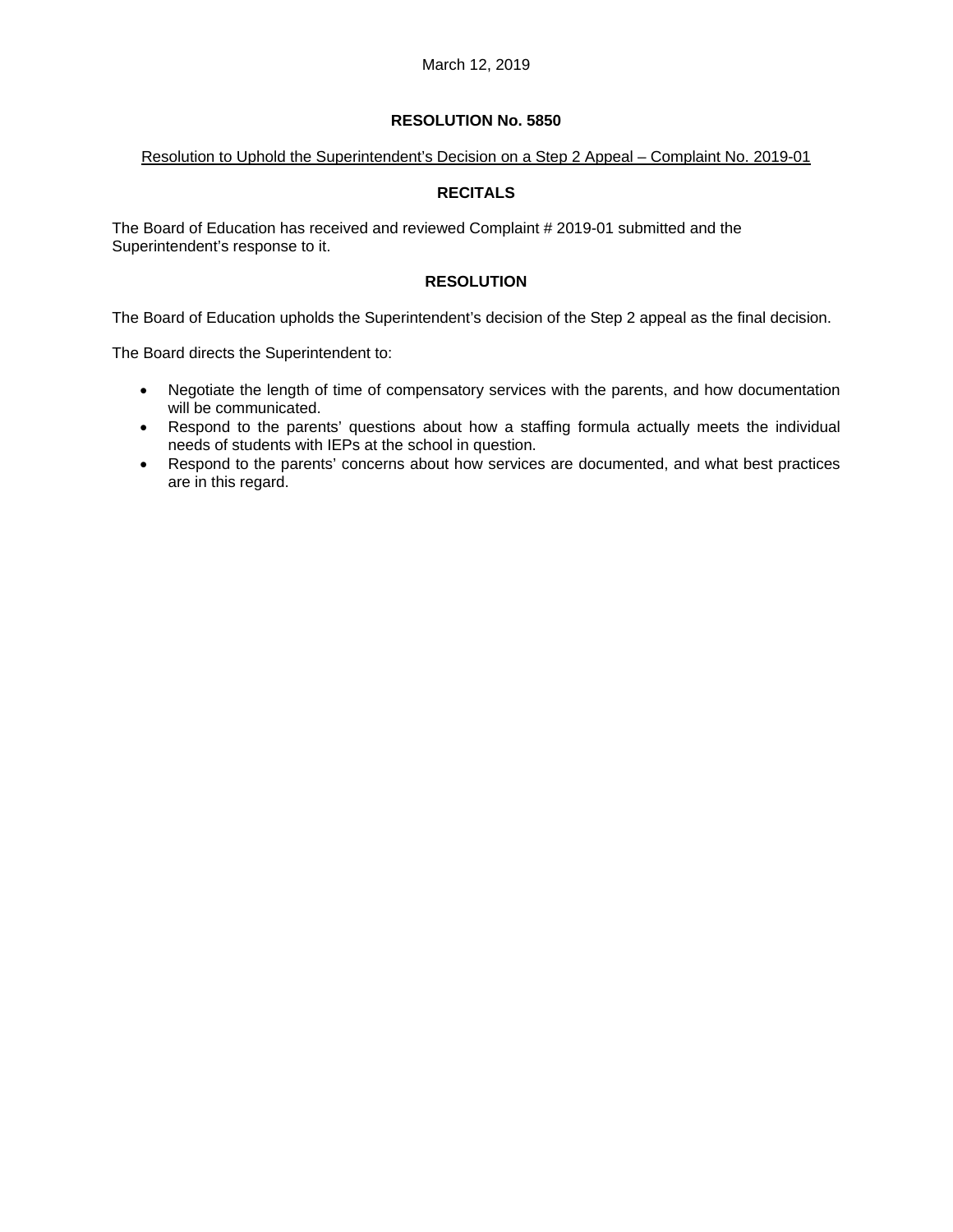#### Students Requesting Exemption from PE State Requirement

## **RECITALS**

- A. In accordance with OAR 581-022-1910, Portland Public Schools may excuse students from a state required program or learning activity, where necessary, to accommodate students' disabilities or religious beliefs:
- B. Approval of the exemption shall be based upon and shall include:
	- 1) A written request from the student's parent or guardian or the student, if that student is 18 years of age or older or a legally emancipated minor, listing the reasons for the request and a proposed alternative for an individualized learning activity which substitutes for the period of time exempt from the program and meets the goals of the learning activity or course being exempt;
	- 2) An evaluation of the request and approval by appropriate school personnel (the alternative should be consistent with the student's educational progress and career goals as described in OARs 581-022-1670 and 581-022-1510).
- C. Following approval by Portland Public Schools Board of Education, and upon completion of the alternative, credit shall be granted to the student.

### **RESOLUTION**

- 1. Be it resolved that the Board of Education approves eight Portland Public Schools high school students to be granted exemption from the state PE requirement.
- 2. In accordance with OAR 581-022-1910, all students have a physician statement that documents their specific physical limitation as it relates to this requirement, as well as a written state of agreement from their parent/guardian. All students will replace the PE credit requirement with alternative coursework as required .

*K. Cuellar*